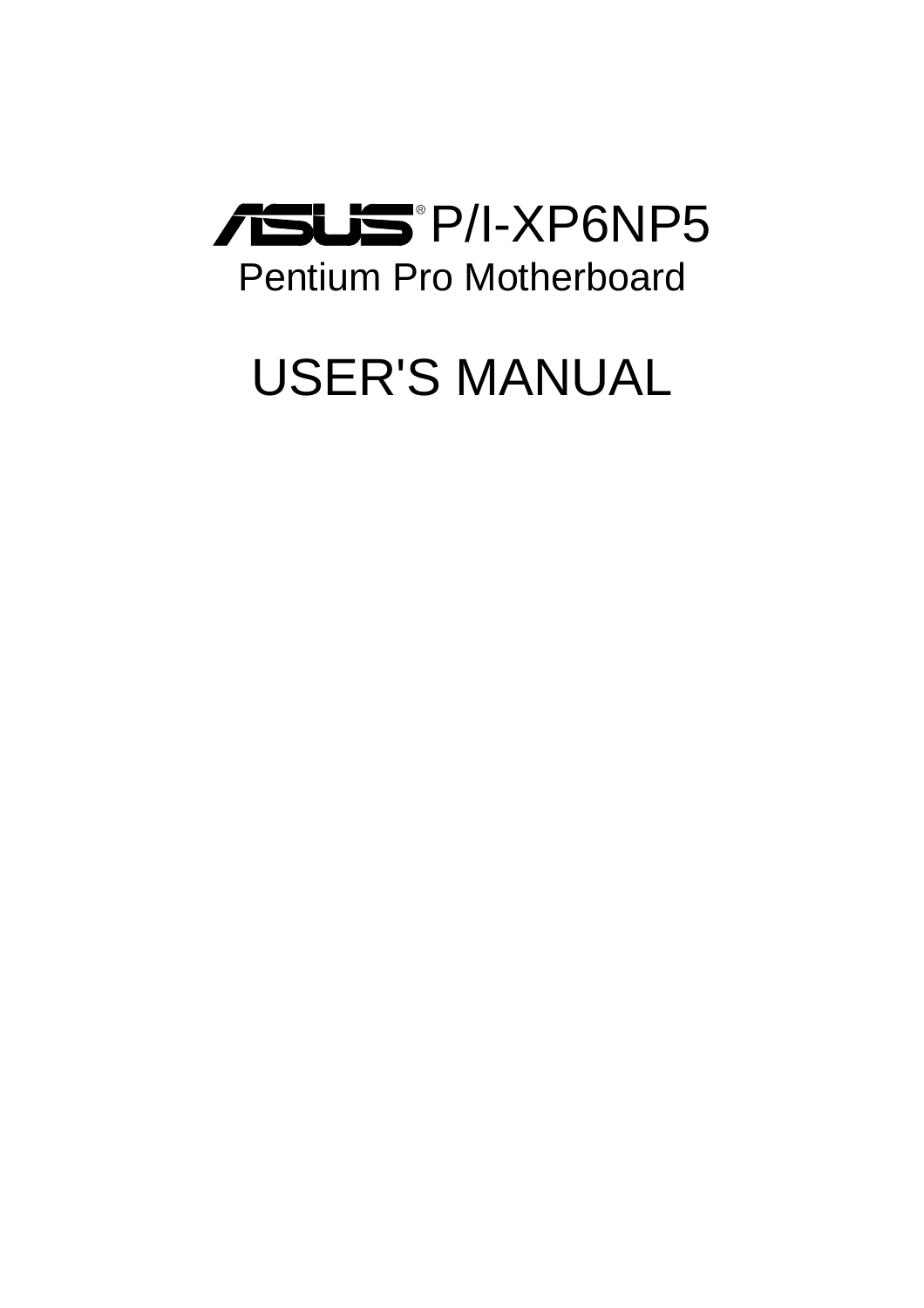# USER'S NOTICE

No part of this product, including the product and software may be reproduced, transmitted, transcribed, stored in a retrieval system, or translated into any language in any form by any means without the express written permission of ASUSTeK COMPUTER INC. (hereinafter referred to as ASUS) except documentation kept by the purchaser for backup purposes.

ASUS provides this manual "as is" without warranty of any kind, either express or implied, including but not limited to the implied warranties or conditions of merchantability or fitness for a particular purpose. In no event shall ASUS be liable for any loss or profits, loss of business, loss of use or data, interruption of business, or for indirect, special, incidental, or consequential damages of any kind, even if ASUS has been advised of the possibility of such damages arising from any defect or error in this manual or product. ASUS may revise this manual from time to time without notice.

Products mentioned in this manual are mentioned for identification purposes only. Product names appearing in this manual may or may not be registered trademarks or copyrights of their respective companies.

The product name and revision number are both printed on the board itself. Manual revisions are released for each board design represented by the digit before and after the period of the manual revision number. Manual updates are represented by the third digit in the manual revision number. For updated BIOS, drivers, or product release information you may visit ASUS' home page at: http://www.asus.com.tw/

© Copyright 1997 ASUSTeK COMPUTER INC. All rights reserved.

Product Name: **ASUS P/I-XP6NP5** Manual Revision: **1.82** Release Date: **February 1997**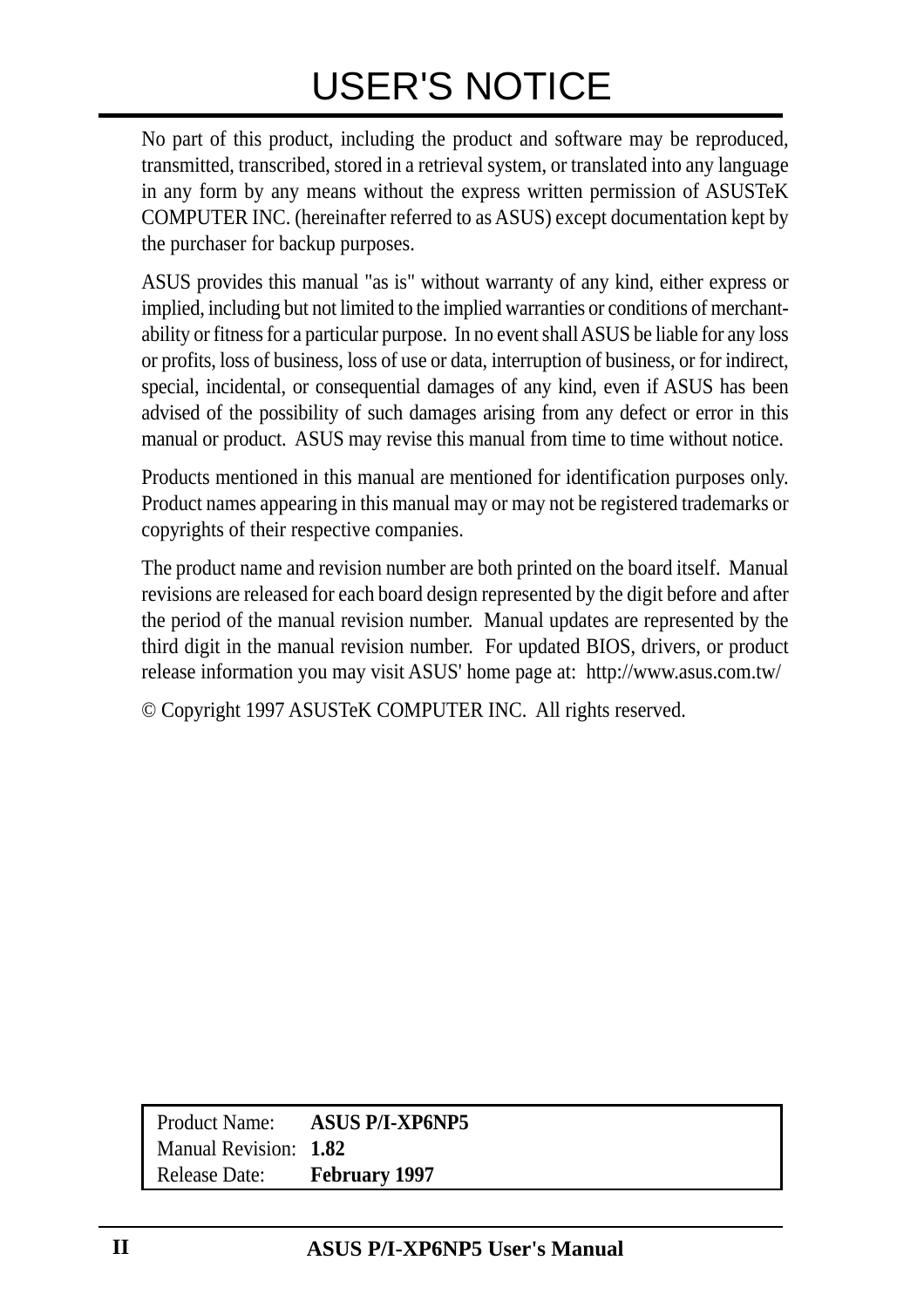# ASUS CONTACT INFORMATION

## ASUSTeK COMPUTER INC.

### Marketing Info:

Address: 150 Li-Te Road, Peitou, Taipei, Taiwan, ROC Telephone: 886-2-894-3447 Fax: 886-2-894-3449

Email: info@asus.com.tw

### Technical Support:

| Fax:    | 886-2-895-9254           |
|---------|--------------------------|
| BBS:    | 886-2-896-4667           |
| Email:  | tsd@asus.com.tw          |
| WWW:    | http://www.asus.com.tw/  |
| Gopher: | gopher.asus.com.tw       |
| FTP:    | ftp.asus.com.tw/pub/ASUS |

## ASUS COMPUTER INTERNATIONAL

### Marketing Info:

Address: 721 Charcot Avenue, San Jose, CA 95131, USA Telephone: 1-408-474-0567 Fax: 1-408-474-0568 Email: info-usa@asus.com.tw

### Technical Support:

BBS: 1-408-474-0555 Email: tsd-usa@asus.com.tw

## ASUS COMPUTER GmbH

### Marketing Info:

Address: Harkort Str. 25, 40880 Ratingen, BRD, Germany Telephone: 49-2102-445011 Fax: 49-2102-442066

Email: info-ger@asus.com.tw

### Technical Support:

| BBS:   | 49-2102-448690      |
|--------|---------------------|
| Email: | tsd-ger@asus.com.tw |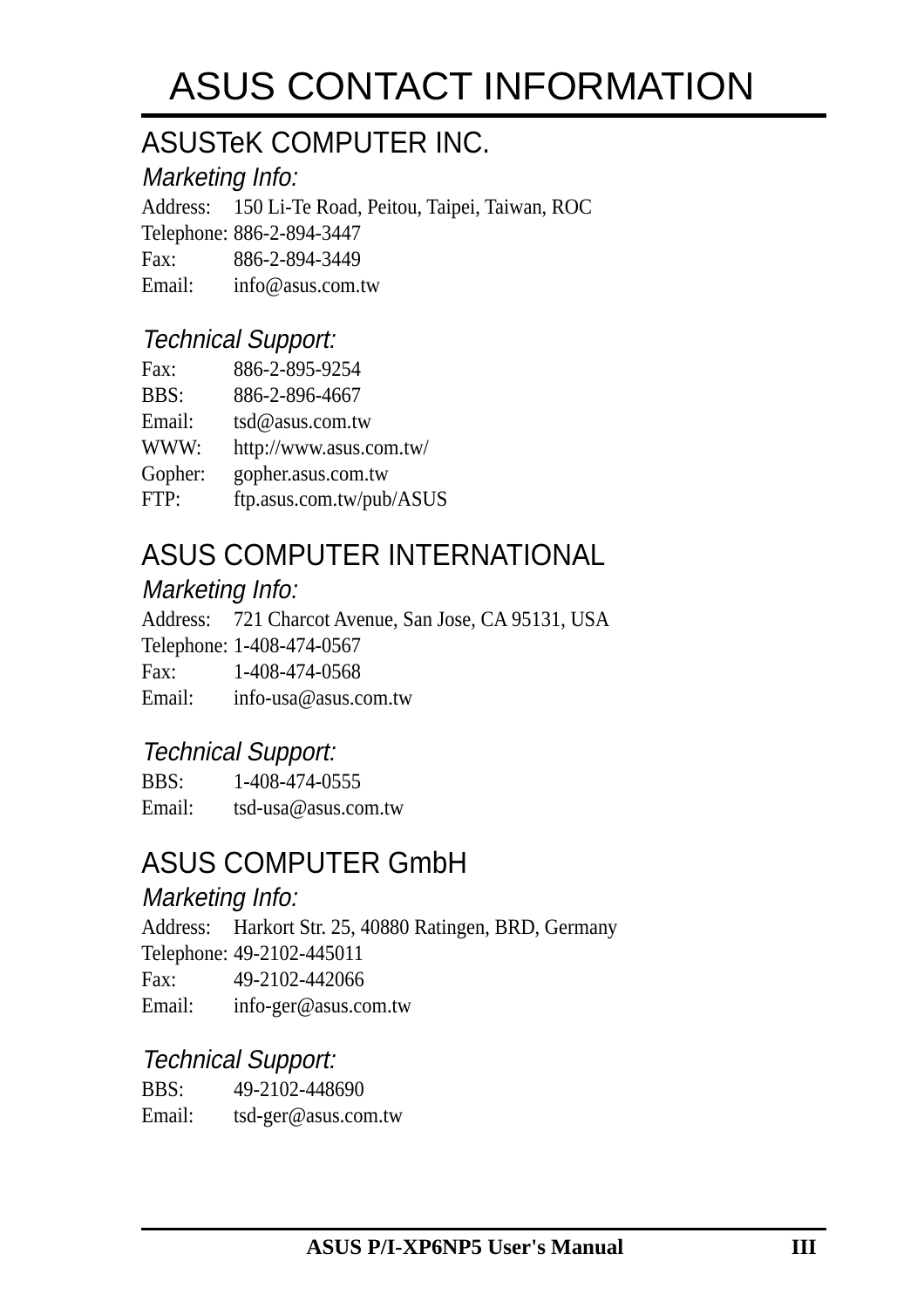# **CONTENTS**

| DRAM Memory Installation Procedures:  13   |  |
|--------------------------------------------|--|
|                                            |  |
|                                            |  |
| Expansion Card Installation Procedure:  16 |  |
| Assigning IRQs for Expansion Cards 16      |  |
| Assigning DMA Channels for ISA Cards  17   |  |
|                                            |  |
|                                            |  |
|                                            |  |
|                                            |  |
|                                            |  |
|                                            |  |
|                                            |  |
|                                            |  |
|                                            |  |
|                                            |  |
|                                            |  |
|                                            |  |
|                                            |  |
|                                            |  |
|                                            |  |
|                                            |  |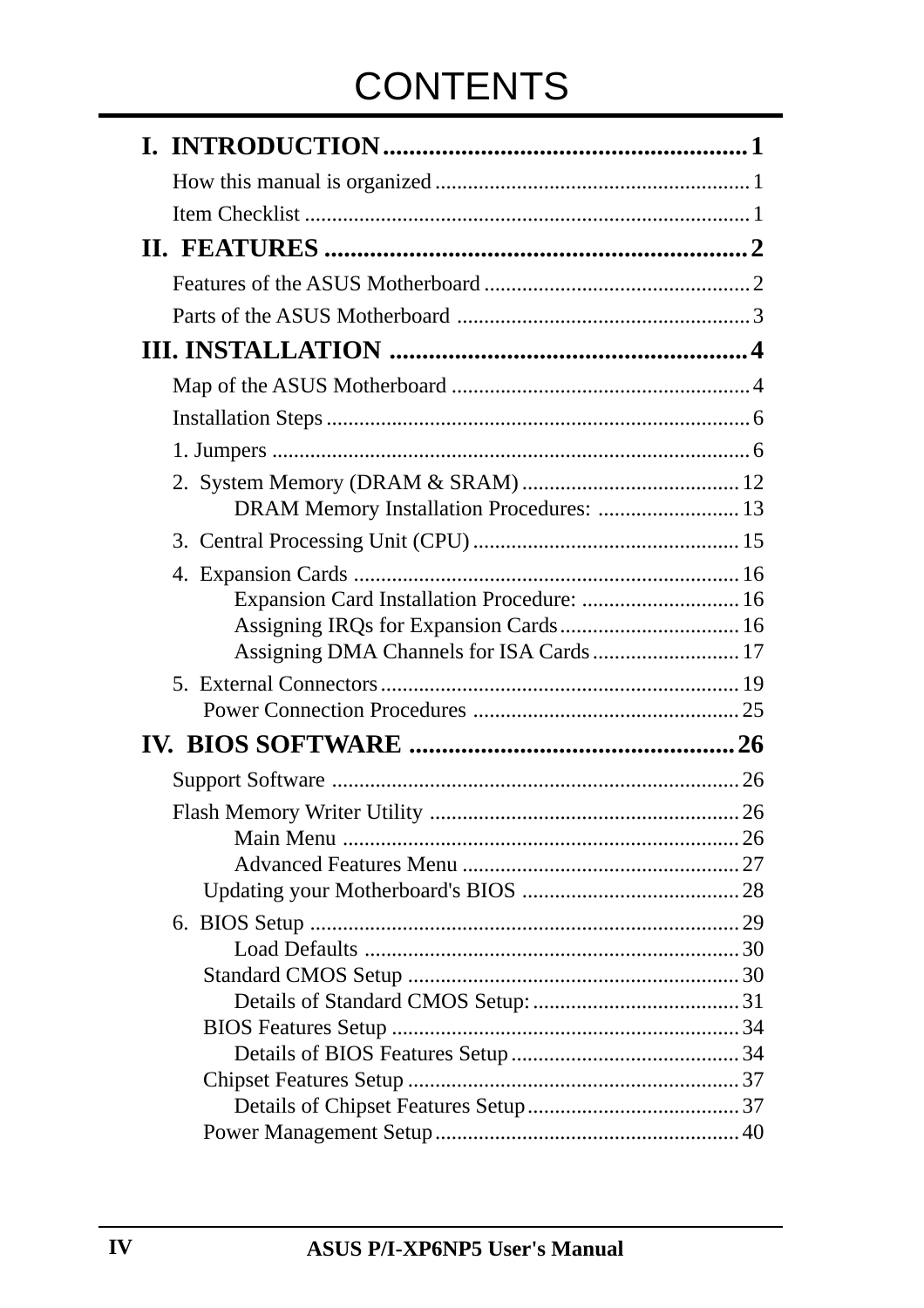| Supervisor Password and User Password  45          |  |
|----------------------------------------------------|--|
|                                                    |  |
|                                                    |  |
|                                                    |  |
|                                                    |  |
|                                                    |  |
| Introducing the ASUS DMI Configuration Utility  49 |  |
|                                                    |  |
|                                                    |  |
|                                                    |  |
|                                                    |  |
|                                                    |  |
|                                                    |  |
|                                                    |  |
|                                                    |  |
|                                                    |  |
|                                                    |  |
|                                                    |  |
|                                                    |  |
|                                                    |  |
|                                                    |  |
|                                                    |  |
|                                                    |  |
|                                                    |  |
| VIII. DOS 3.1 & Windows 3.1x Audio Software        |  |
| (with optional I-A16C Audio Card Bundle Only)      |  |
| IX. Windows 95 Audio Software                      |  |
|                                                    |  |

(with optional I-A16C Audio Card Bundle Only)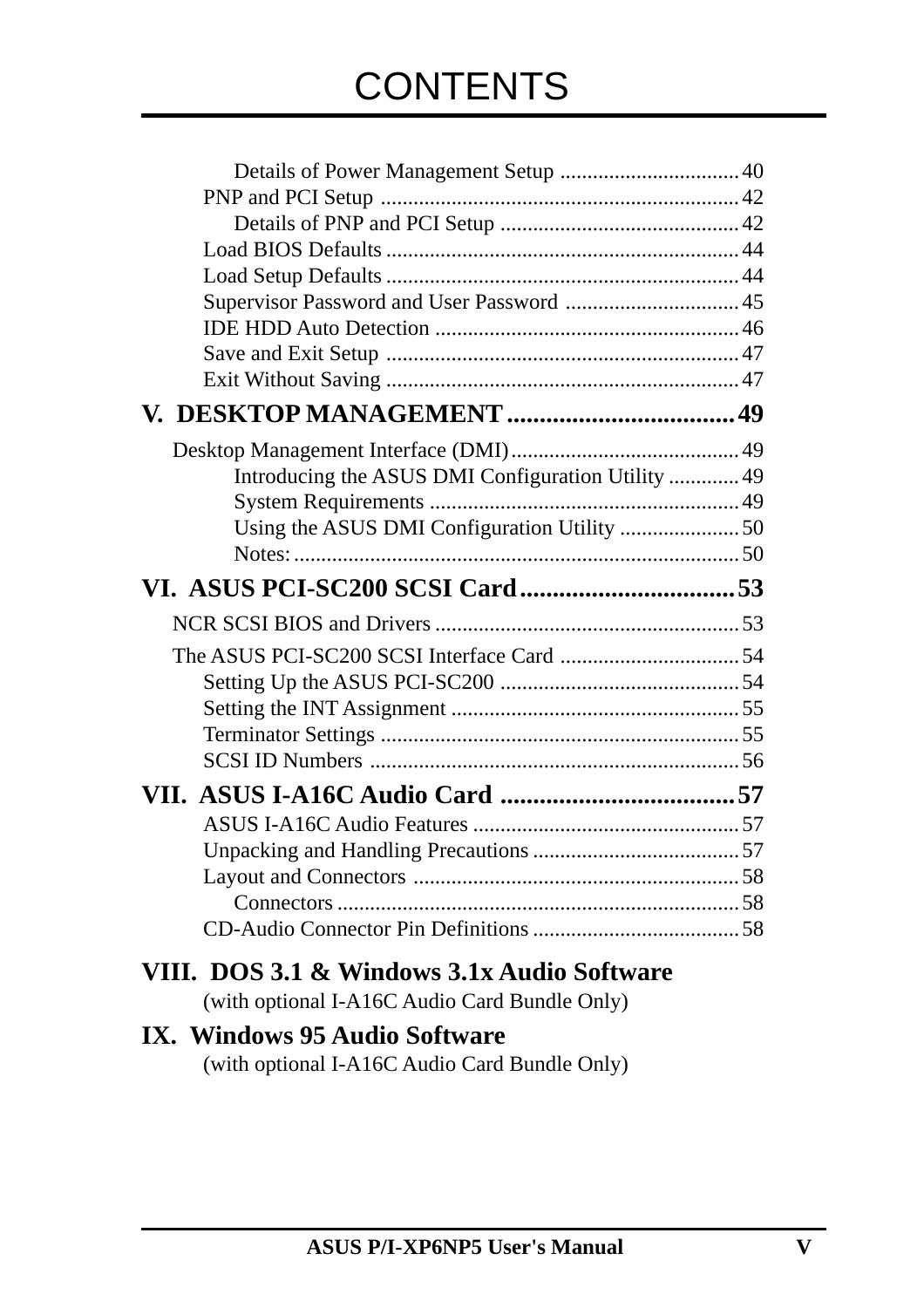### **Federal Communications Commission Statement**

This device complies with FCC Rules Part 15. Operation is subject to the following two conditions:

- This device may not cause harmful interference, and
- This device must accept any interference received, including interference that may cause undesired operation.

This equipment has been tested and found to comply with the limits for a Class B digital device, pursuant to Part 15 of the FCC Rules. These limits are designed to provide reasonable protection against harmful interference in a residential installation. This equipment generates, uses and can radiate radio frequency energy and, if not installed and used in accordance with manufacturer's instructions, may cause harmful interference to radio communications. However, there is no guarantee that interference will not occur in a particular installation. If this equipment does cause harmful interference to radio or television reception, which can be determined by turning the equipment off and on, the user is encouraged to try to correct the interference by one or more of the following measures:

- Re-orient or relocate the receiving antenna.
- Increase the separation between the equipment and receiver.
- Connect the equipment to an outlet on a circuit different from that to which the receiver is connected.
- Consult the dealer or an experienced radio/TV technician for help.

**WARNING:** The use of shielded cables for connection of the monitor to the graphics card is required to assure compliance with FCC regulations. Changes or modifications to this unit not expressly approved by the party responsible for compliance could void the user's authority to operate this equipment.

### **Canadian Department of Communications Statement**

This digital apparatus does not exceed the Class B limits for radio noise emissions from digital apparatus set out in the Radio Interference Regulations of the Canadian Department of Communications.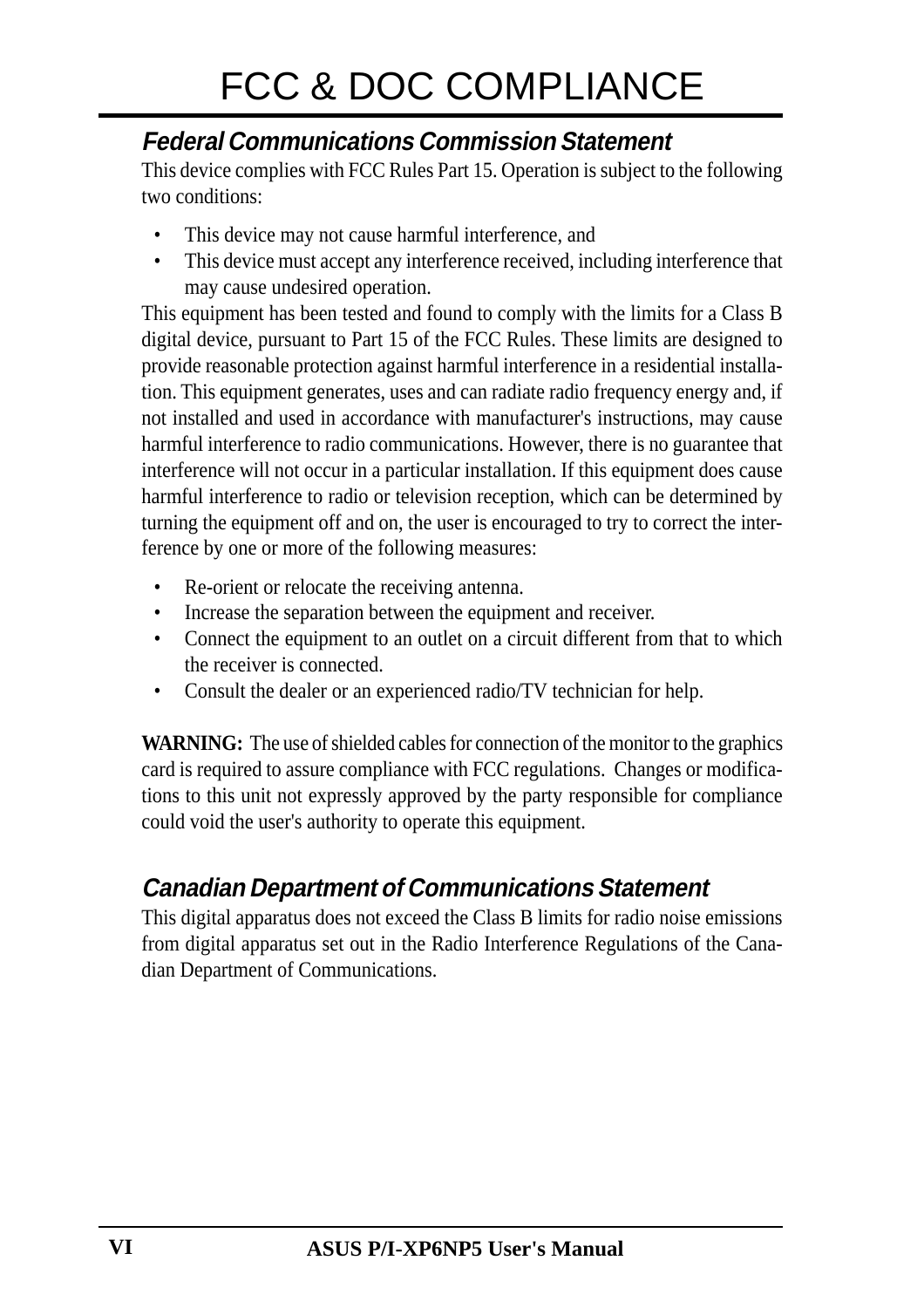# How this manual is organized

This manual is divided into the following sections:

- **I. Introduction:** Manual information and checklist
- **II. Features:** Information and specifications concerning this product
- **III.** Installation: Instructions on setting up the motherboard.
- **IV. BIOS Setup:** BIOS software setup information.
- **V. DMI Utility:** BIOS supported Desktop Management Interface
- **VI. ASUS PCI-SC200:** Installation of an optional Fast SCSI card.
- **VII. ASUS I-A16C:** Installation of an optional 16-bit Audio card
- **VIII. DOS/Win3.1x:** Audio Software Manual (with ASUS I-A16C bundle)
- **IX. Windows 95:** Audio Software Manual (with ASUS I-A16C bundle)

# Item Checklist

Please check that your package is complete. If you discover damaged or missing items, please contact your retailer.

- √ The P/I-XP6NP5 motherboard with built-in 2 serial, 1 parallel, PS/2 Keyboard, PS/2 Mouse connectors
- $\nabla$  1 IDE ribbon cable
- $\Box$  1 floppy ribbon cable
- $\overrightarrow{v}$  Support drivers and utilities as follows (view FILELIST.TXT for details)
	- Flash Memory Writer utility to update the FLASH BIOS
	- Desktop Management Interface (DMI) utility
	- Bus Master IDE Drivers for various operating systems
	- Audio drivers and utilities (included with ASUS I-A16C CD bundle only)
	- Readme files for descriptions and use of the files
	- Technical Support Form
- $\overline{M}$  This user's manual
- $\Box$  Optional infrared module
- □ Optional ASUS PCI-SC200 Fast-SCSI card
- □ Optional ASUS I-A16C 16bit Audio card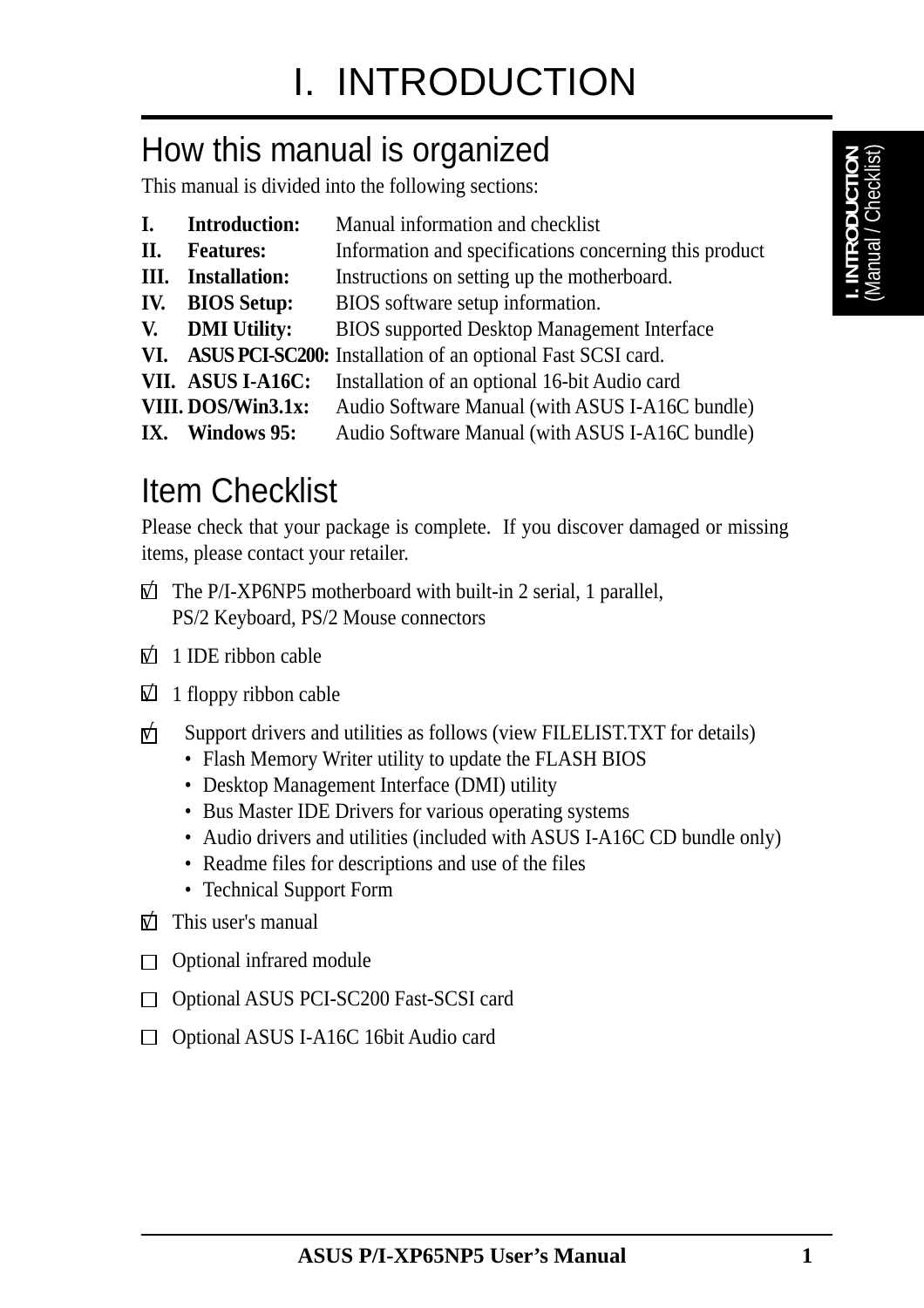# Features of the ASUS Motherboard

The ASUS P/I-XP6NP5 is carefully designed for the demanding PC user who wants a great many features in a small package. This motherboard:

- **Easy Installation:** Is equipped with BIOS that supports auto detection of hard drives, PS/2 mouse, and Plug and Play devices to make setup of hard drives, expansion cards, and other devices virtually automatic.
- **Multi-Speed Support:** Supports one 150-200MHz Pentium Pro CPU on a ZIF Socket 8.
- **Intel Chipset:** Features Intel's 440FX PCIset with I/O subsystems.
- **Error Checking and Correcting (ECC):** Using Intel's 440FX PCIset together with parity DRAM modules can detect multi-bit memory errors and correct 1-bit memory errors.
- **Desktop Management Interface (DMI):** Supports DMI through BIOS which allows hardware to communicate within a standard protocol creating a higher level of compatibility. (Requires DMI-enabled components.) (See section V)
- **Internal L2 Cache Support:** Supports Intel CPU's built-in 256KB/512KB (depending on CPU) Level 2 cache so that no external SRAM chips are needed.
- **ATX Power Connector:** Has a single easy-to-install connector for 3.3V, 5V, 12V, and a new soft-power control.
- **Versatile DRAM Memory Support:** Supports four 72-pin SIMMs of 4MB, 8MB, 16MB, 32MB, 64MB to form a memory size between 8MB to 256MB. Supports both Fast Page Mode (FPM), Extended Data Output (EDO), and Burst Extended Data Output (BEDO) SIMM's.
- **ISA and PCI Expansion Slots:** Provides three 16-bit ISA slots, three 32-bit PCI slots, and one PCI/MediaBus 2.0 which allows the use of either a standard PCI card or the ASUS MediaBus Card.
- **ASUS MediaBus Rev 2.0:** Features an expansion slot extension shared with PCI Slot 4 for an optional high-performance expansion card which includes two functions in one easy-to-install card.
- **Super Multi-I/O:** Provides two high-speed UART compatible serial ports and one parallel port with EPP and ECP capabilities. UART2 can also be directed from COM2 to the Infrared Module for wireless connections. Two floppy drives of either 5.25" or 3.5" (1.44MB or 2.88MB) are also supported without an external card. **The Japanese "Floppy 3 mode" (3.5" 1.2MB) floppy standard is also supported.**
- **Ready-to-Use Connectors:** Is equipped with onboard Parallel (Printer) Port, Serial Ports (COM1&2), PS/2 Mouse, and PS/2 Keyboard connectors without the need for extra cables and brackets.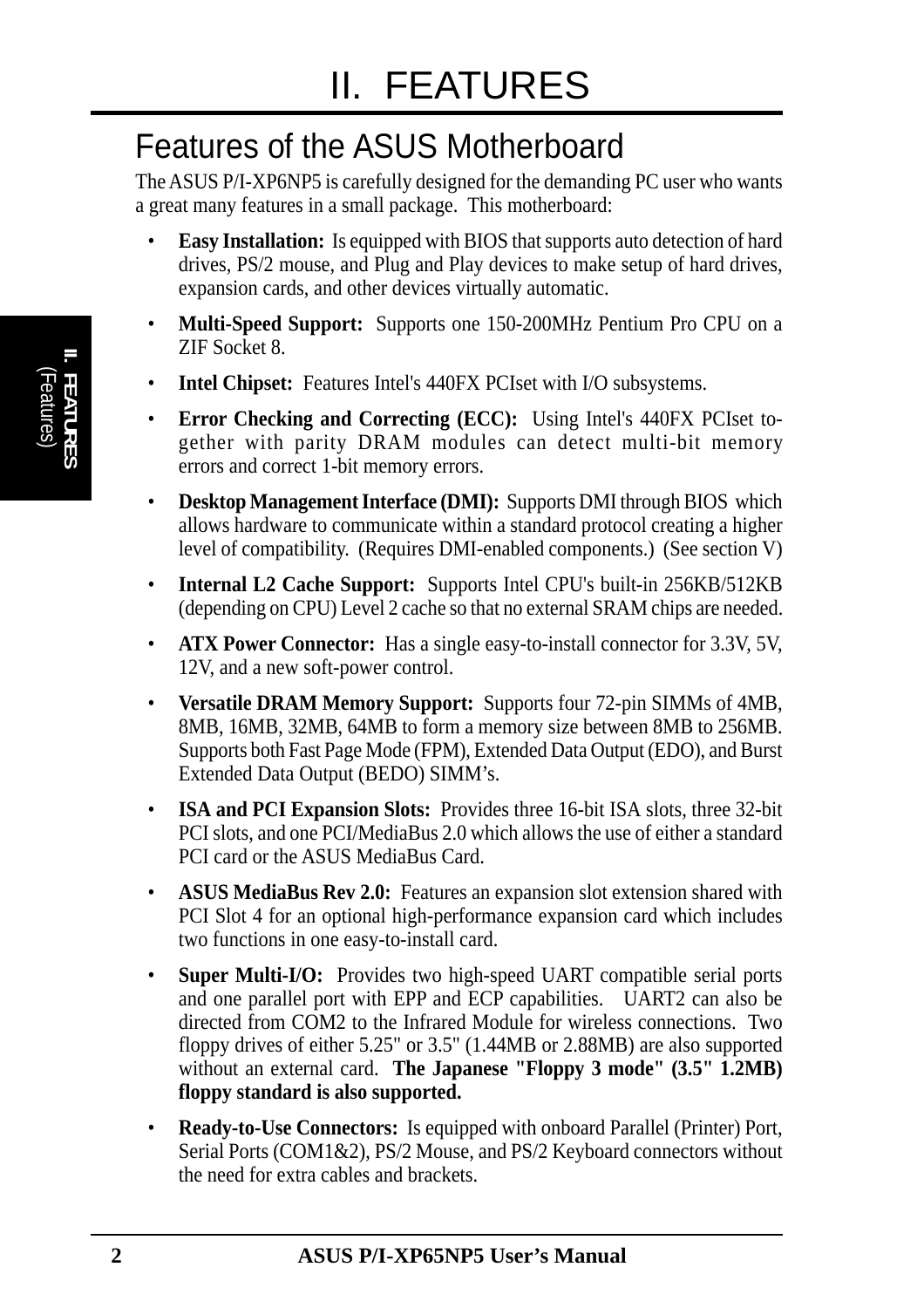- **PCI Bus Master IDE Controller:** Comes with an onboard PCI Bus Master IDE controller with two connectors that supports four IDE devices in two channels, provides faster data transfer rates, and supports Enhanced IDE devices such as Tape Backup and CD-ROM drives. This controller supports PIO Modes 3 and 4 and Bus Master IDE DMA Mode 2. **BIOS now supports IDE CD-ROM or SCSI bootup.**
- **Optional IrDA Connector:** This motherboard supports an optional infrared port module for wireless interface.
- **NCR SCSI BIOS:** This motherboard has firmware that supports the optional ASUS PCI-SC200 SCSI controller cards.

# Parts of the ASUS Motherboard



Programmable Flash ROM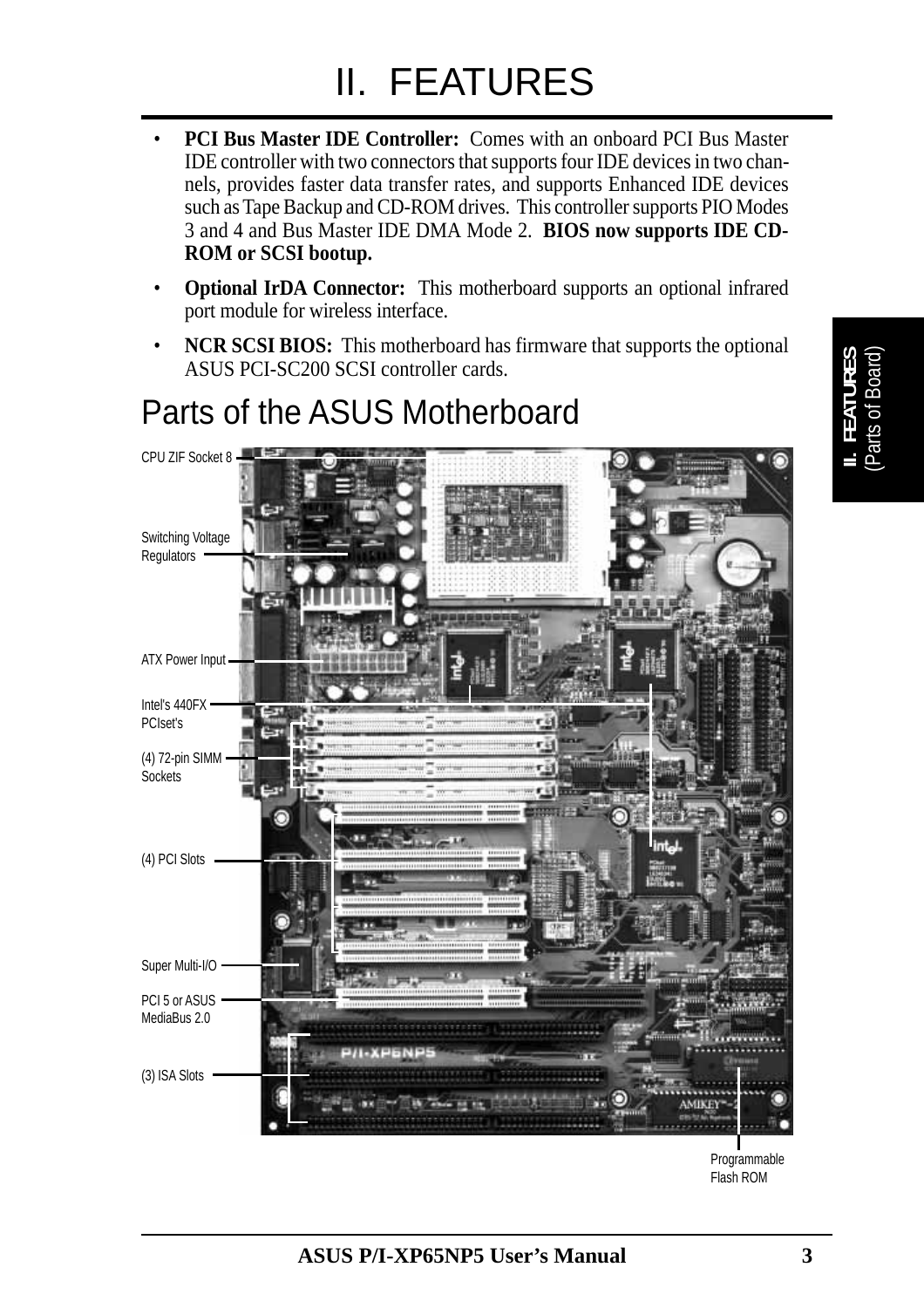# Map of the ASUS Motherboard



**III. INSTALLATION** II. INSTALLATION<br>(Map of Board) (Map of Board)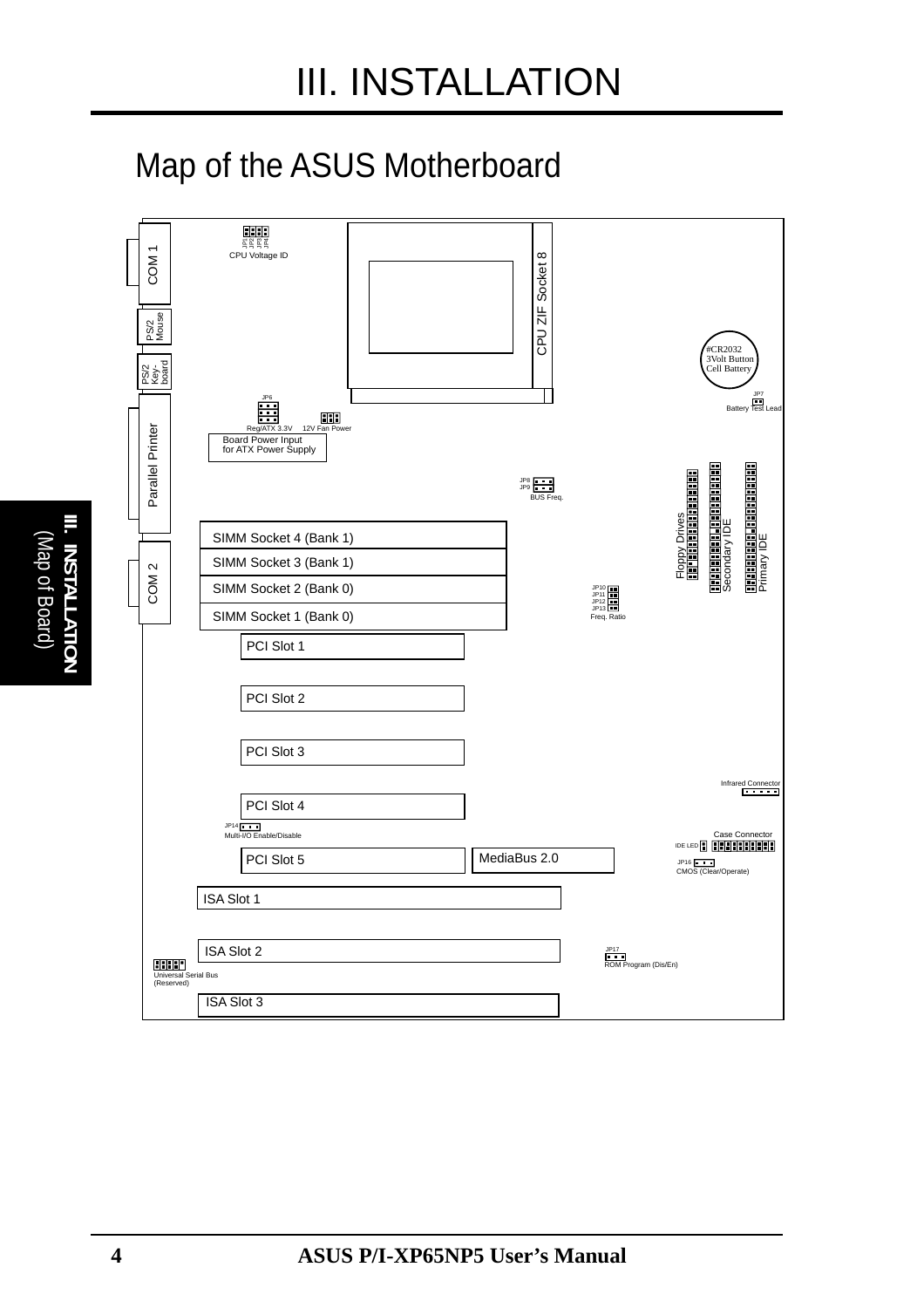# III. INSTALLATION

#### **Jumpers**

- 
- 
- 
- 
- 
- 
- 

#### **Expansion Slots**

- 
- 
- 
- 
- 

#### **Connectors**

- 
- 
- 
- 
- 
- 
- 
- 
- 
- 
- 
- 
- 
- 
- 
- 
- 1) JP14 p. 7 Multi-I/O Selection (Enable/Disable)
- 2) JP17 p. 7 Flash ROM Boot Block Program (Enable/Disable)
- 3) JP16 p. 8 Real Time Clock RAM (Operation/Clear Data)
- 4) JP7 p. 9 Battery Test Lead (Operation/Test Mode)
- 5) JP8, JP9 p. 10 CPU External Clock (BUS) Frequency Selection
- 6) JP10, 11, 12, 13 p. 10 CPU:BUS Frequency Ratio Selection
- 7) JP1, 2, 3, 4 p. 11 Voltage ID 3, 2, 1, 0 for CPU (2.1V to 3.5V)
- 8) JP6 p. 11 3.3Volt Power Source (Regulator/ATX Supply)
- 1) SIMM Sockets p. 12 DRAM Memory Expansion Sockets
- 2) ZIF Socket 8 p. 15 Central Processing Unit (CPU) Socket
- 3) ISA Slots  $1, 2, 3$  p. 16 16-bit ISA Bus Expansion Slots
- 4) PCI Slots  $1, 2, 3, 4$  p. 16 32-bit PCI Bus Expansion Slots
- 5) PCI 5 / MediaBus p. 18 32-bit PCI Bus Slot and MediaBus 2.0
- 1) PS2KB p. 19 PS/2 Keyboard Connector (6-pin female)
- 2) PS2MOUSE p. 19 PS/2 Mouse Connector (6-pin female)
- 3) PRINTER p. 19 Parallel Port Connector (25-pin female)
- 4) COM1, COM2 p. 19 Serial Port COM1 & COM2 (9-pin male)
- 5) POWER p. 20 Motherboard ATX Power Connector (20-pin Block)
- 6) FLOPPY p. 20 Floppy Drive Connector (34-pin Block)
- 7) IDE1, IDE2 p. 21 Primary/Secondary IDE Connectors (40-pin Blocks)
- 8) IDELED p. 21 IDE LED Activity Light (2-pins)
- 9) TB LED (CON1) p. 22 System Power Power LED (2-pins)
- 10) SMI (CON1) p. 22 SMI Switch Lead (2-pins)
- 11) PWR SW. (CON1) p. 22 Power Switch for ATX Power Supply
- 12) RESET (CON1) p. 22 Reset Switch Lead (2-pins)
- 13) KEYLOCK (CON1) p. 22 Keyboard Lock Switch & System Power LED (5-pins)
- 14) SPEAKER (CON1) p. 23 Speaker Connector (4-pins)
- 15) FANPWR p. 24 CPU 12V Cooling Fan Connector (6-pins)
- 16) IR p. 24 Infrared Port Module Connector (5-pins)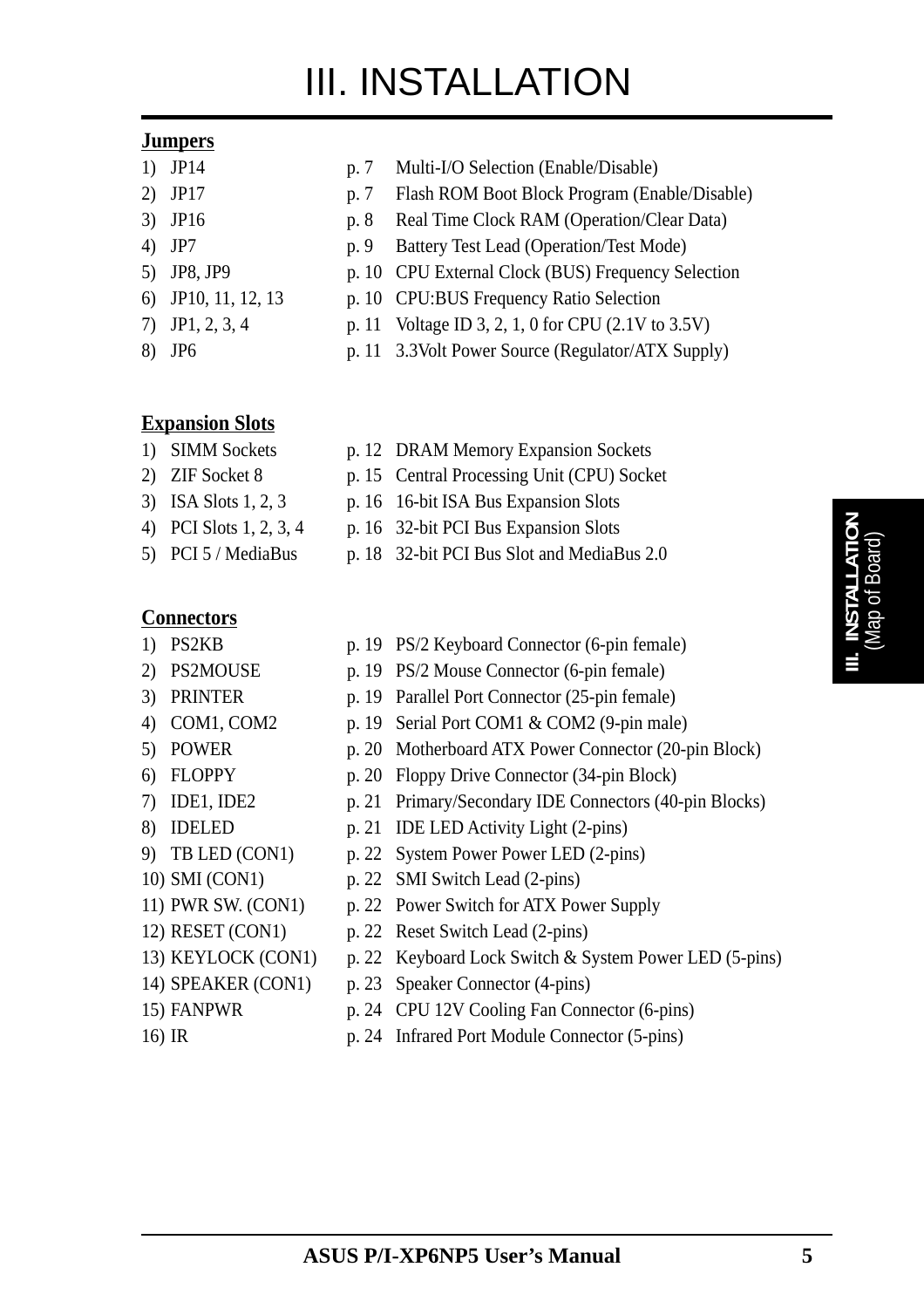# Installation Steps

Before using your computer, you must complete the following six steps:

- **1. Set Jumpers on the Motherboard**
- **2. Install DRAM (and SRAM) Memory Modules**
- **3. Install the Central Processing Unit (CPU)**
- **4. Install Expansion Cards**
- **5. Connect Ribbon Cables, Cabinet Wires, and Power Supply**
- **6. Setup the BIOS Software**

# 1. Jumpers

Several hardware settings are made through the use of jumper caps to connect jumper pins (JP) on the motherboard. See "Map of the Motherboard" on page 4 for locations of jumpers. The jumper settings will be described numerically such as [----], [1-2], [2-3] for no connection, connect pins  $1&2$ , and connect pins  $2&3$  respectively. Pin 1 for our motherboards is always on top  $\int_{0}^{\frac{p_{0}+1}{p}}$  or on the left  $\frac{p_{0}+1}{p}$  when holding the motherboard with the keyboard connector away from yourself. A "1" is written besides pin 1 on jumpers with three pins. The jumpers will also be shown graphically such as  $\blacksquare$  to connect pins  $1\&2$  and  $\blacksquare$  to connect pins  $2\&3$ . Jumpers with two pins will be shown as **For** for short (On) and  $\boxed{\blacksquare}$  for open (Off). For manufacturing simplicity, the jumpers may be sharing pins from other groups. Use the diagrams in this manual instead of following the pin layout on the board. Settings with two jumper numbers require that both jumpers be moved together. To connect the pins, simply place a plastic jumper cap over the two pins as diagramed.

**WARNING:** Computer motheboards and components contain very delicate Integrated Circuit (IC) chips. To protect the motherboard and other components against damage from static electricity, you should follow some precautions whenever you work on your computer.

- 1. Unplug your computer when working on the inside.
- 2. Hold components by the edges and try not to touch the IC chips, leads, or circuitry.
- 3. Use a grounded wrist strap before handling computer components.
- 4. Place components on a grounded antistatic pad or on the bag that came with the component whenever the components are separated from the system.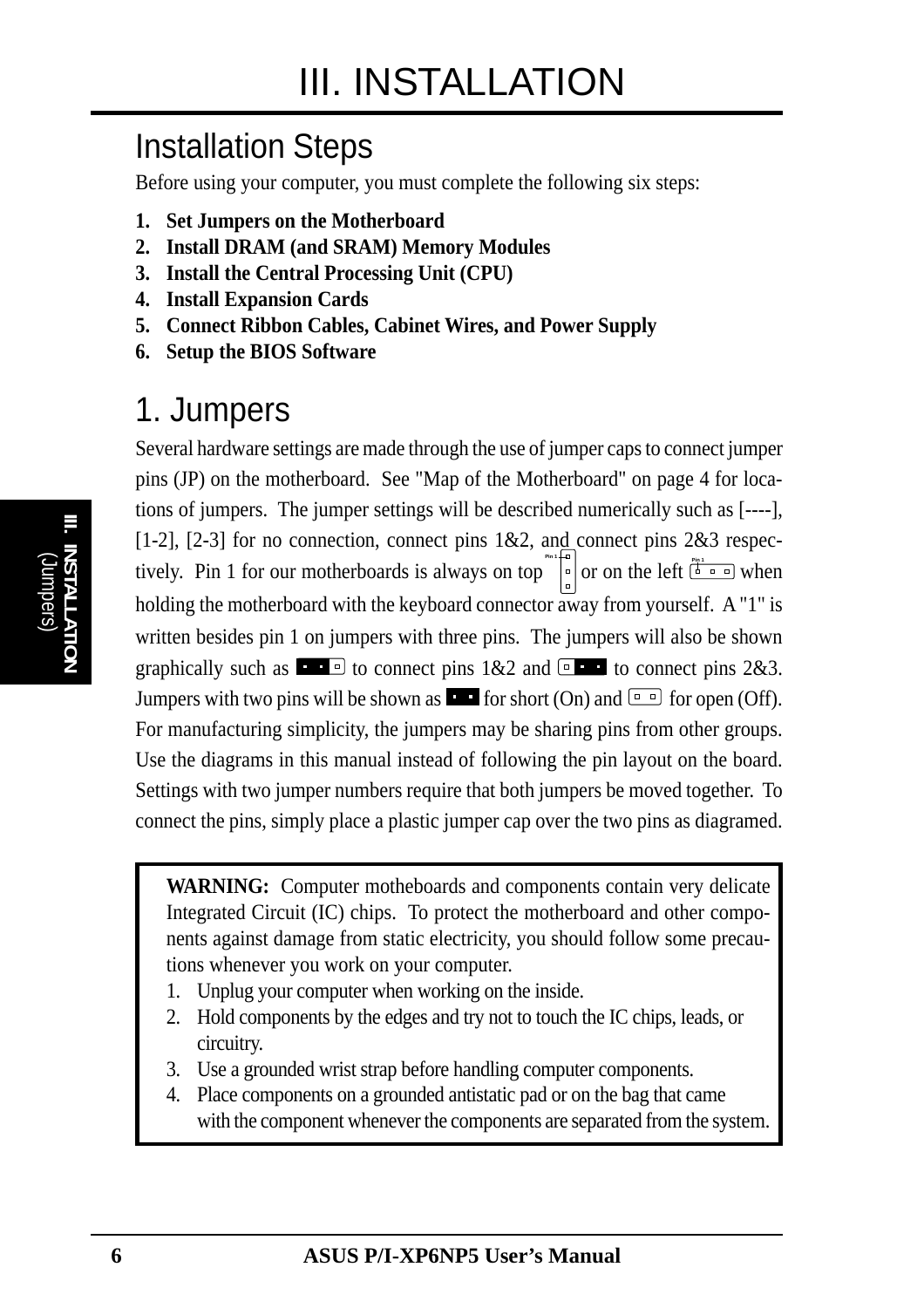#### **1. Onboard Multi-I/O Selection (JP14)**

You can disable the onboard Multi-I/O (floppy, serial, parallel, and IrDA) through BIOS (see CHIPSET FEATURES SETUP) *and* with the following jumper in order to use your own Multi-I/O card.



#### **2. Flash ROM Boot Block Programming (JP17)**

This sets the operation mode of the boot block area of the BIOS Flash ROM to allow programming in the *Enabled* position.

| <u>Programming</u> | <b>JP17</b> |
|--------------------|-------------|
| Disabled           | $[1-2]$     |
| Enabled            | $[2-3]$     |

(Default)

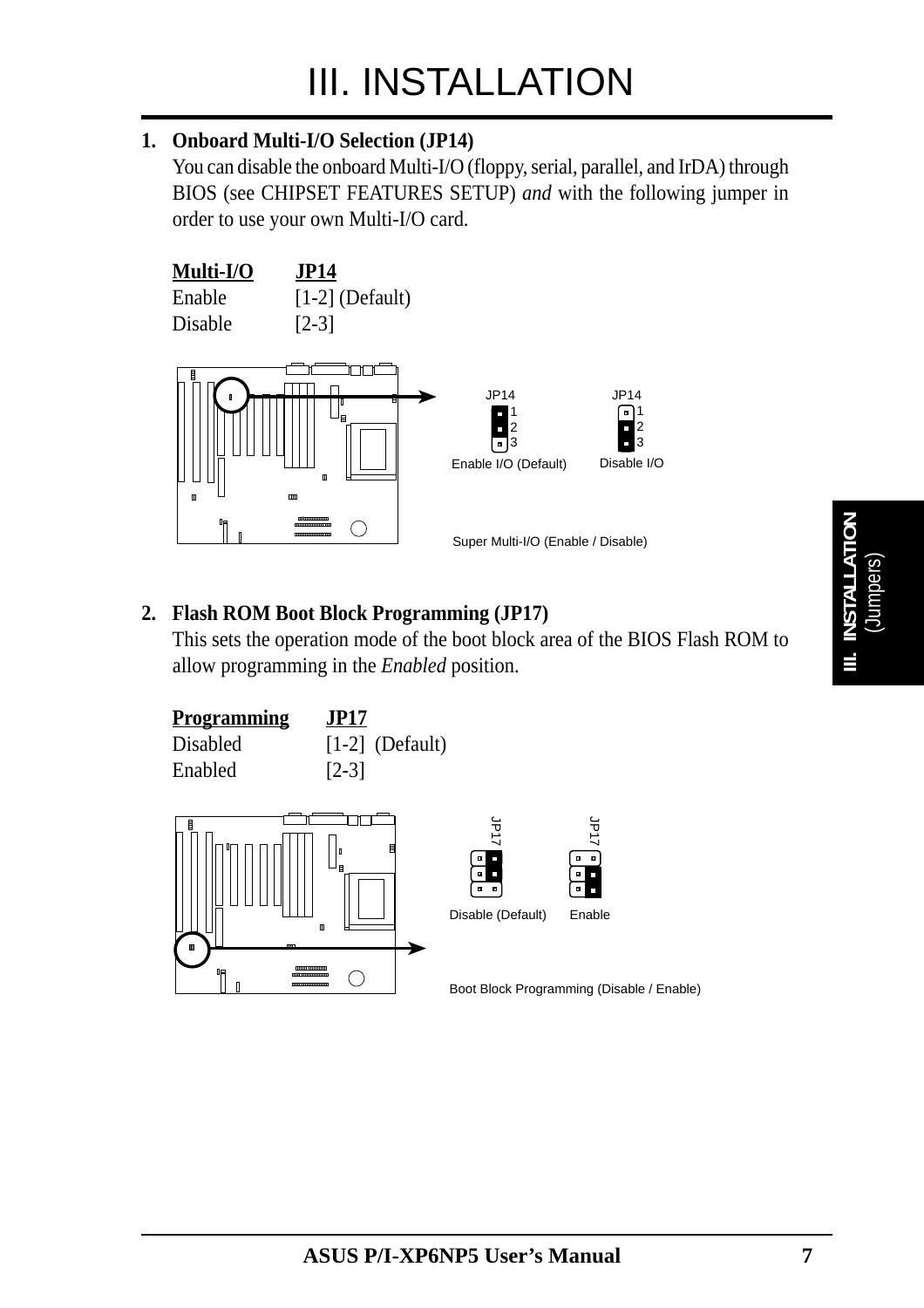#### **3. Real Time Clock (RTC) RAM (JP16)**

This clears the user-entered information stored in the CMOS RAM of the Real Time Clock such as hard disk information and passwords. To clear the RTC data: (1) Turn off the PC, (2) Short this jumper, (3) Power on the PC, (4) Turn off the PC, (5) Remove this jumper, (6) Power on the PC, (7) Hold down <Delete> during bootup and enter BIOS setup to re-enter user preferences.

#### **RTC RAM JP16**

| Operation  | $[2-3]$ (Default)     |
|------------|-----------------------|
| Clear Data | $[1-2]$ (momentarily) |

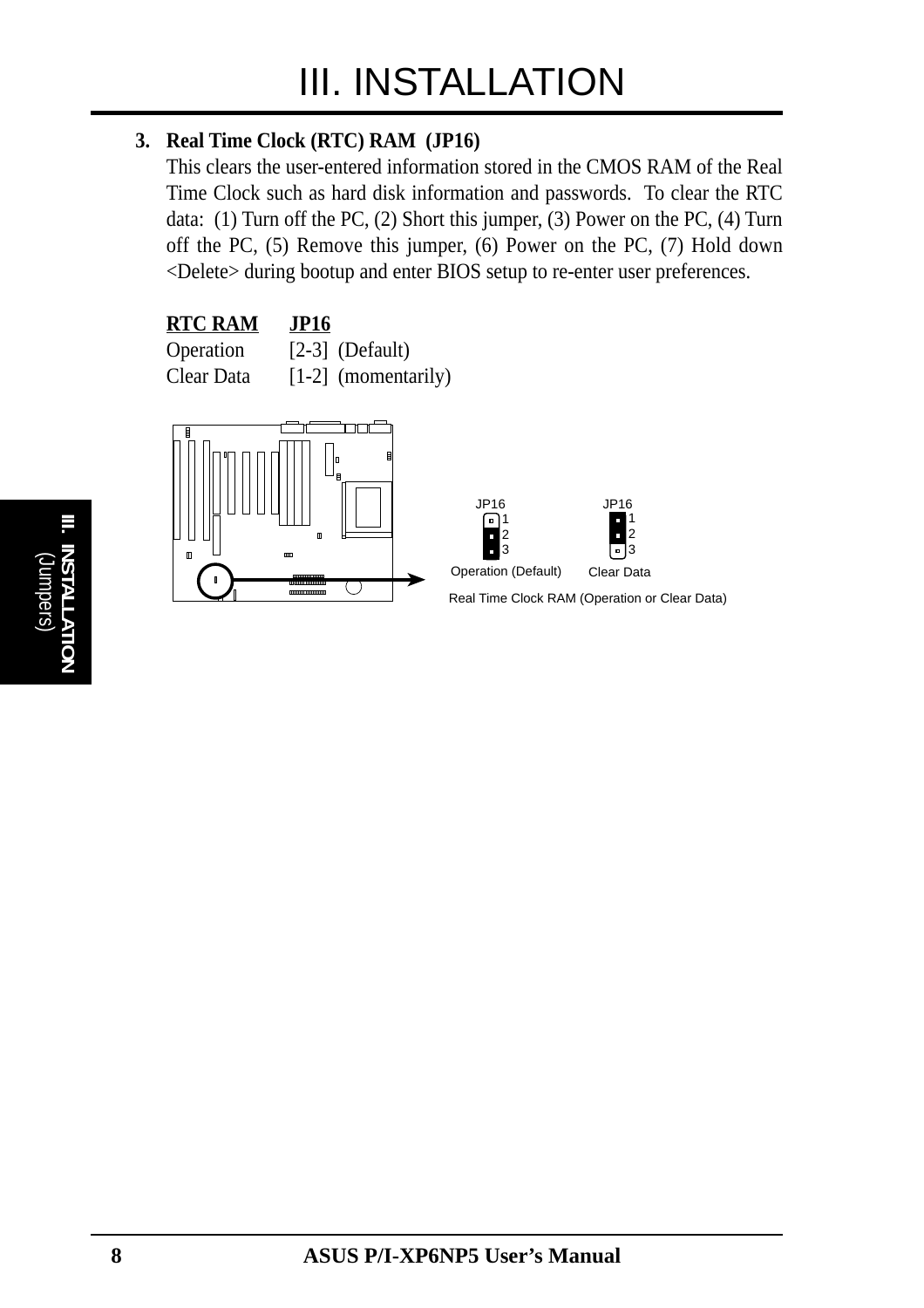#### **4. Battery Test Lead (JP7)**

The Real Time Clock RAM is powered by the onboard button cell battery. You can test the battery's current by removing this jumper and attaching a current meter to each pin. **WARNING: You must unplug the power cord to your power supply to ensure that there is no power to your motherboard. The RTC RAM containing BIOS setup information will be cleared by this action. You must enter BIOS to "Load Setup Defaults" and re-enter any user information after removing and reapplying this jumper.**

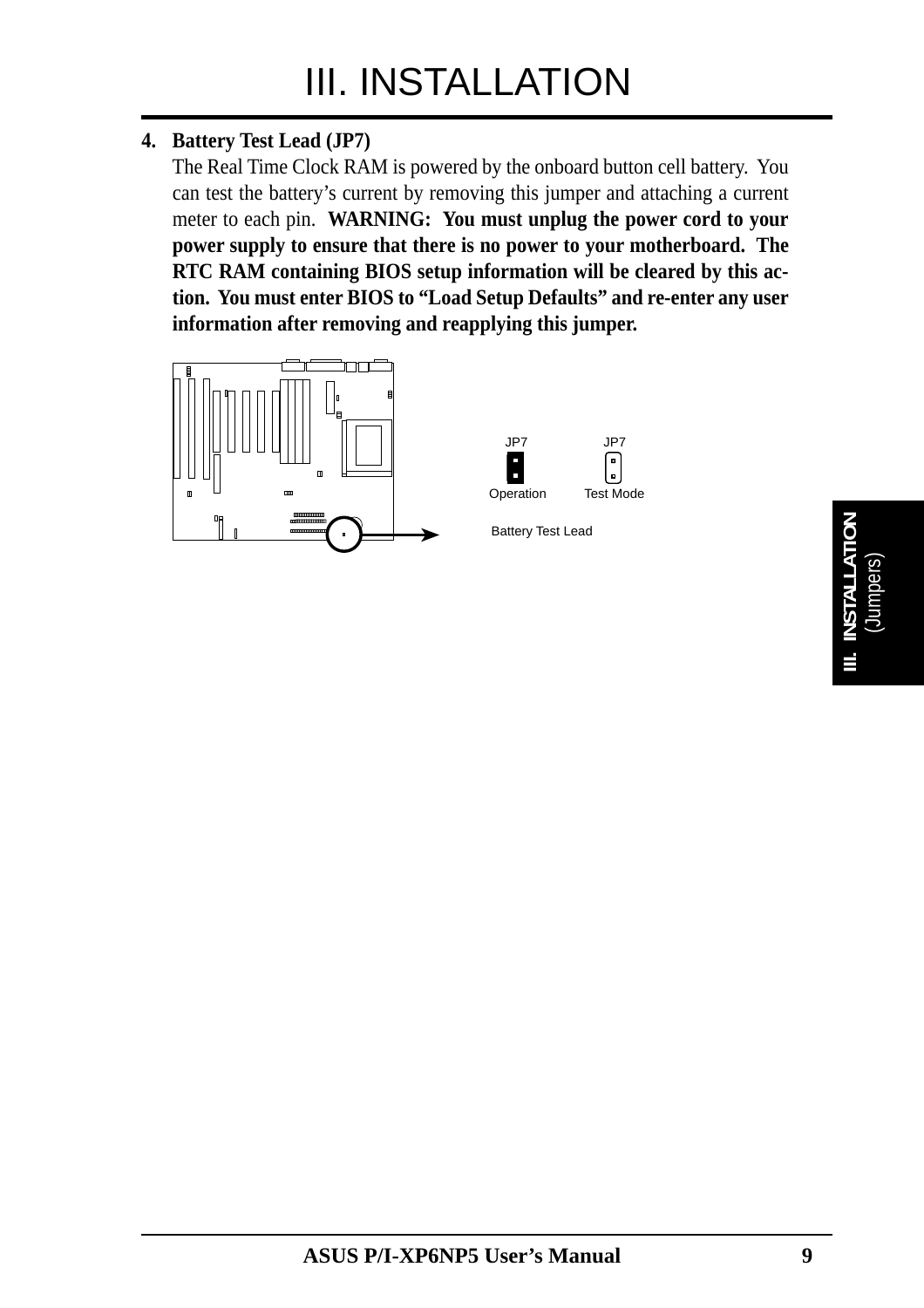#### **5. CPU External Clock (BUS) Frequency Selection (JP8, JP9)**

These jumpers tells the clock generator what frequency to send to the CPU. These allow the selection of the CPU's *External* frequency (or *BUS Clock*). The BUS Clock times the BUS Ratio equals the CPU's *Internal* frequency (the advertised CPU speed).

#### **6. CPU to BUS Frequency Ratio (JP10, JP11, JP12, JP13)**

These jumpers set the frequency ratio between the *Internal* frequency of the CPU and the *External* frequency (called the *BUS Clock*) within the CPU. These must be set together with the above jumpers *CPU External Clock (BUS) Frequency Selection*.



*Set the jumpers by the Internal speed of the Intel CPU as follows:*

| <b>Internal</b><br>200MHz<br>180MHz | 3.0x<br>3.0x | Ratio External<br>66MHz<br>60MHz | <b>BUS Freq.</b><br>JP9<br>$[2-3]$<br>$\begin{bmatrix} 1-2 \\ 2-3 \end{bmatrix}$ | JP8<br>$[1-2]$ | JPI3 | <b>JP12</b> | <b>CPU</b> to BUS Freq. Ratio<br><b>JP11</b><br>[short] [open] [short] [short]<br>[short] [open] [short] [short] | <b>JP10</b> |
|-------------------------------------|--------------|----------------------------------|----------------------------------------------------------------------------------|----------------|------|-------------|------------------------------------------------------------------------------------------------------------------|-------------|
| 166MHz<br>150MHz                    | 2.5x<br>2.5x | 66MHz<br>60MHz                   | $[2-3]$ $[1-2]$<br>$[1-2]$                                                       | $[2-3]$        |      |             | [open] [short] [short] [short]<br>[open] [short] [short] [short]                                                 |             |

(Jumpers) **III. INSTALLATION**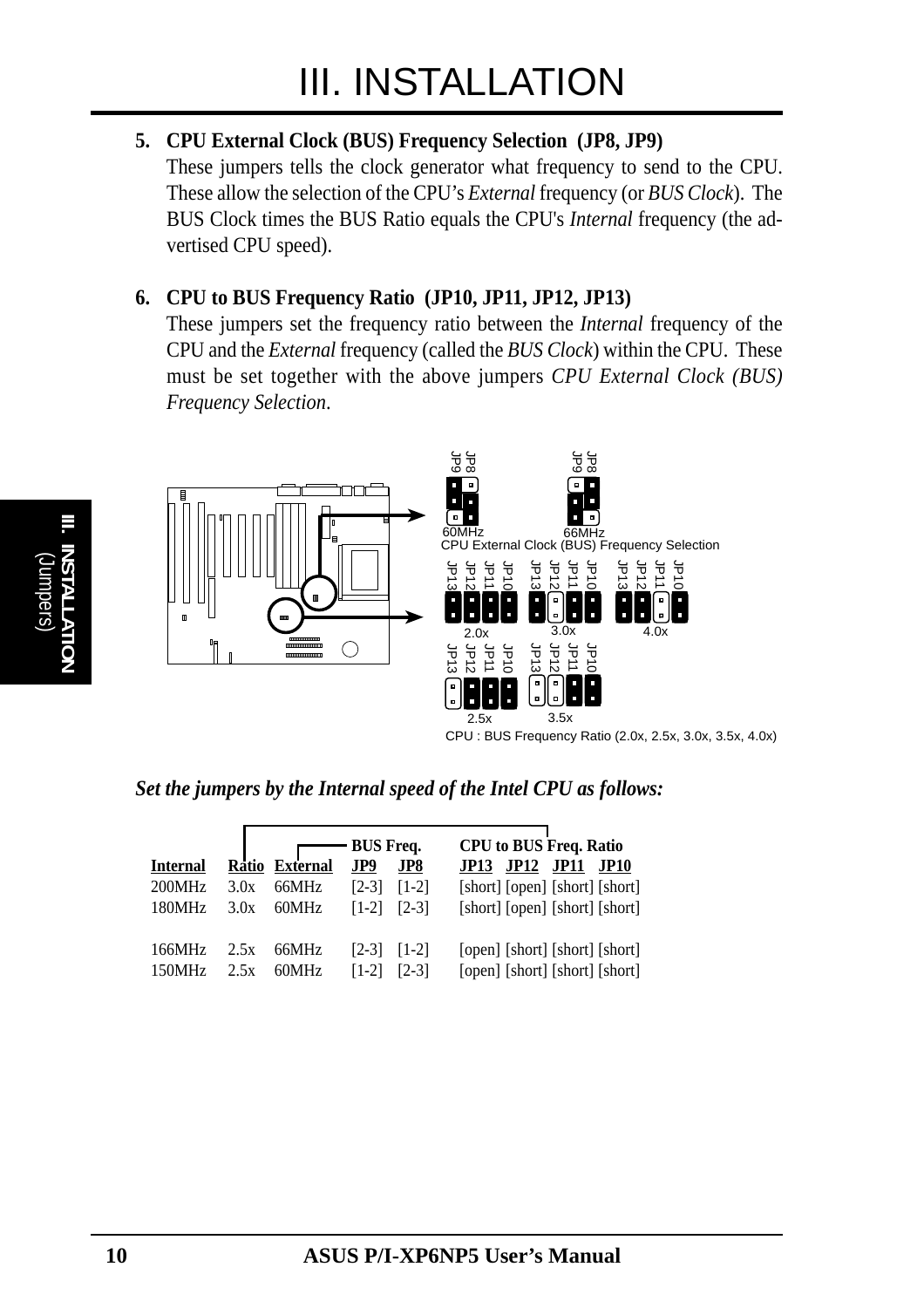#### **7. Voltage Regulator Output Selection (JP1, 2, 3, 4)**

Pentium Pro Processors may require different voltages. Current processors (marked "Pentium Pro") support VID and will automatically adjust the voltage regulator so that no jumper settings are needed (leave these jumpers open in this case). Older processors without VID support require manual voltage ID setting. Use [S] for Short and [O] or Open.

| <b>Voltage</b> |  | 3.5 3.4 3.3 3.2 3.1 3.0 2.9 2.8 2.7 2.6 2.5 2.4 2.3 2.2 2.1                 |  |  |  |  |  |  |
|----------------|--|-----------------------------------------------------------------------------|--|--|--|--|--|--|
| $JPI$ (VID 3)  |  | [S] [S] [S] [S] [S] [S] [S] [S] [S] [O] [O] [O] [O] [O] [O] [O]             |  |  |  |  |  |  |
| $JP2$ (VID 2)  |  | [S] [S] [S] [S] [O] [O] [O] [O] [S] [S] [S] [S] [O] [O] [O]                 |  |  |  |  |  |  |
| JP3 (VID 1)    |  | [S] [S] [O] [O] [S] [S] [O] [O] [S] [S] [O] [O] [O] [S] [S] [O]             |  |  |  |  |  |  |
| JP4 (VID 0)    |  | $[S]$ [O] $[S]$ [O] $[S]$ [O] $[S]$ [O] $[S]$ [O] $[S]$ [O] $[S]$ [O] $[S]$ |  |  |  |  |  |  |



#### **8. 3.3Volt Power Source (JP6)**

If the ATX power supply is equipped with +3.3V, then choose *ATX,* some supply. If the ATX power supply is not equipped with +3.3V, then choose *Onboard Regulator.* Move all three jumpers together as illustrated.

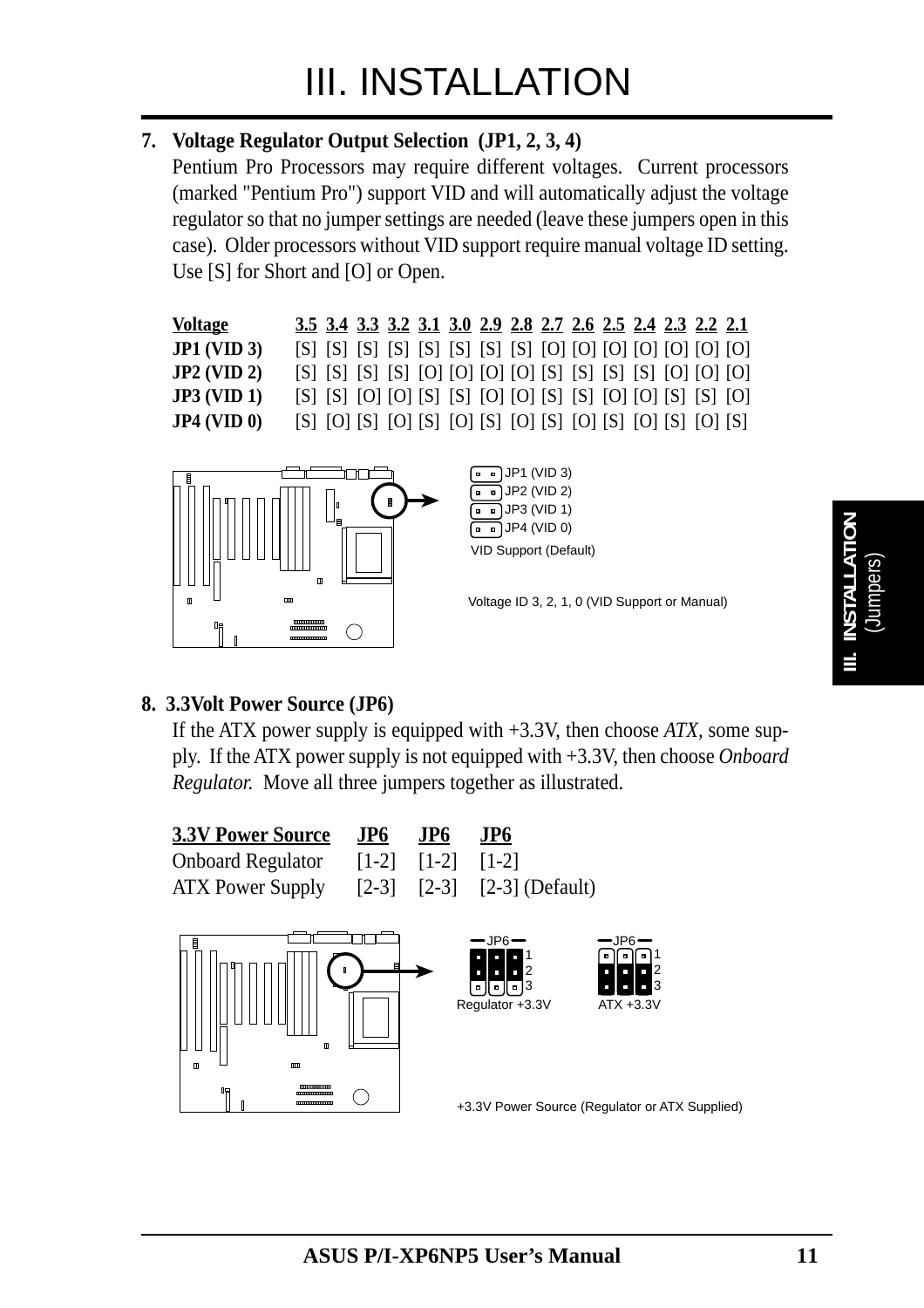# 2. System Memory (DRAM & SRAM)

This motherboard supports four 72-pin SIMMs (Single Inline Memory Modules) of 4MB, 8MB, 16MB, 32MB, 64MB to form a memory size between 8MB to 256MB. The DRAM can be either 60ns or 70ns Fast Page Mode (Asymmetric or Symmetric), Extended Data Output (EDO), or Burst Extended Data Output (BEDO). SIMMs must be installed in pairs so that each bank contains two of the same size memory modules. To support ECC, you must use *true* (opposed to phantom parity generated by TTL chips) 36-bit parity-type SIMM (e.g. 8 chips + 4 parity chips) in pairs for all modules. Mixing 32-bit non-parity SIMM (e.g. 8 chips) and 36-bit SIMM (e.g. 12 chips) will work minus the ECC feature.

| <b>Bank</b>               | <b>Memory Module</b>       |    | <b>Total Memory</b> |
|---------------------------|----------------------------|----|---------------------|
| <b>Bank 0</b>             | 4MB, 8MB, 16MB, 32MB, 64MB | x2 |                     |
| <b>SIMM Slots 1&amp;2</b> | 72-pin FPM, EDO, BEDO SIMM |    |                     |
| <b>Bank 1</b>             | 4MB, 8MB, 16MB, 32MB, 64MB | x2 |                     |
| <b>SIMM Slots 3&amp;4</b> | 72-pin FPM, EDO, BEDO SIMM |    |                     |
|                           | <b>Total System Memory</b> |    |                     |

*Install memory in any or all of the banks in any combination as follows:*

**IMPORTANT: Each bank must have the same size and type (FPM, EDO, BEDO) of memory installed in pairs.**

**IMPORTANT: Memory setup is required using "Auto Configuration" in Chipset Features Setup of the BIOS SOFTWARE.**

**IMPORTANT: Each bank must have the same size memory installed in pairs. Do not use memory modules with more than 24 chips per module. Modules** with more than 24 chips exceed the design specifications of the memory sub**system and will be unstable.**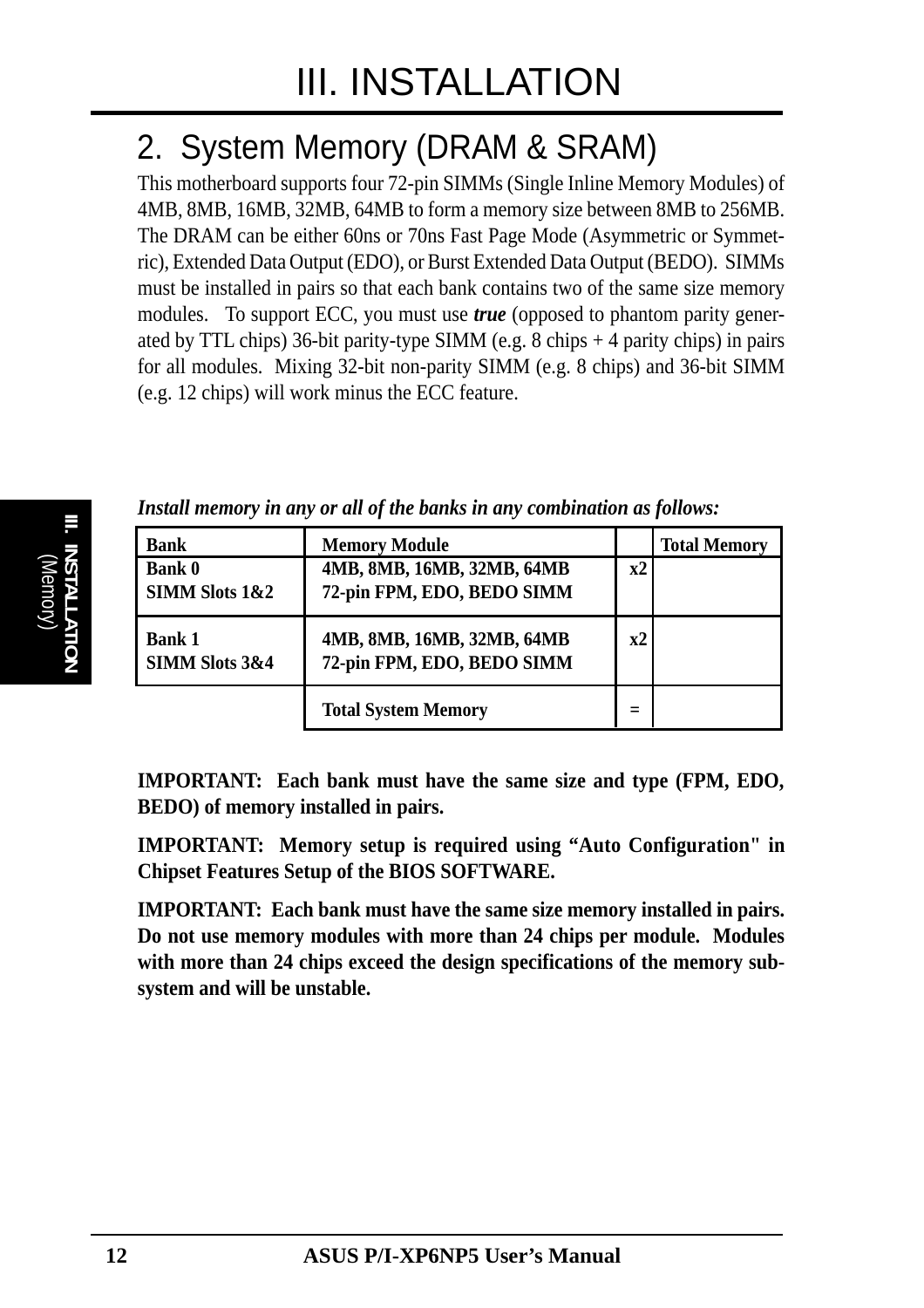### DRAM Memory Installation Procedures:

1. The SIMM memory modules will only fit in one orientation as shown because of a "Plastic Safety Tab" on one end of the SIMM sockets which requires the "Notched End" of the SIMM memory modules.



72 Pin SIMM DRAM Sockets & Module

- 2. Press the memory module firmly into place starting from a 45 degree angle making sure that all the contacts are aligned with the socket.
- 3. With your finger tips, rock the memory module into a vertical position so that it clicks into place.



- 4. The plastic guides should go through the two "Mounting Holes" on the sides and the "Metal Clips" should snap on the other side.
- 5. To release the memory module, squeeze both "Metal Clips" outwards and rock the module out of the "Metal Clips".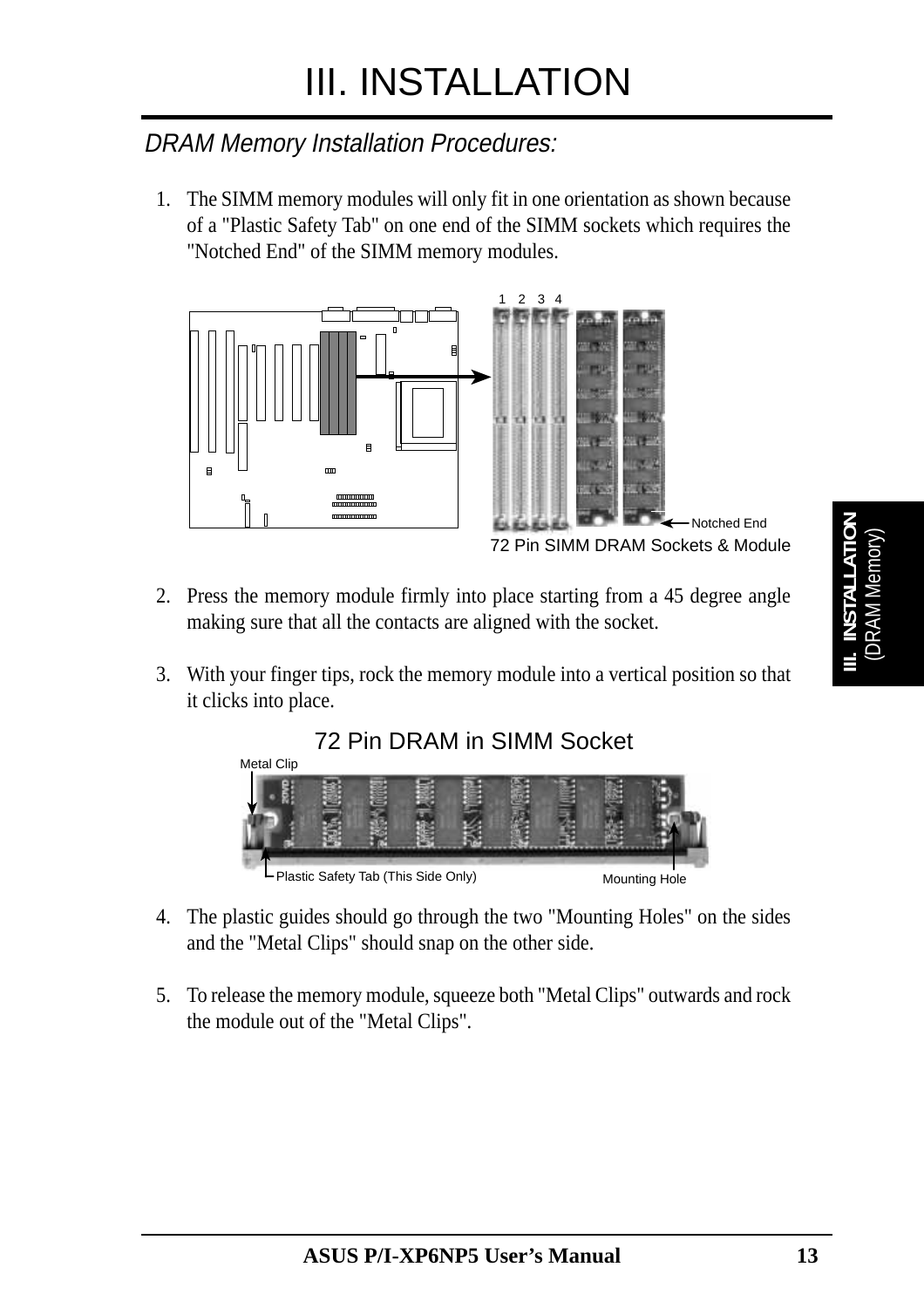# III. INSTALLATION

(This page was intentionally left blank)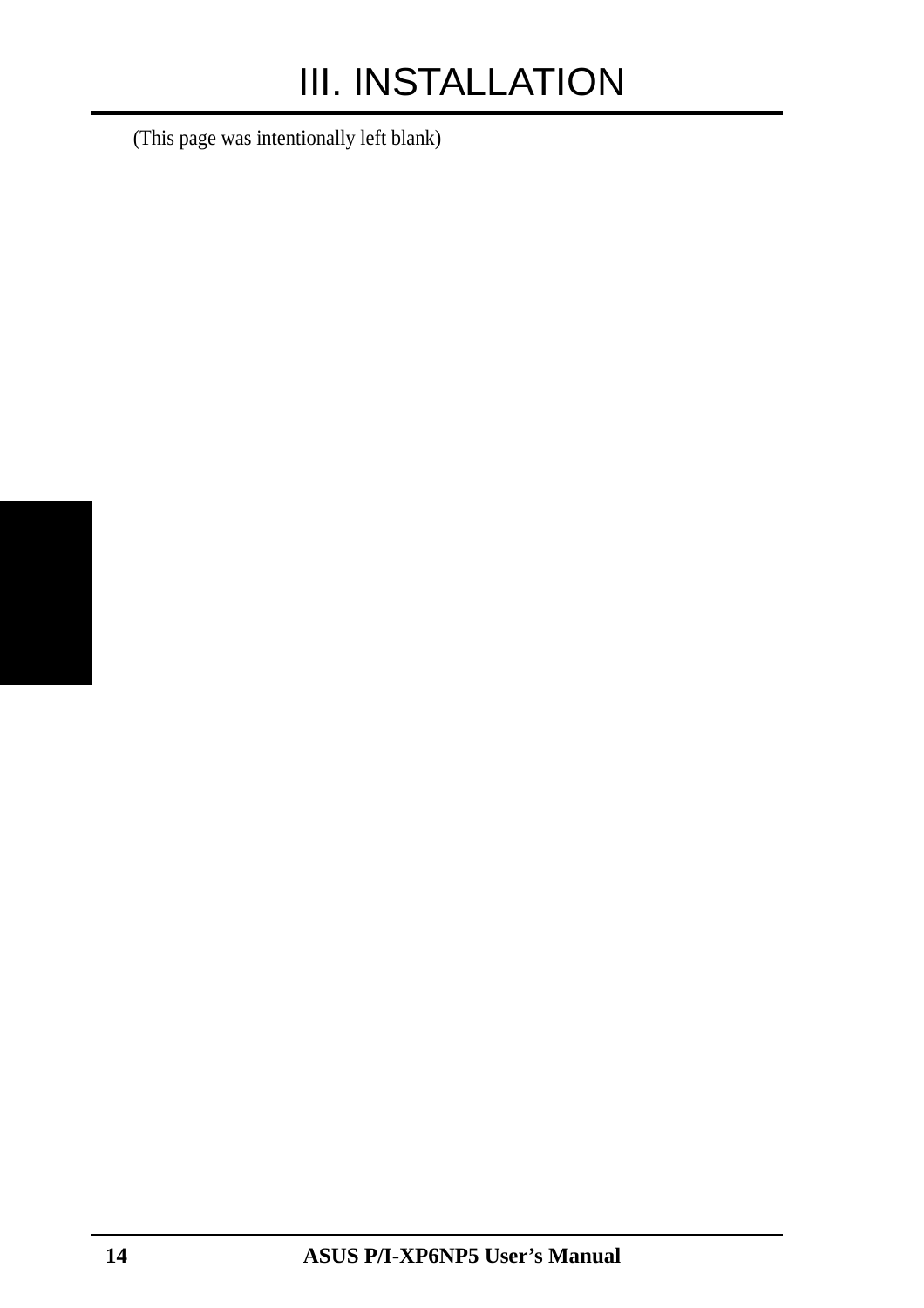# 3. Central Processing Unit (CPU)

The motherboard provides a 387-pin ZIF Socket 8. The CPU that came with the motherboard should have a fan attached to it to prevent overheating. If this is not the case then purchase a fan before you turn on your system. Apply thermal jelly to the CPU top and then install the fan onto the CPU.

**WARNING:** Without a fan, the CPU can overheat and cause damage to both the CPU and the motherboard. (See "CPU Cooling Fan Connector" in this section).

To install a CPU, locate the ZIF socket and open it by first pulling the lever sideways away from the socket's "Lock" then upwards to a 90-degree right angle. Insert the CPU with the correct orientation as shown. Look to see that the pins are more dense on one half compared to the other half. The picture is for reference only, you should have a CPU fan that will cover the face of the CPU. With the added weight of the CPU fan, no force is required to insert the CPU. Once completely inserted, hold down on the fan and close the socket's lever.

**IMPORTANT: You must set the "CPU External Clock (BUS) Frequency Selection" and "CPU to BUS Frequency Ratio" depending on the CPU that you install.**



CPU ZIF Socket 8 with Pentium Pro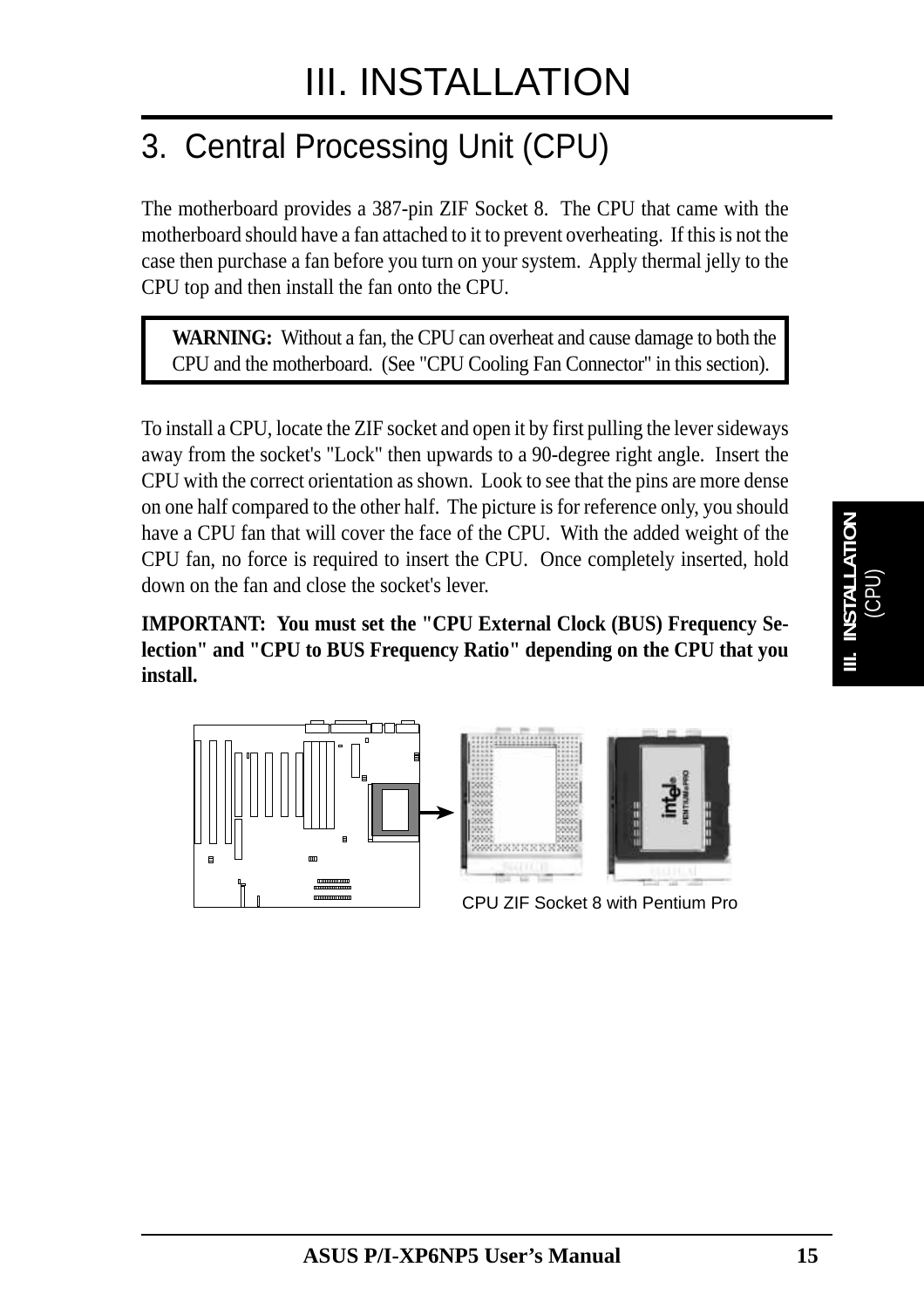# 4. Expansion Cards

First read your expansion card documentation on any hardware and software settings that may be required to setup your specific card.

**NOTE:** PCI Slot 5 has a MediaBus extension 2.0 (see page 18) which allows the installation of a PCI card or a MediaBus card (optional multifunctional card) but not both.

**WARNING:** Make sure that you unplug your power supply when adding or removing expansion cards or other system components. Failure to do so may cause severe damage to both your motherboard and expansion cards. ATX power supplies may power on if certain motherboard components or connections are touched by metallic objects.

### Expansion Card Installation Procedure:

- **1. Read the documentation for your expansion card.**
- **2. Set any necessary jumpers on your expansion card.**
- **3. Remove your computer system's cover.**
- **4. Remove the bracket on the slot you intend to use. Keep the bracket for possible future use.**
- **5. Carefully align the card's connectors and press firmly.**
- **6. Secure the card on the slot with the screw you removed in step 4.**
- **7. Replace the computer system's cover.**
- **8. Setup the BIOS if necessary (such as "IRQ xx Used By ISA: Yes" in PNP AND PCI SETUP)**
- **9. Install the necessary software drivers for your expansion card.**

### Assigning IRQs for Expansion Cards

**IMPORTANT: PCI Slots 4 & 5 share the same IRQ. If using PCI cards on both slots 4 & 5, make sure that the drivers support "Share IRQ" or that one card does not need an IRQ assignment. Conflicts will arise on PCI Slots 4 & 5 that will make the system unstable.**

Some expansion cards need to use an IRQ to operate. Generally an IRQ must be exclusively assigned to one use. In an standard design there are 16 IRQs available but most of them are already in use by parts of the system which leaves 6 free for expansion cards.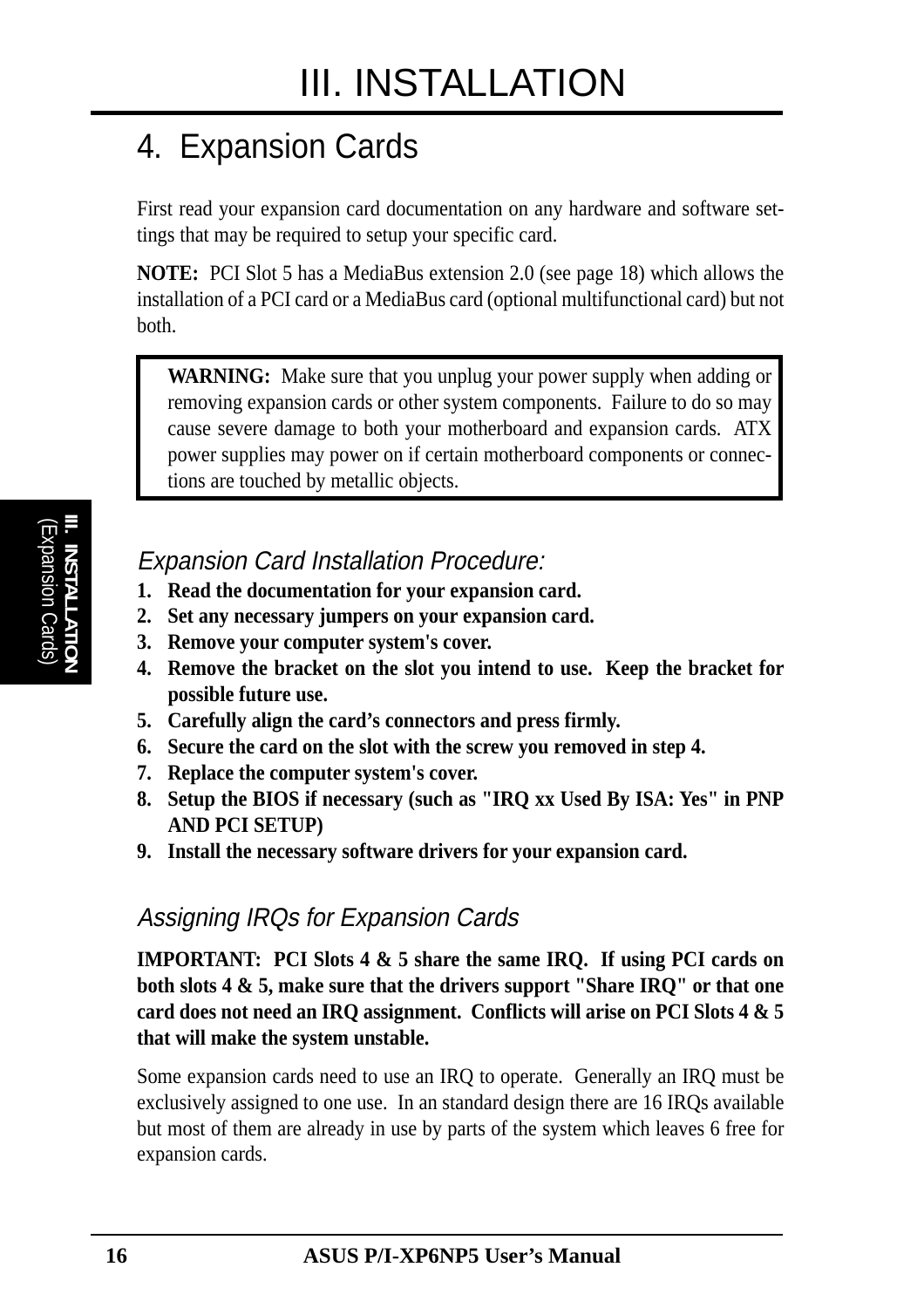# III. INSTALLATION

Both ISA and PCI expansion cards may need to use IRQs. System IRQs are available to cards installed in the ISA expansion bus first, and any remaining IRQs are then used by PCI cards. Currently, there are two types of ISA cards. The original ISA expansion card design, now referred to as "Legacy" ISA cards, requires that you configure the card's jumpers manually and then install it in any available slot on the ISA bus. You may use Microsoft's Diagnostic (MSD.EXE) utility included in the Windows directory to see a map of your used and free IRQs. For Windows 95 users, the "Control Panel" icon in "My Computer," contains a "System" icon which gives you a "Device Manager" tab. Double clicking on a specific device give you "Resources" tab which shows the Interrupt number and address. Make sure that no two devices use the same IRQs or your computer will experience problems when those two devices are in use at the same time.

To simplify this process this motherboard has complied with the Plug and Play (PNP) specification which was developed to allow automatic system configuration whenever a PNP-compliant card is added to the system. For PNP cards, IRQs are assigned automatically from those available.

If the system has both Legacy and PNP ISA cards installed, IRQs are assigned to PNP cards from those not used by Legacy cards. The PCI and PNP configuration of the BIOS setup utility can be used to indicate which IRQs are being used by Legacy cards. For older Legacy cards that does not work with the BIOS, you can contact your vendor for an ISA Configuration Utility.

An IRQ number is automatically assigned to PCI expansion cards after those used by Legacy and PNP ISA cards. In the PCI bus design, the BIOS automatically assigns an IRQ to a PCI slot that has a card in it that requires an IRQ. To install a PCI card, you need to set something called the INT (interrupt) assignment. Since all the PCI slots on this motherboard use an INTA #, be sure that the jumpers on your PCI cards are set to INT A.

### Assigning DMA Channels for ISA Cards

Some ISA cards, both Legacy and PNP may also need to use a DMA (Direct Memory Access) channel. DMA assignments for this motherboard are handled the same way as the IRQ assignment process described above. You can select a DMA channel in the PCI and PNP configuration section of the BIOS Setup utility.

**IMPORTANT: Choose "Yes" for those IRQ's and DMA's you wish to reserve for Legacy (Non-PnP) ISA expansion cards in "IRQ xx Used By ISA" and "DMA x Used By ISA" of the PNP and PCI Setup in the BIOS SOFTWARE section, otherwise conflicts may occur.**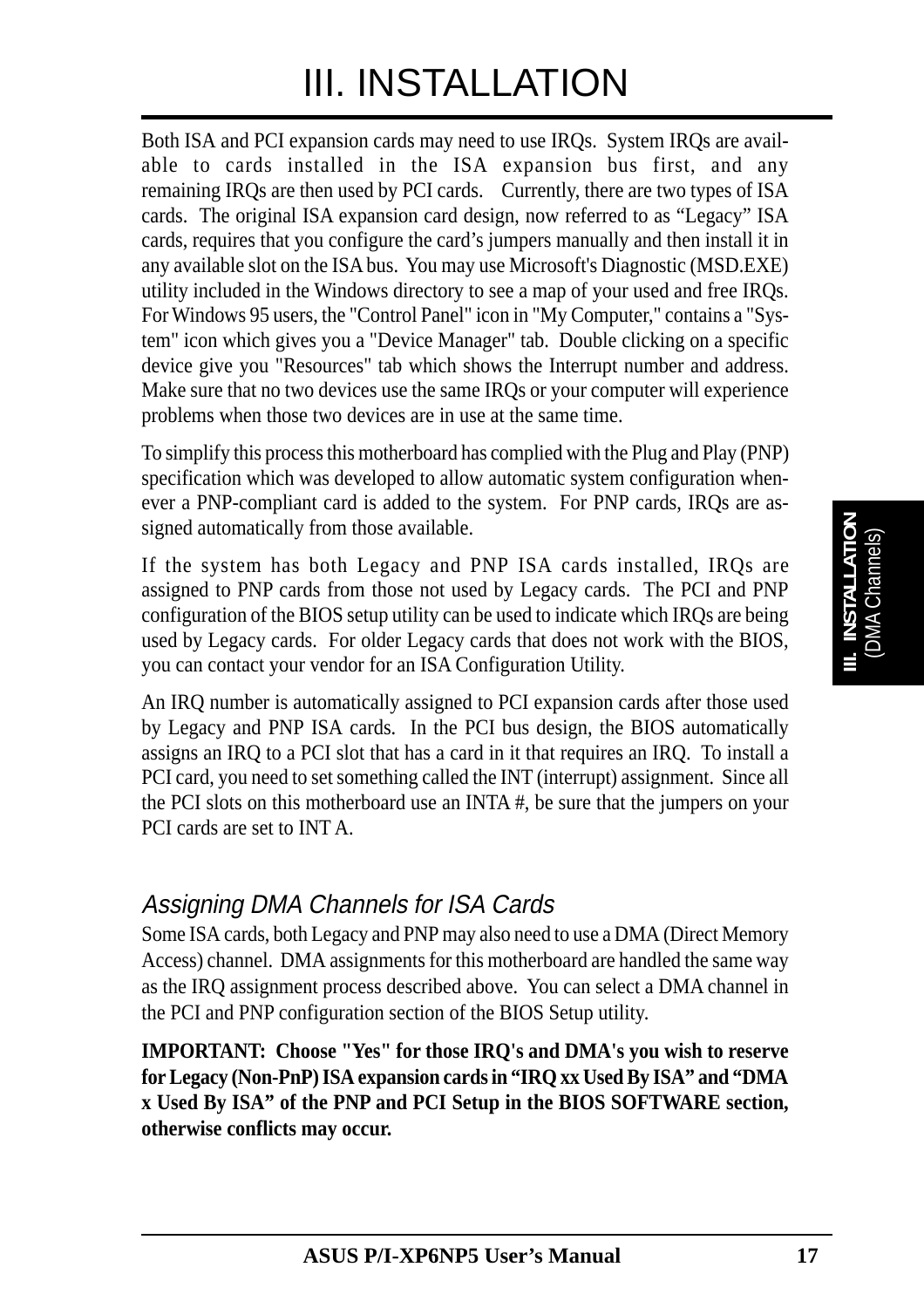(This page was intentionally left blank)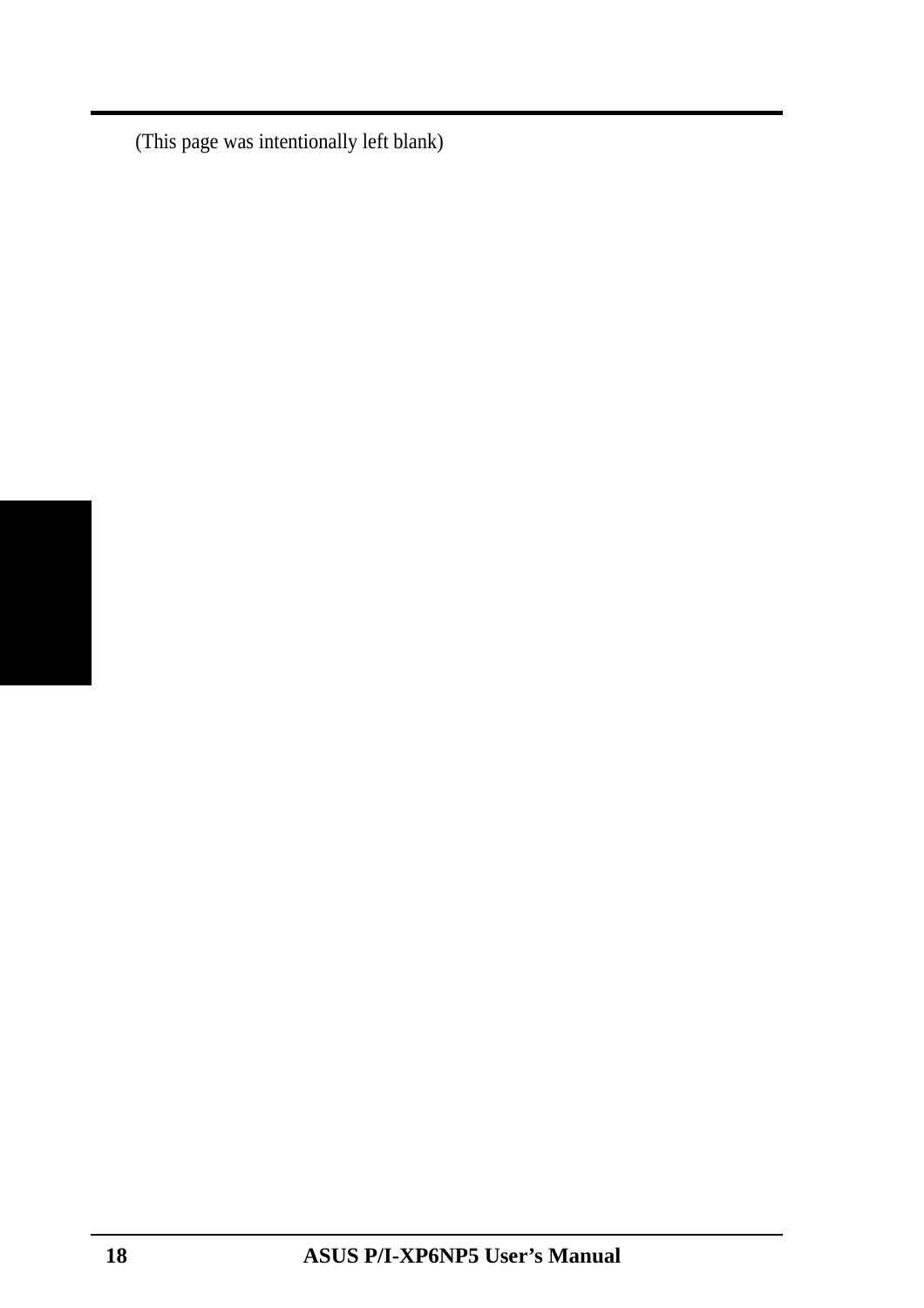# 5. External Connectors

**WARNING:** Some pins are used for connectors or power sources. These are clearly separated from jumpers in "Map of the Motherboard" on page 4. Placing jumper caps over these will cause damage to your motherboard.

**IMPORTANT: Ribbon cables should always be connected with the red stripe on the Pin 1 side of the connector. The four corners of the connectors are labeled on the motherboard. Pin 1 is the side closest to the power connector on hard drives and floppy drives. IDE ribbon cable must be less than 18in. (46cm),** with the second drive connector no more than 6in. (15cm) from the first con**nector to prevent read/write errors.**

**1. PS/2 Keyboard Connector (6-pin Female)**

This connection is for a standard keyboard using an PS/2 plug (mini DIN). **This connector will not allow standard AT size (large DIN) keyboard plugs. You may use a DIN to mini DIN adapter on standard AT keyboards.**



PS/2 Keyboard Connector (6-Pin Female)

#### **2. PS/2 Mouse Connector (6-pin Female)**

The system will direct IRQ12 to the PS/2 mouse if one is detected. If not detected, expansion cards can use IRQ12. See "PS/2 Mouse Control" in BIOS Features Setup of the BIOS SOFTWARE.



PS/2 Mouse Connector (6-Pin Female)

#### **3. Parallel Printer Connector (25-pin Female)**

You can enable the parallel port and choose the IRQ through BIOS Setup on page 36 "Onboard Parallel Port."



Parallel Printer Connector (25-Pin Female)

#### **4. Serial port COM1 and COM2 Connectors (Two 9-pin Male)**

The two serial ports can be used for pointing devices or other serial devices. See "Onboard Serial Port" in Chipset Features Setup of the BIOS SOFTWARE.

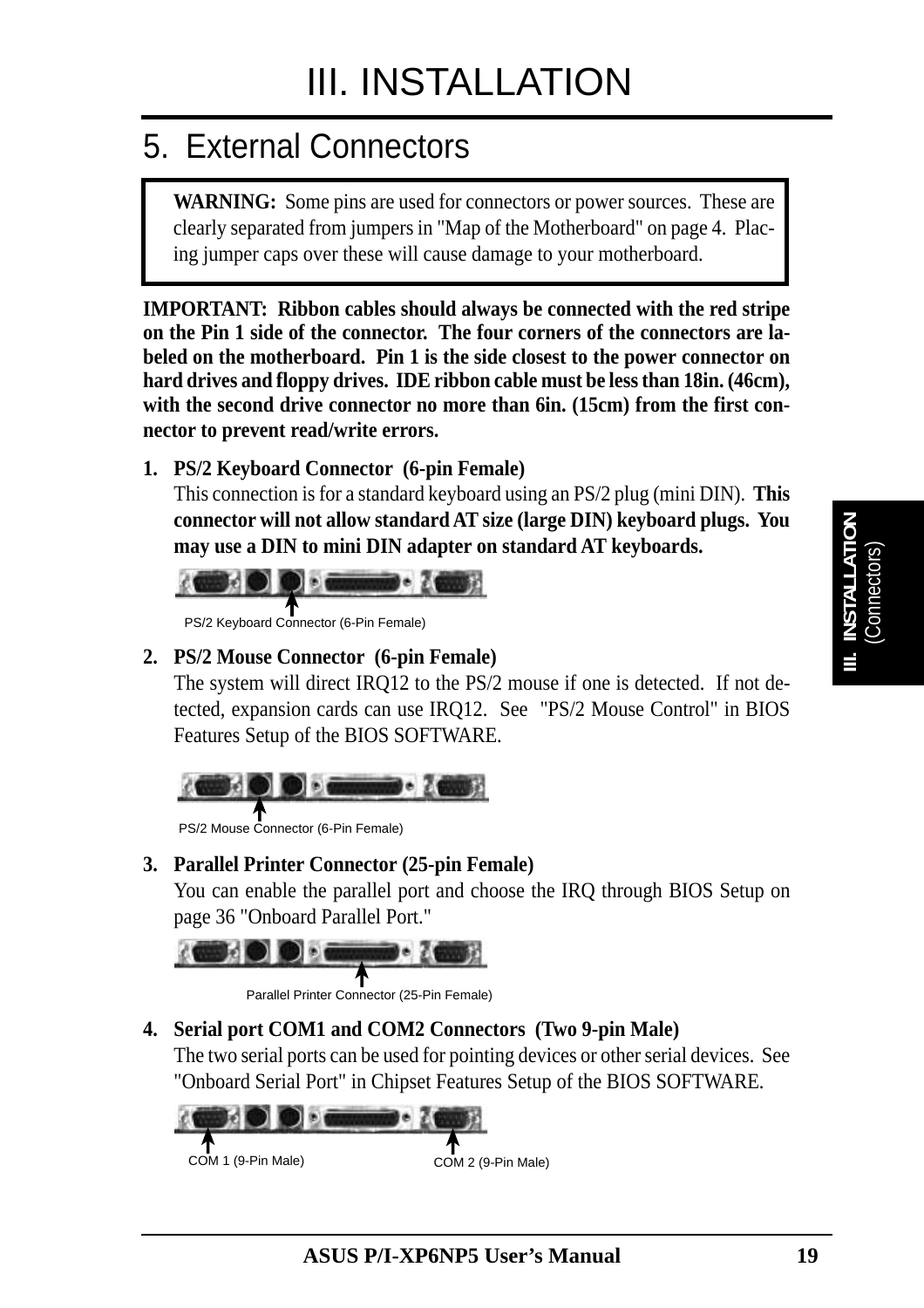#### **5. ATX Power Connector (20-pin block)**

This connector connects to a ATX power supply. The plug from the power supply will only insert in one orientation because of the different hole sizes. Find the proper orientation and push down firmly making sure that the pins are aligned.

**CAUTION:** To prevent electrical spikes, make sure that the power supply is not connected to an outlet when making or removing connections. Power supplies contain power reserves which can damage electrical components.



#### **6. Floppy Drive Connector (34-pin block )**

This connector supports the provided floppy drive ribbon cable. After connecting the single end to the board, connect the two plugs on the other end to one or two floppy drives. **(Pin 5 is removed to prevent inserting in the wrong orientation when using ribbon cables with pin 5 plugged).**



(Connectors) **III. INSTALLATION**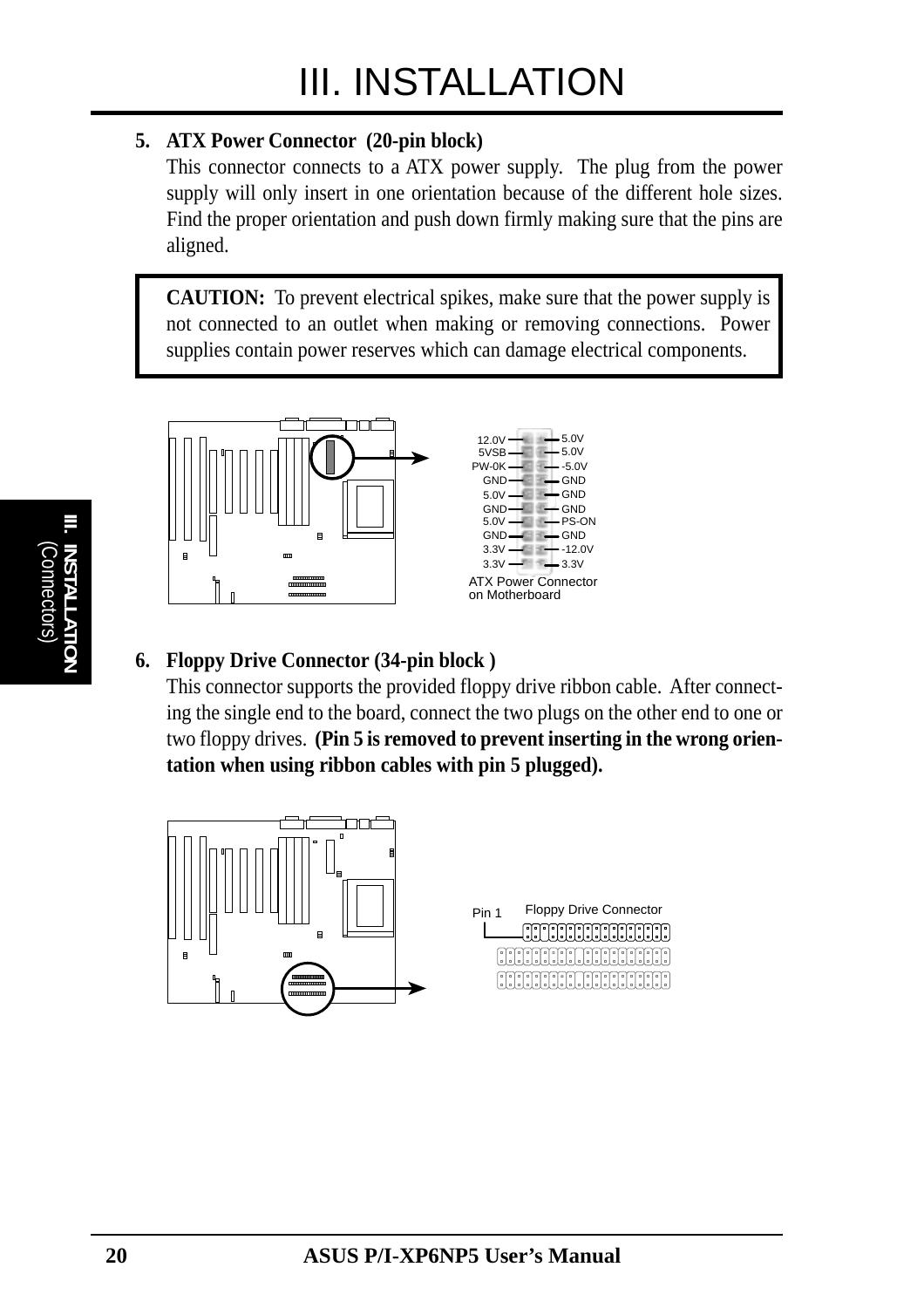#### **7. Primary / Secondary IDE connectors (Two 40-pin Block)**

These connectors support the provided IDE hard disk ribbon cable. After connecting the single end to the board, connect the two plugs at the other end to your hard disk(s). If you install two hard disks, you must configure the second drive to Slave mode by setting its jumper accordingly. Please refer to the documentation of your hard disk for the jumper settings. BIOS now supports SCSI device or IDE CD-ROM bootup (see "HDD Sequence SCSI/IDE First" & "Boot Sequence" in the BIOS Features Setup of the BIOS SOFTWARE) **(Pin 20 is removed to prevent inserting in the wrong orientation when using ribbon cables with pin 20 plugged).**

**TIP:** You may configure two hard disks to be both Masters using one ribbon cable on the primary IDE connector and another ribbon cable on the secondary IDE connector. You may install one operating system on an IDE drive and another on a SCSI drive and select the boot disk through BIOS Features Setup.



#### **8. IDE Activity LED (JP15)**

This connector connects to the IDE (hard disk) activity indicator light on the system cabinet.

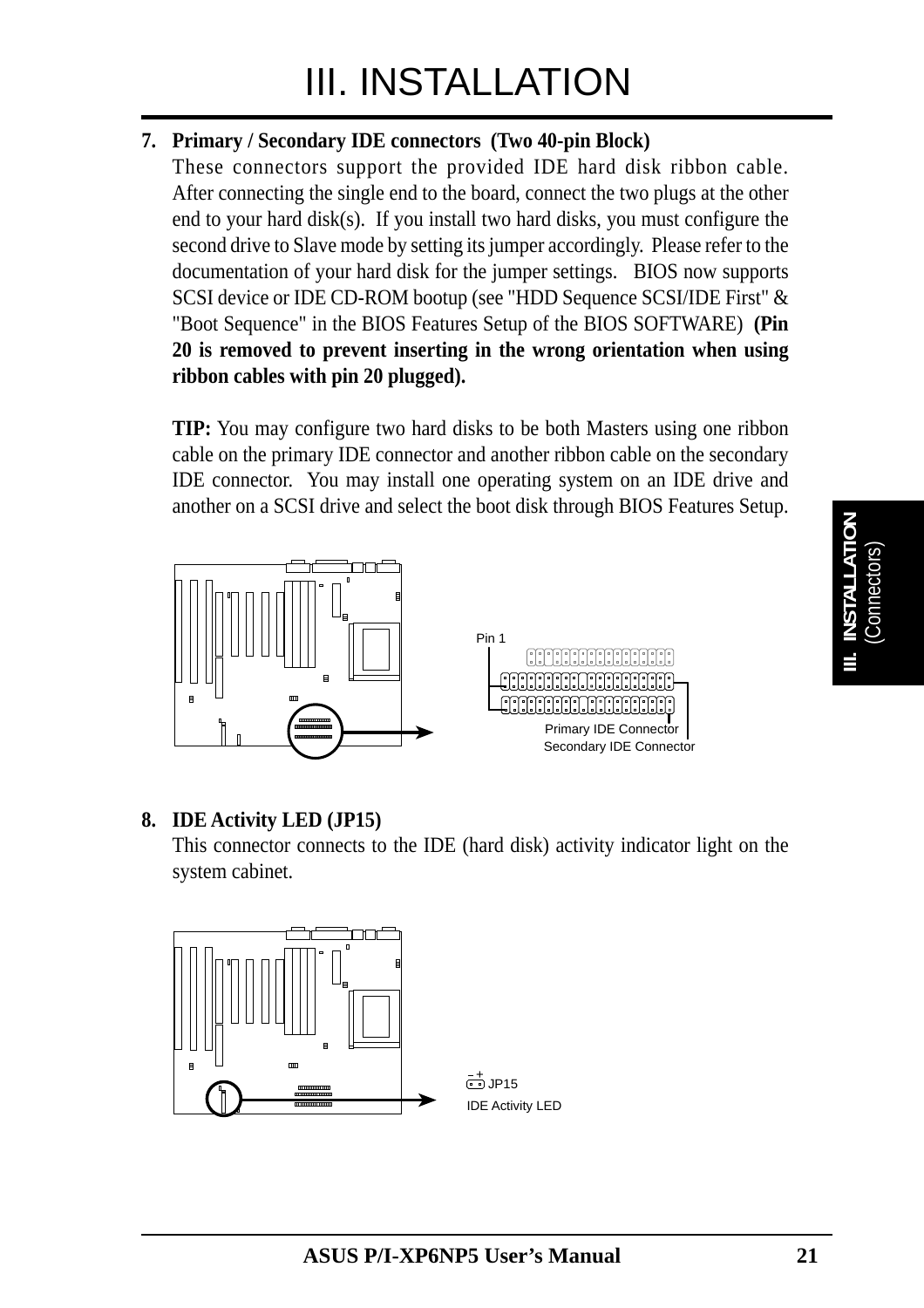#### **9. System Power LED (TB LED)**

This 2-pin connector lights the system power LED when the motherboard has power. Works the same as the next System Power LED. See the figure on the next page.

#### **10. SMI Suspend Switch Lead (SMI)**

This allows the user to manually place the system into a suspend mode or "Green" mode where system activity will be instantly decreased to save electricity and expand the life of certain components when the system is not in use. This 2-pin connector (see the figure on the next page) connects to the case-mounted suspend switch. If you do not have a switch for the connector, you may use the "Turbo Switch" since it is not needed for this motherboard. SMI is activated when it detects a *short to open* moment and therefore leaving it shorted will not cause any problems. May require one or two pushes depending on the position of the switch. Wake-up can be controlled by settings in the BIOS but the keyboard will always allow wake-up (the SMI lead cannot wake-up the system). If you want to use this connector, "Suspend Switch" in the Power Management Setup of the BIOS SOFTWARE should be on the default setting of *Enable*.

#### **11. ATX Power Switch (PWR SW.)**

The system power is controlled by a momentary switch connected to this lead. Pushing the button once will turn on the system and pushing another time will turn off the system. The system power LED shows the status of the system's power. This connection does not have a function when a standard power supply is used. See the figure on the next page.

**NOTE:** If the power to the ATX power supply is interrupted while the motherboard is on, standby power will remember that the motherboard should be on and boot the computer when power is reapplied to the ATX power supply.

#### **12. Reset Switch Lead (RESET)**

This 2-pin connector connects to the case-mounted reset switch for rebooting your computer without having to turn off your power switch This is a preferred method of rebooting in order to prolong the life of the system's power supply. See the figure on the next page.

#### **13. Keyboard Lock Switch Lead & System Power LED (KEYLOCK)**

This 5-pin connector connects to the case-mounted keyboard lock switch for locking the keyboard and also to connect the system power LED. The system power LED lights when the system is powered on. See the figure on next page.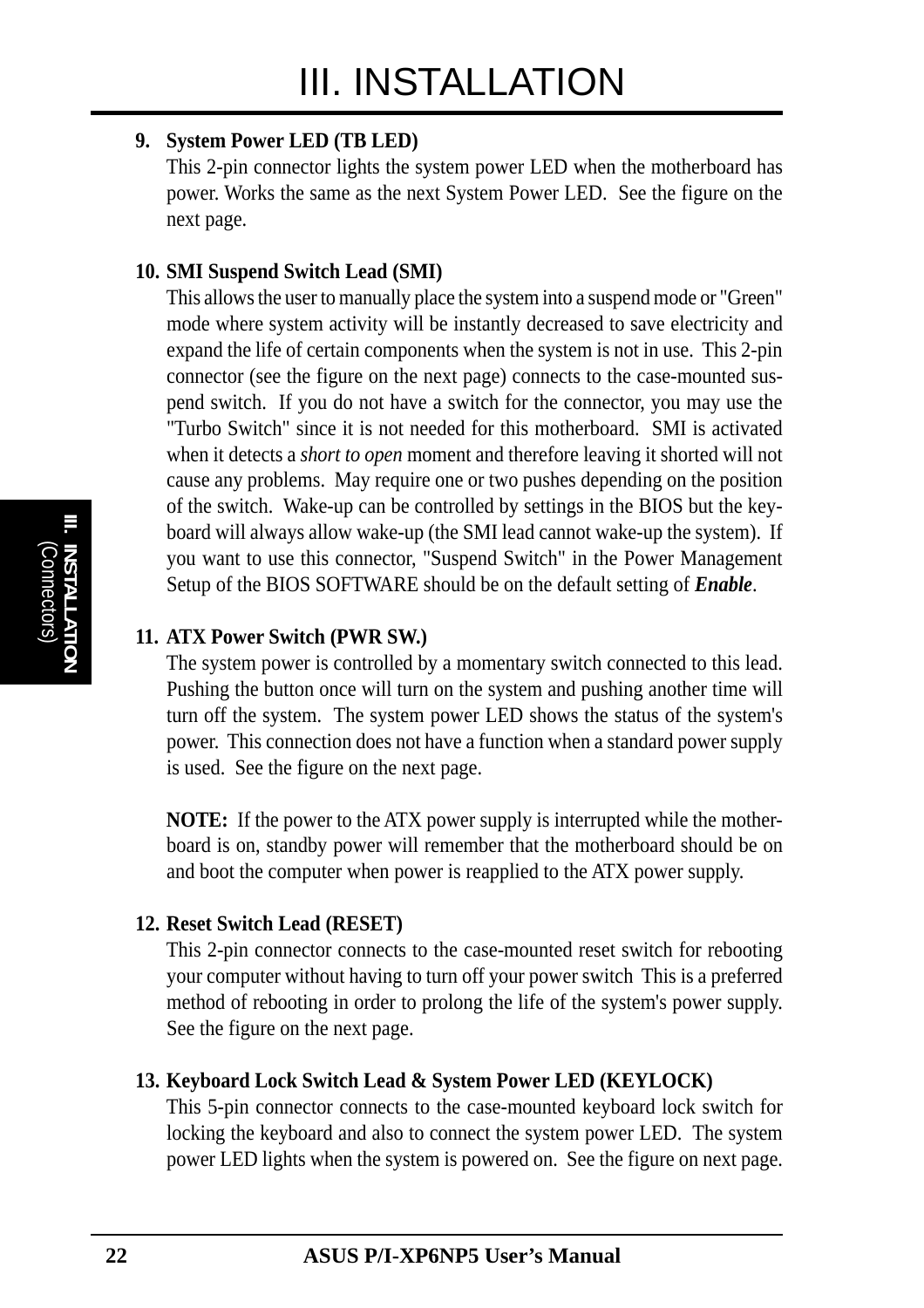### **14. Speaker Connector (SPEAKER)**

This 4-pin connector connects to the case-mounted speaker.



| System<br>Power LED        | ⊦5\<br>-NC<br>$+5V$<br>GND<br>GND | System<br>Power LED |
|----------------------------|-----------------------------------|---------------------|
| <b>SMI Lead</b>            | LOCK-<br>GND<br>GND               | Keyboard Lock       |
| <b>ATX Power</b><br>Switch | $+5$<br>GND                       | Speaker             |
| <b>Reset SW</b>            | GND<br>SPKR                       | Connector           |
|                            |                                   |                     |

System Case Connections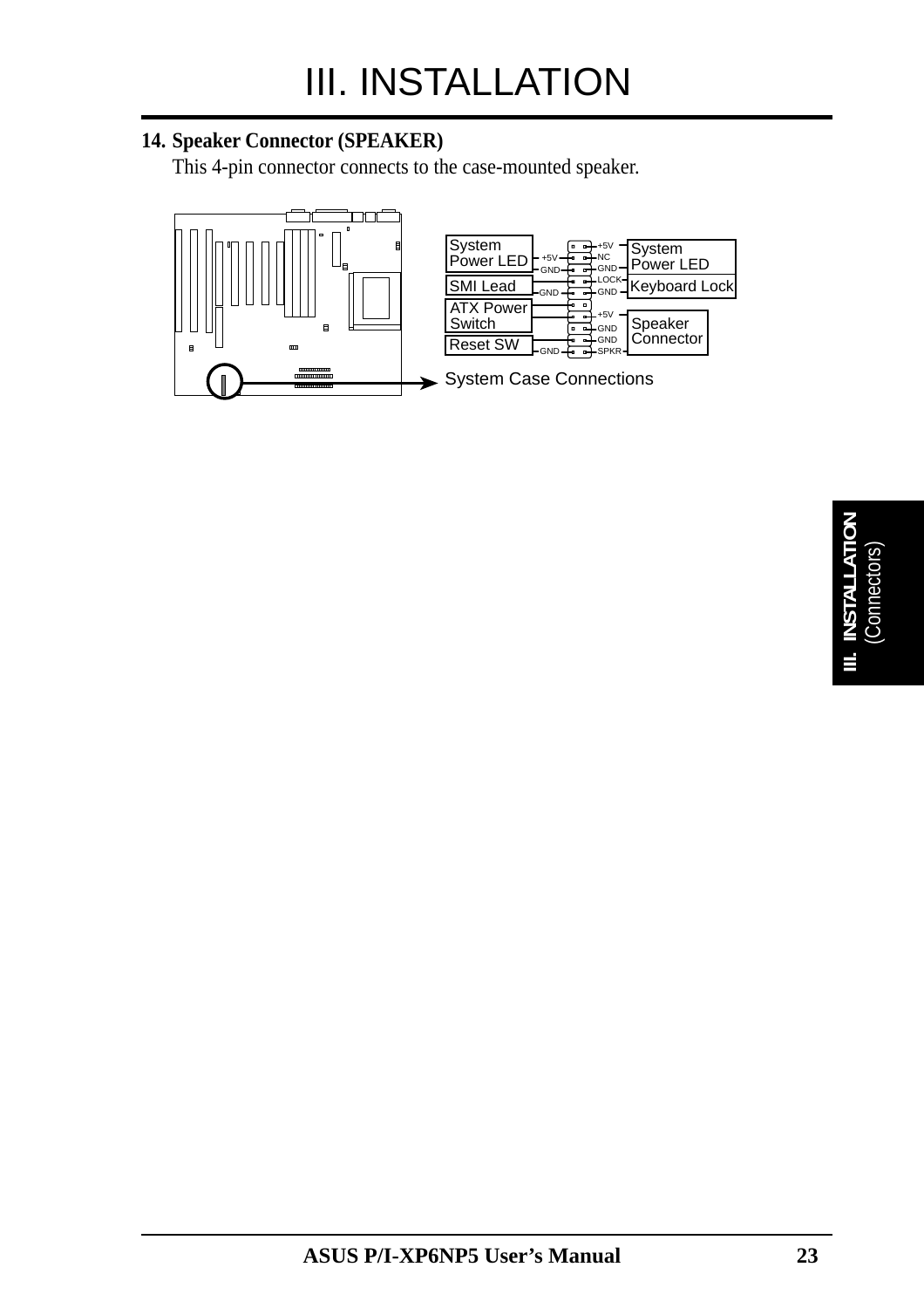#### **15. CPU Cooling Fan Connector (FAN)**

This connector supports a CPU cooling fan of 500mAMP (6WATT) or less. Orientate the fan so that the heat sink fins allow airflow to go across the onboard heat sink(s) instead of the expansion slots. Depending on the fan manufacturer, the wiring and plug may be different. The red wire should be positive, while the black should be ground. Connect the fan's plug to the board taking into consideration the polarity of the this connector.

**WARNING:** The CPU and/or motherboard will overheat if there is no airflow across the CPU and onboard heatsinks. Damage may occur to the motherboard and/or the CPU fan if these pins are incorrectly used. **These are not jumpers, do not place jumper caps over these pins.**



#### **16. IrDA-Compliant Infrared Module Connector (IR)**

This connector supports the optional wireless transmitting and receiving infrared module. This module mounts to a small opening on system cases that support this feature. You must also configure UART 2 Use Infrared in Chipset Features Setup to select whether UART2 is directed for use with COM2 or IrDA. When IrDA is selected in BIOS, COM2 will be disabled. Use the five pins as shown on the Back View and connect a ribbon cable from the module to the motherboard according to the pin definitions.

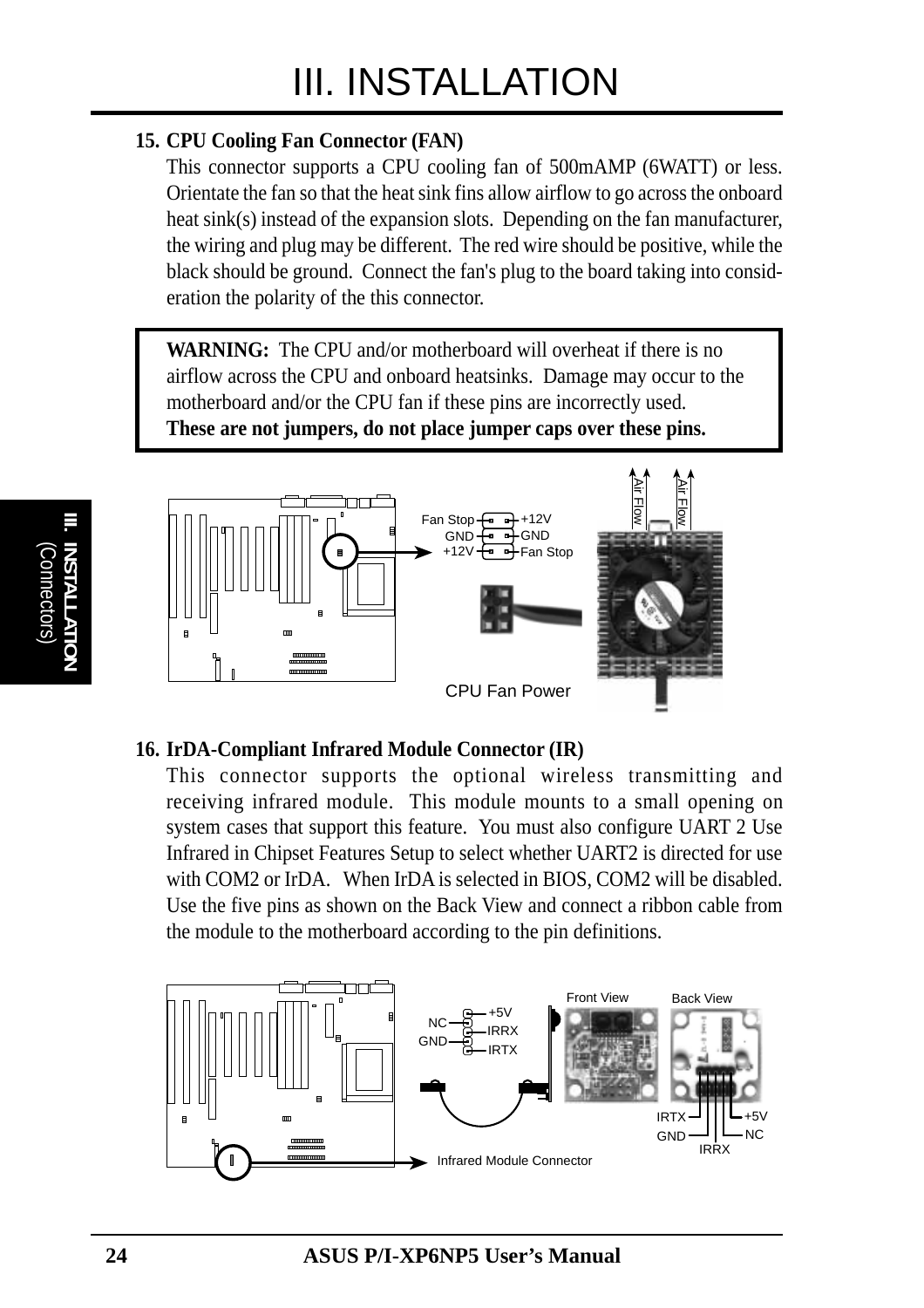### Power Connection Procedures

- 1. After all jumpers and connections are made, close the system case cover.
- 2. Make sure that all switches are in the off position as marked by  $\bigcirc$ .
- 3. Connect the power supply cord into the power supply located on the back of your system case as instructed by your system user's manual.
- 4. Connect the power cord into an power outlet that is equipped by a surge protector.
- 5. You may then turn on your devices in the following order:
	- a. Your monitor
	- b. External SCSI devices (starting with the last device on the chain)
	- c. Your system power. For ATX power supplies, you need to switch on the power supply as well as press the ATX power switch on the front of the case.
- 6. For ATX power supplies, the system LED will light when the ATX power switch is pressed. The monitor LED may light up after the system's if it complies with "Green" standards or if it has a power standby feature. The system will then run power-on tests. While the tests are running, additional messages will appear on the screen. If you do not see anything within 30 seconds from the time you turn on the power, the system may have failed a power-on test. Recheck your jumper settings and connections or call your retailer for assistance.
- 7. During power-on, hold down the <Delete> key to enter BIOS setup. Follow the next section "BIOS SOFTWARE" for instructions.
- **\* Powering Off your computer:** You must first exit or shut down your operating system before switching off the power switch. For ATX power supplies, you can press the ATX power switch after exiting or shutting down your operating system. For Windows 95 users, you can select shut down the computer from the "Start" button and the system will give three quick beeps after about 30 seconds and power off after windows shut down. NOTE: The message: "It's now safe to turn off your computer" will not be shown in Windows 95 when using shut down with ATX power supplies.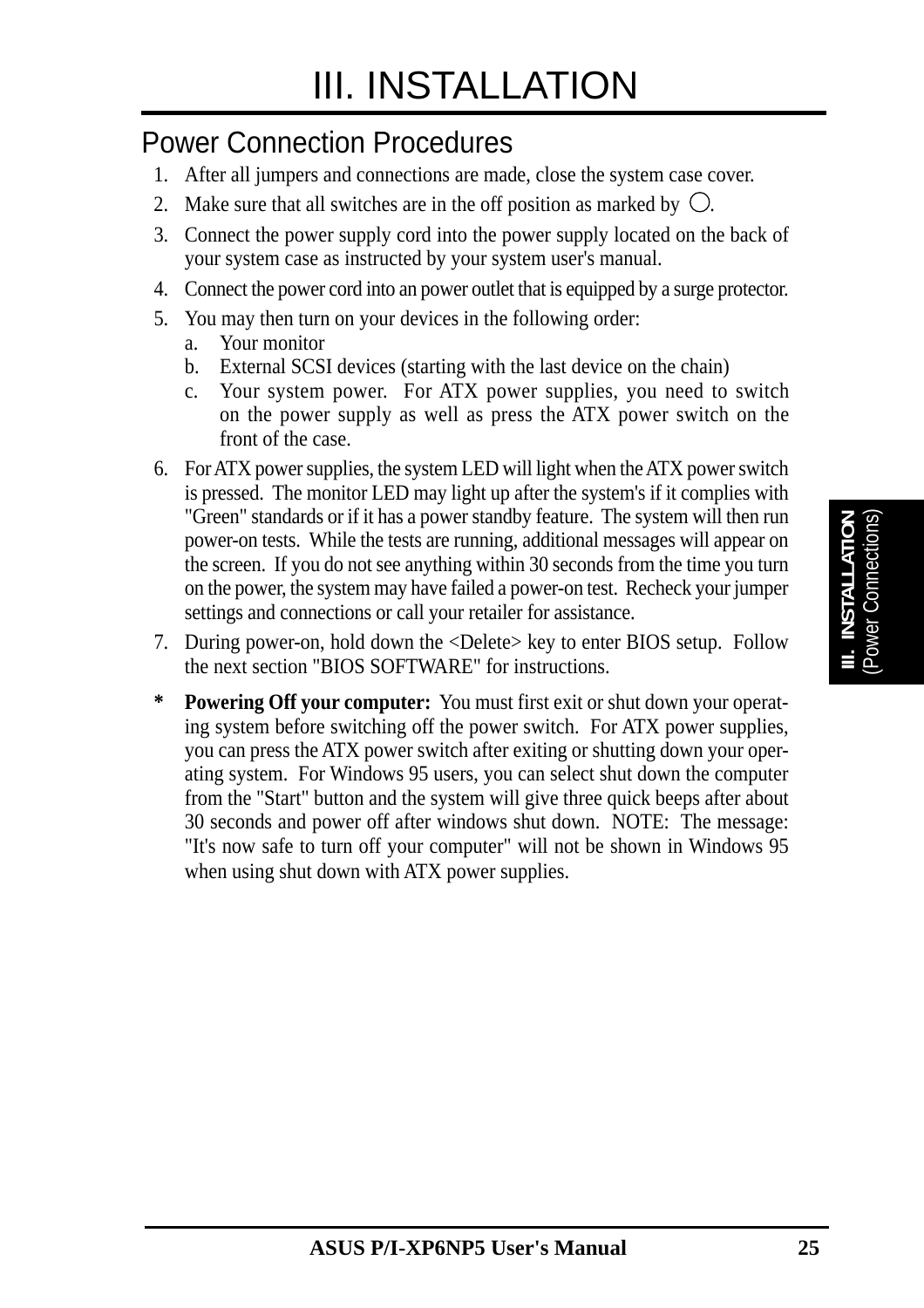# IV. BIOS SOFTWARE

# Support Software

**FILELIST.TXT -** View this file to see the files included in the support software.

**PFLASH.EXE -** This is the Flash Memory Writer utility that updates the BIOS by uploading a new BIOS file to the programmable flash ROM chip on the motherboard. To determine the BIOS version, check the last four numbers of the code displayed on the upper left-hand corner of your screen during bootup. Larger numbers represent a newer BIOS file.

**NOTE:** A binary BIOS file is no longer included with the support software. Save the motherboard's BIOS file to a floppy diskette as soon as your system is operational. See "Flash Memory Writer Utility" below.

# Flash Memory Writer Utility

| <b>ASUSTeK PNP BIOS</b><br>FLASH MEMORY WRITER V1.5<br>Copyright (C) 1995, ASUSTeK COMPUTER Inc. |
|--------------------------------------------------------------------------------------------------|
| Flash Type -- SST 29EE010                                                                        |
| Current BIOS Revision: #401A0-xxxx                                                               |
| Choose one of the following:                                                                     |
| 1. Save Current BIOS To File                                                                     |
| 2. Update BIOS Main Block From File                                                              |
| 3. Advanced Features                                                                             |
| Enter Choice: [1]                                                                                |
| Press ESC To Exit                                                                                |

xxxx denotes the current BIOS version stored in the Flash EPROM

**IMPORTANT: Flash Type may also be "INTEL 28F001BXT." If "unknown" is shown after "Flash type --," then this ROM chip is not programmable or not supported with the PnP BIOS and therefore cannot be programmed by the Flash Memory Writer.**

#### Main Menu

**1. Save Current BIOS to File (Perform as soon as system is operational)**

This option allows you to copy the contents of the Flash memory chip onto a diskette. This gives you a backup copy of the original motherboard BIOS in case you need to re-install it.

**Create a bootable system floppy diskette by typing [FORMAT A:/S] from the DOS environment without creating "AUTOEXEC.BAT" and "CONFIG.SYS" files, then copy PFLASH.EXE to the newly formatted diskette and then save your BIOS to the same diskette.**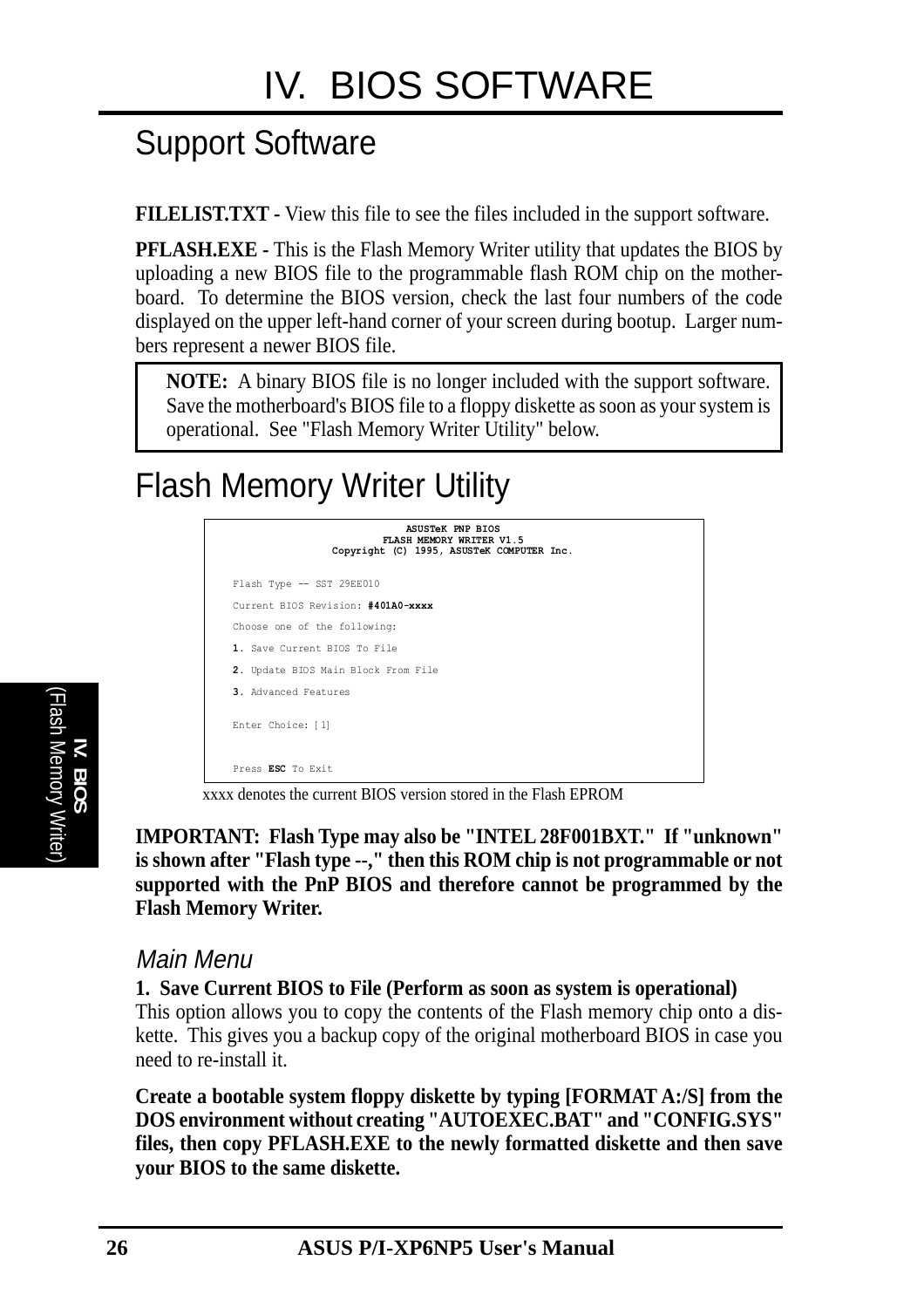#### **2. Update BIOS Main Block from File**

This option updates the BIOS from a file on the disk. This can either be a new file or a backup file created by the "Save Current BIOS to File" option. This will not update the Boot Block if the Boot Block is different. You will be prompted with the following if advanced features if necessary.

```
Boot Block of New BIOS is different from old one !!!
Please Use 'Advanced Feature' to flash whole bios !!!
```
#### **3. Advanced Features**

Selecting this option brings up the Advanced Features screen for clearing the PnP configuration record and updating the motherboard BIOS.

### Advanced Features Menu

| Advanced Features                            |
|----------------------------------------------|
|                                              |
| Flash Type -- SST 29EE010                    |
| Current BIOS Revision: #401A0-xxxx           |
| Choose one of the following:                 |
| 1. Clear PNP ESCD Parameter Block            |
| 2. Update BIOS Including Boot Block and ESCD |
|                                              |
| Enter Choice: [2]                            |
|                                              |
|                                              |
| Press ESC To Exit                            |

xxxx denotes the current BIOS version stored in the Flash EPROM

#### **1. Clear PNP ESCD Parameter Block**

This option erases the Plug-and-Play (PnP) configuration record.

#### **2. Update BIOS Including Boot Block and ESCD**

This option updates the Boot Block, the motherboard BIOS and the PnP ESCD Parameter Block from a new BIOS file.

**NOTE:** "Update BIOS Main Block from File" and "Update BIOS Including Boot Block and ESCD" requires that the system is running in real mode. This utility will not operate if the system is under protected mode or virtual mode. You should boot from a system floppy diskette without "AUTOEXEC.BAT" and "CONFIG.SYS" files.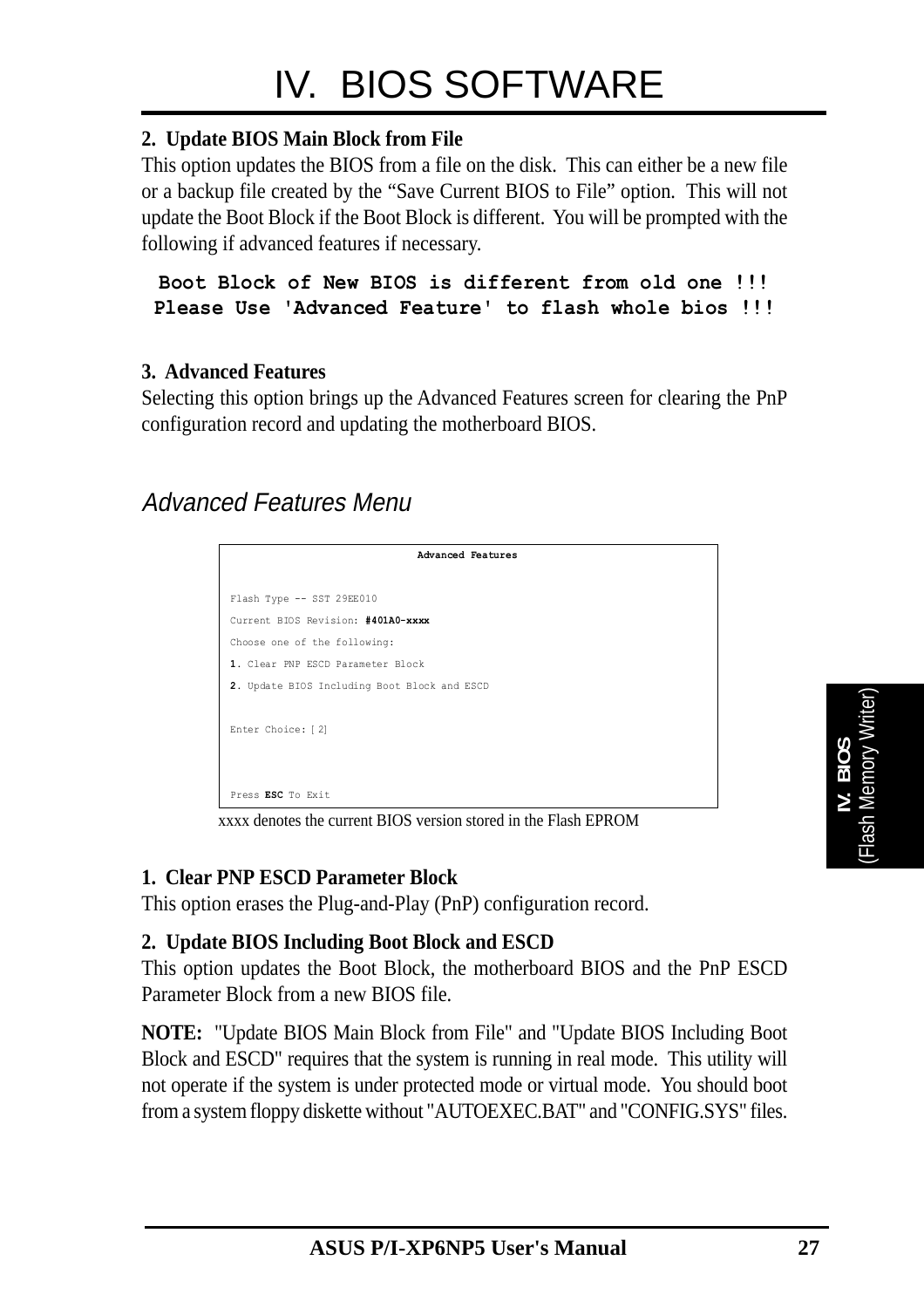## Updating your Motherboard's BIOS

- 1. Download an updated BIOS file from a Bulletin Board Service (BBS) or the internet (WWW) and save to the diskette you created in step 1 of the Main Menu. Visit ASUS WWW at **http://www.asus.com.tw/** or FTP: **ftp.asus.com.tw/ pub/ASUS** or see **ASUS CONTACT INFORMATION** on page II.
- 2. Turn off your computer and open the system cabinet to *Enable* "Boot Block Programming" jumper as shown in section III.
- 3. Boot from the floppy diskette you created in step 1 of the Main Menu.
- 4. At the "A:\" prompt, type: **PFLASH <Enter>**
- 5. Enter "2" from the **Main Menu** or "2" from the **Advanced Features Menu**. You will be prompted with the following if "Advanced Features" is necessary.

#### **Boot Block of New BIOS is different from old one !!! Please Use 'Advanced Feature' to flash whole bios !!!**

6. The program displays a second screen prompting you for the name of the BIOS file. Type in the complete name of the file, including the file name extension, and then press the <Enter> key. The utility then uploads the BIOS file from disk. The following message will appear:

#### **DO NOT TURN OFF THE SYSTEM IF THERE IS A PROBLEM!**

If you encounter problems while downloading the new BIOS, DO NOT turn off your system since this might prevent your system from booting up. Just repeat the process, and if the problem still persists, upload the original BIOS file you saved to disk in step 1 of the Main Menu.

**WARNING:** If the Flash Memory Writer utility was not able to successfully download a complete BIOS file, your system may not be able to boot up. If this happens, your system will require service from your vendor.

- 7. After successfully downloading the new BIOS file, exit the Flash Memory Writer utility and **then turn off your system**. Set the jumper back to its default setting of Programming "*Disabled*."
- 8. Turn on your computer and hold down <delete> to enter BIOS setup. **You must select "Setup Default" to affect the new BIOS, then you may set other items from the Main Menu.**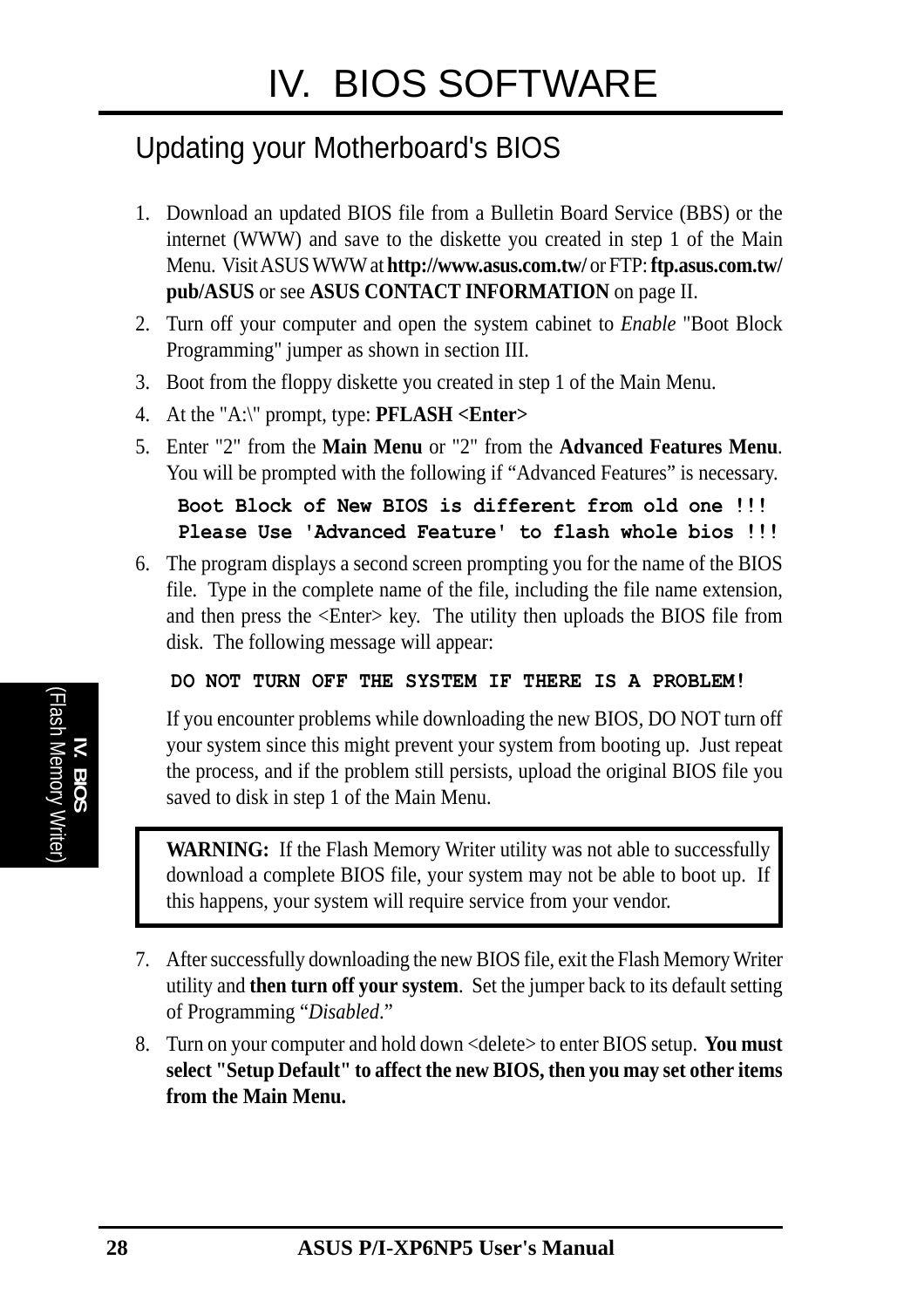# 6. BIOS Setup

appear with the following options:

The motherboard supports two programmable Flash ROM chips: 5 Volt and 12 Volt. Either of these memory chips can be updated when BIOS upgrades are released. Use the Flash Memory Writer utility to download the new BIOS file into the ROM chip as described in detail in this section.

All computer motherboards provide a Setup utility program for specifying the system configuration and settings. If your motherboard came in a computer system, the proper configuration entries may have already been made. If so, invoke the Setup utility, as described later, and take note of the configuration settings for future reference; in particular, the hard disk specifications.

If you are installing the motherboard, reconfiguring your system or you receive a Run Setup message, you will need to enter new setup information. This section describes how to configure your system using this utility.

The BIOS ROM of the system stores the Setup utility. When you turn on the computer, the system provides you with the opportunity to run this program. This appears during the Power-On Self Test (POST). Press the <Delete> key to call up the Setup utility. If you are a little bit late pressing the mentioned key(s), POST will continue with its test routines, thus preventing you from calling up Setup. If you still need to call Setup, reset the system by simultaneously pressing the  $\langle \text{Ctrl} \rangle$ ,  $\langle \text{Alt} \rangle$ and <Delete> keys, or by pushing the Reset button on the system case. You can also restart by turning the system off and then back on again. But do so only if the first two methods fail.

When you invoke Setup, the CMOS SETUP UTILITY main program screen will

M PCI/ISA BIOS<br>CMOS SETUP UTIL<br>AWARD SOFTWARE, IOS (PIXP6NP5)<br>UTILITY<br>RE, INC. STANDARD CMOS SETUP SUPERVISOR PASSWORD **BIOS FEATURES SETUP** USER PASSWORD CHIPSET FEATURES SETUP IDE HDD AUTO DETECTION POWER MANAGEMENT SETUP SAVE & EXIT SETUP PNP AND PCI SETUP EXIT WITHOUT SAVING LOAD BIOS DEFAULTS LOAD SETUP DEFAULTS ↑↓ → ← : Select Item<br>(Shift)F2 : Change Color Esc : Quit<br>F10 : Save & Exit Setup Time, Date, Hard Disk Type...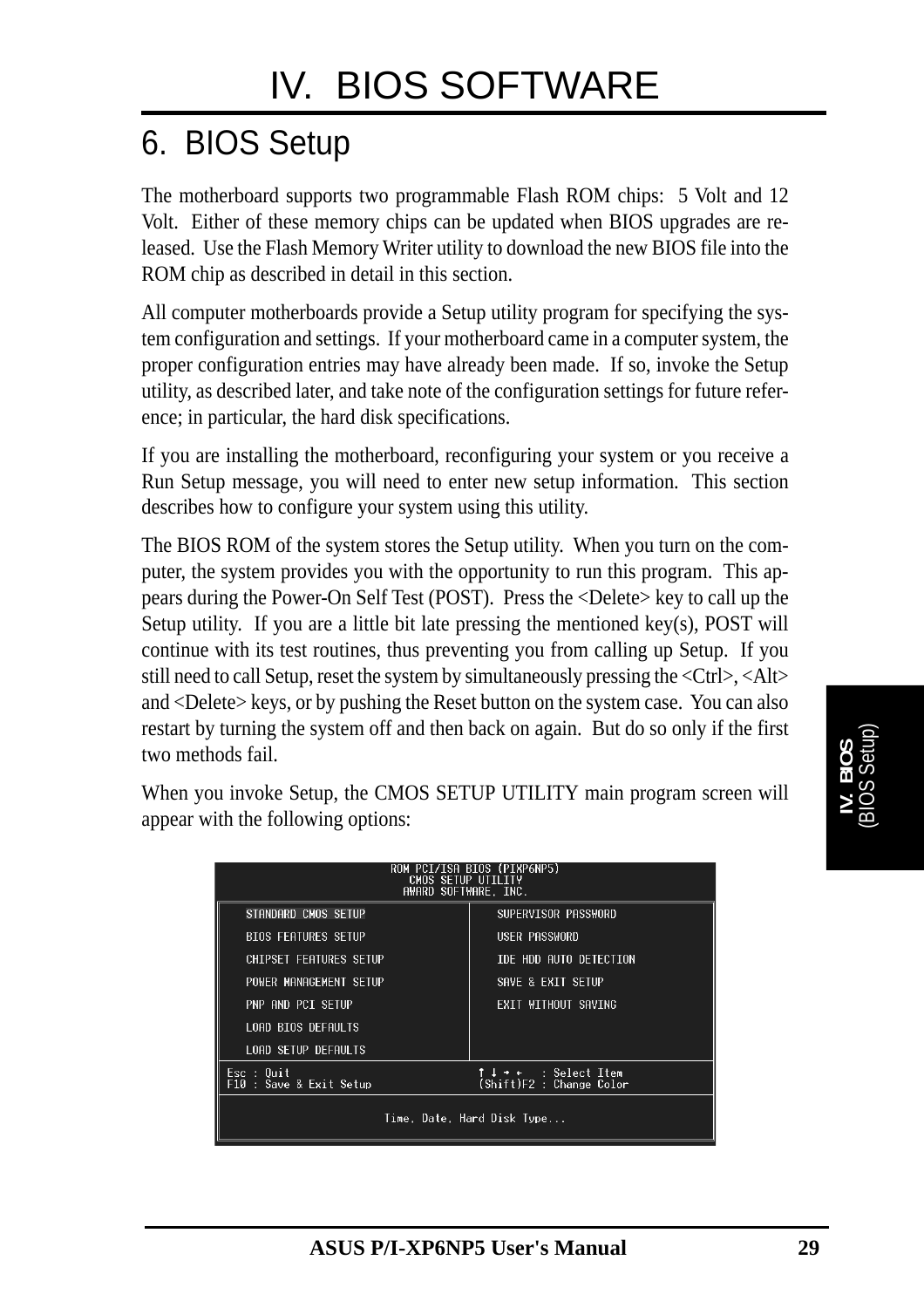### Load Defaults

The "Load BIOS Defaults" option loads the minimized settings for troubleshooting. "**Load Setup Defaults**", on the other hand, is for loading optimized defaults for regular use. Choosing defaults at this level, will modify all applicable settings.

A section at the bottom of the above screen displays the control keys for this screen. Take note of these keys and their respective uses. Another section just below the control keys section displays information on the currently highlighted item in the list.

## Standard CMOS Setup

This "Standard CMOS Setup" option allows you to record some basic system hardware configuration and set the system clock and error handling. If the motherboard is already installed in a working system, you will not need to select this option anymore. However, if the configuration stored in the CMOS memory on the board gets lost or damaged, or if you change your system hardware configuration, you will need to respecify the configuration values. The configuration values usually get lost or corrupted when the power of the onboard CMOS battery weakens.

| STANDARD CMOS SETUP                                                                                           | ROM PCI/ISA BIOS (PIXP6NP5)<br>AWARD SOFTWARE. INC.                                                                                       |
|---------------------------------------------------------------------------------------------------------------|-------------------------------------------------------------------------------------------------------------------------------------------|
| Date $(mn:dd:yy)$ : Mon, Nov 4 1996<br>Time (hh:mm:ss) : 20 : 45 : -3                                         |                                                                                                                                           |
| HARD DISKS<br>TYPE SIZE                                                                                       | CYLS HEAD PRECOMP LANDZ SECTOR<br><b>MODE</b>                                                                                             |
| Primary Master<br>: Auto<br>0000<br>Primary Slave : None<br>Secondary Master : Auto<br>Secondary Slave : None | - AUTO<br>0<br>Ø<br>Ø<br>Ø<br>0<br>0<br>$0 \qquad 0$<br>ด<br>ด<br>ด<br>Ø<br>Ō<br>Ø<br>$\frac{0}{0}$<br>$\frac{0}{0}$<br>Ø.<br>- AUTO<br>Й |
| Drive $A : 1.44M, 3.5$ in.<br>Drive B : None<br>Floppy 3 Mode Support : Disabled                              | Base Memory: 640K<br>Extended Memory: 64512K<br>Other Memorv:<br>384K                                                                     |
| Video : EGA/VGA<br>Halt On : All Errors                                                                       | Total Memory: 65536K                                                                                                                      |
| $ESC : 0$ uit<br>(Shift)F2 : Change Color<br>F1<br>Help<br>ř.                                                 | ↑↓ → ← : Select Item →<br>$PU/PD/*/-$ : Modify                                                                                            |

The above screen provides you with a list of options. At the bottom of this screen are the control keys for use on this screen. Take note of these keys and their respective uses.

User-configurable fields appear in a different color. If you need information on the selected field, press the <F1> key. The help menu will then appear to provide you with the information you need. The memory display at the lower right-hand side of the screen is read-only and automatically adjusts accordingly.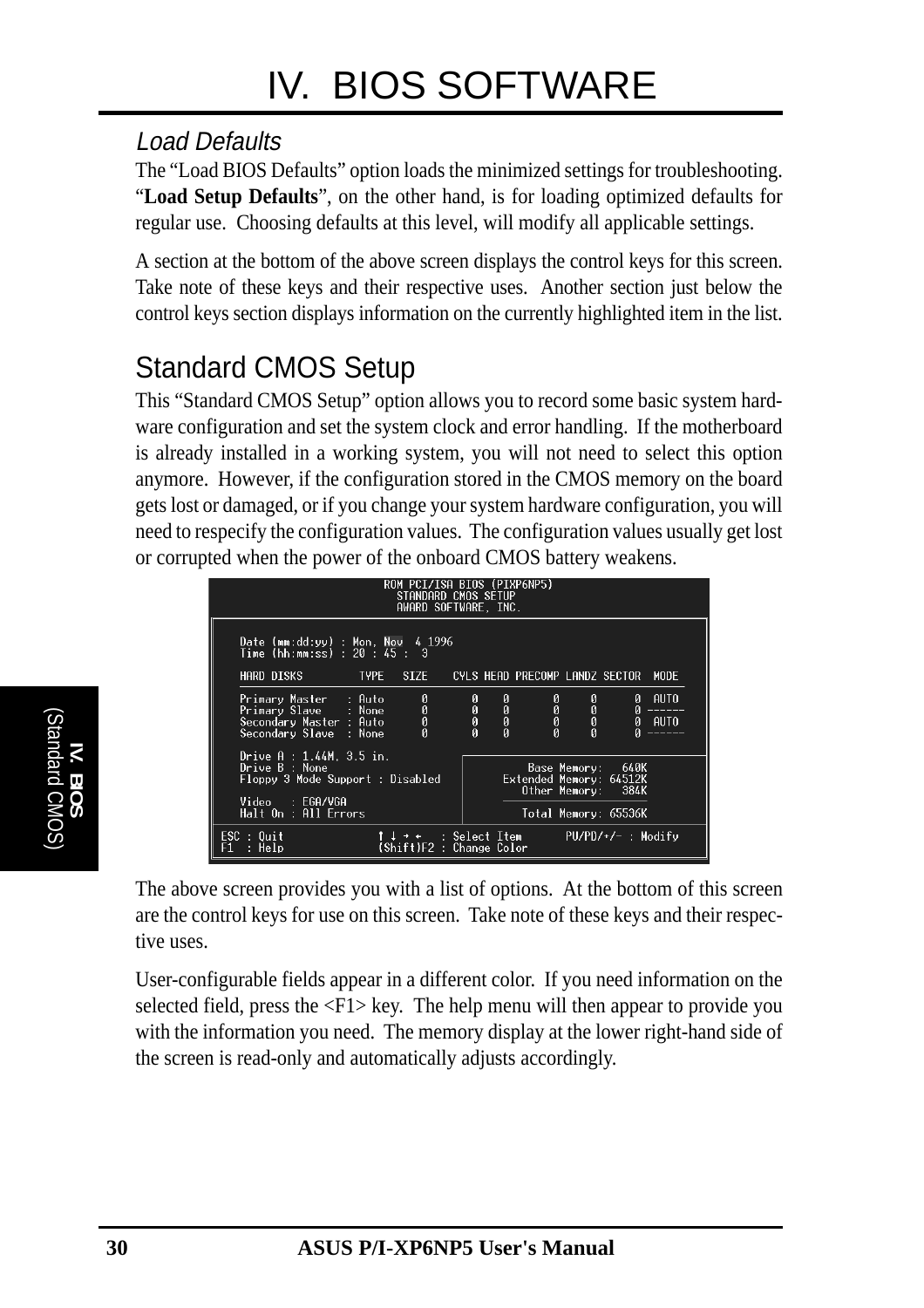### Details of Standard CMOS Setup:

#### **Date**

To set the date, highlight the "Date" field and then press the page up/page down or +/- keys to set the current date. Follow the month, day and year format. Valid values for month, day and year are:

| Month: | 1 to 12    |
|--------|------------|
| Day:   | 1 to 31    |
| Year:  | up to 2099 |

#### **Time**

To set the time, highlight the "Time" field and then press the page up/page down or +/- keys to set the current time. Follow the hour, minute and second format. Valid values for hour, minute and second are:

| Hour:          | $00$ to 23 |
|----------------|------------|
| <b>Minute:</b> | 00 to 59   |
| Second:        | 00 to 59   |

You can bypass the date and time prompts by creating an AUTOEXEC.BAT file. For information on how to create this file, please refer to the MS-DOS manual.

#### **Hard Disk Drives**

This field records the specifications for all non-SCSI hard disk drives installed in your system. The onboard PCI IDE connectors provide Primary and Secondary channels for connecting up to four IDE hard disks or other IDE devices. Each channel can support up to two hard disks; the first of which is the "master" and the second is the "slave".

Specifications for SCSI hard disks need not to be entered here since they operate using device drivers and are not supported by any the BIOS. If you install the optional PCI-SC200 SCSI controller card into the motherboard (see section VI for instructions). If you install other vendor's SCSI controller card, please refer to their respective documentations on how to install the required SCSI drivers.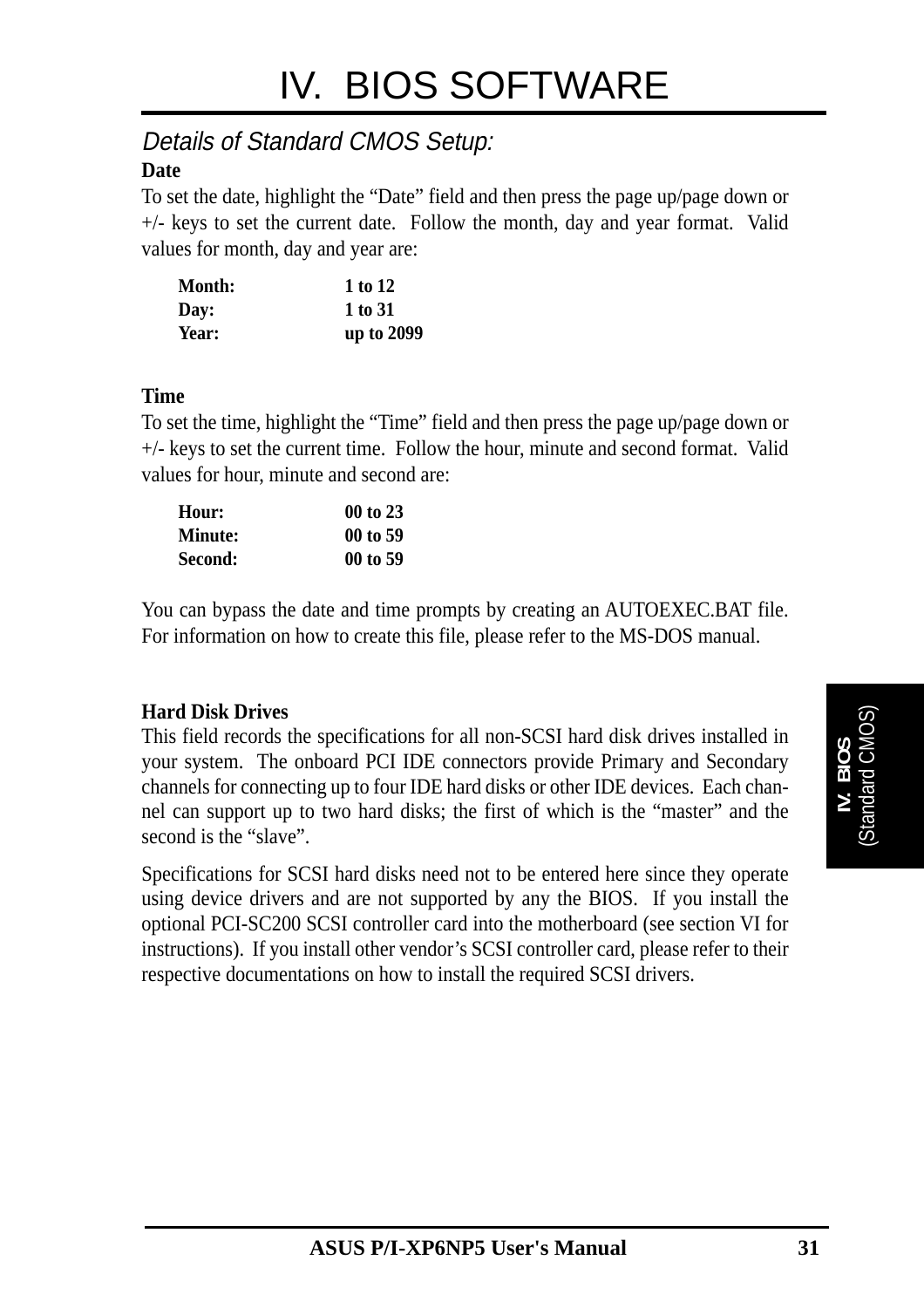#### **For IDE hard disk drive setup, you can:**

- Use the *Auto* setting for detection during bootup.
- Use the IDE HDD AUTO DETECTION in the main menu to automatically enter the drive specifications.
- Enter the specifications yourself manually by using the "User" option.

The entries for specifying the hard disk type include **CYLS** (number of cylinders), **HEAD** (number of read/write heads), **PRECOMP** (write precompensation), **LANDZ** (landing zone), **SECTOR** (number of sectors) and **MODE**. The **SIZE** field automatically adjusts according to the configuration you specify. The documentation that comes with your hard disk should provide you with the information regarding the drive specifications.

The **MODE** entry is for IDE hard disks only, and can be ignored for MFM and ESDI drives. This entry provides three options: *Normal, Large, LBA*, or *Auto* (see below). Set **MODE** to the *Normal* for IDE hard disk drives smaller than 528MB; set it to *LBA* for drives over 528MB that support Logical Block Addressing (LBA) to allow larger IDE hard disks; set it to *Large* for drives over 528MB that do not support LBA. *Large* type of drive can only be used with MS-DOS and is very uncommon. Most IDE drives over 528MB support the *LBA* mode.

#### **Auto detection of hard disks on bootup**

For each field: Primary Master, Primary Slave, Secondary Master, and Secondary Slave, you can select *Auto* under the TYPE and MODE fields. This will enable auto detection of your IDE drives during bootup. This will allow you to change your hard drives (with the power off) and then power on without having to reconfigure your hard drive type. If you use older hard drives which do not support this feature, then you must configure the hard drive in the standard method as described above by the "User" option.

**NOTE:** After the IDE hard disk drive information has been entered into BIOS, new IDE hard disk drives must be partitioned (such as with FDISK) and then formatted before data can be read from and write on. Primary IDE hard disk drives must have its partition set to *active* (also possible with FDISK).

**NOTE:** SETUP Defaults are noted in parenthesis next to each function heading.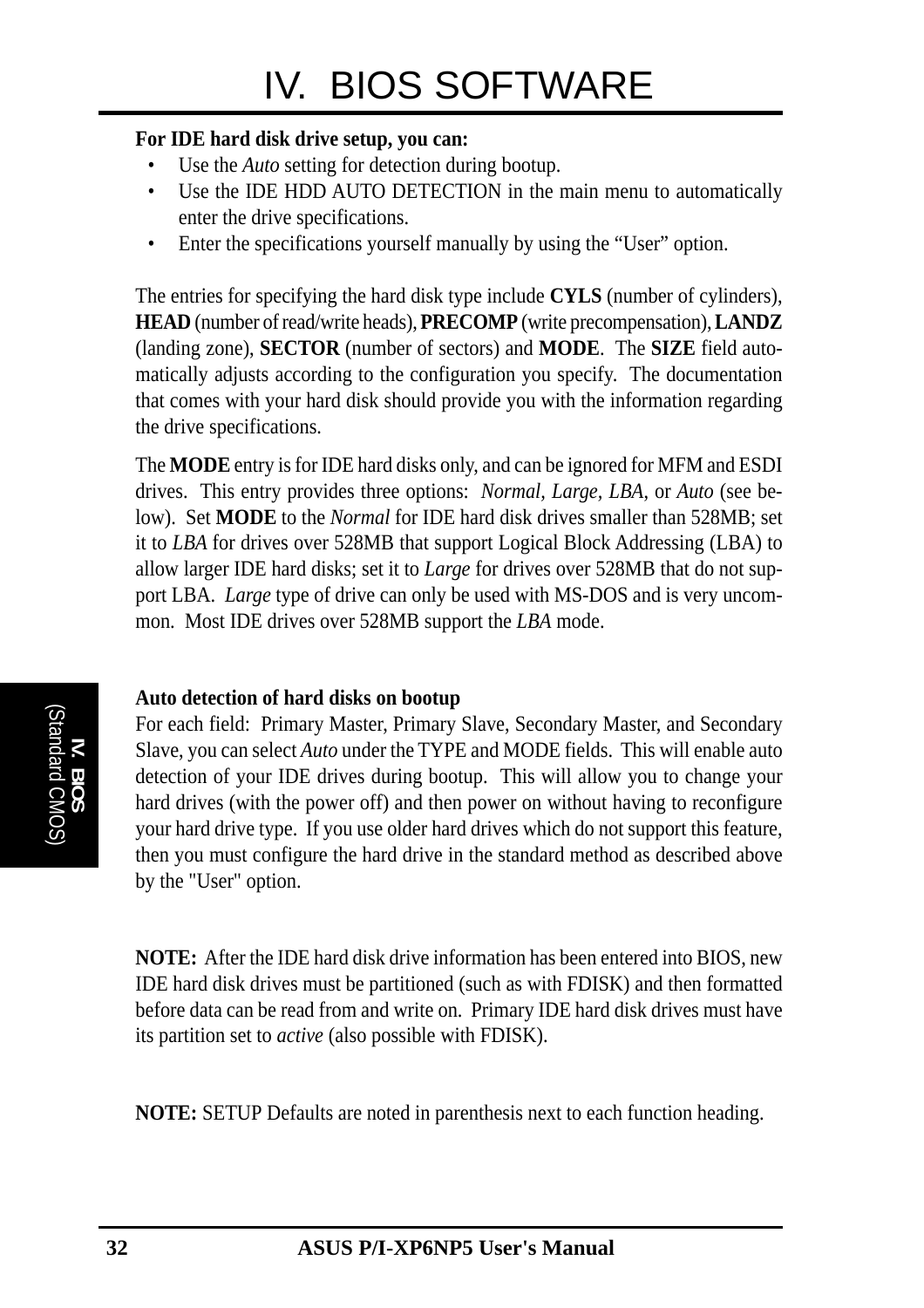# IV. BIOS SOFTWARE

#### **Drive A / Drive B (None)**

These fields record the types of floppy disk drives installed in your system. The available options for drives A and B are: *360KB, 5.25 in.; 1.2MB, 5.25 in.; 720KB, 3.5 in.; 1.44MB, 3.5 in.; 2.88MB, 3.5 in.; None*

To enter the configuration value for a particular drive, highlight its corresponding field and then select the drive type using the left- or right-arrow key.

#### **Floppy 3 Mode Support (Disabled)**

This is the Japanese standard floppy drive. The standard stores 1.2MB in a 3.5" diskette. This is normally disabled but you may choose from either: *Drive A, Drive B, Both, and Disabled*

#### **Video (EGA/VGA)**

Set this field to the type of video display card installed in your system. The options are: *EGA/VGA, Mono (for Hercules or MDA), CGA 40, and CGA 80*

If you are using a VGA or any higher resolution card, choose the "EGA/VGA" option.

#### **Halt On (All Errors)**

This field determines which types of errors will cause the system to halt. Choose from : *All Errors, No Errors, All, But Keyboard, All, But Diskette, and All, But Disk/ Key*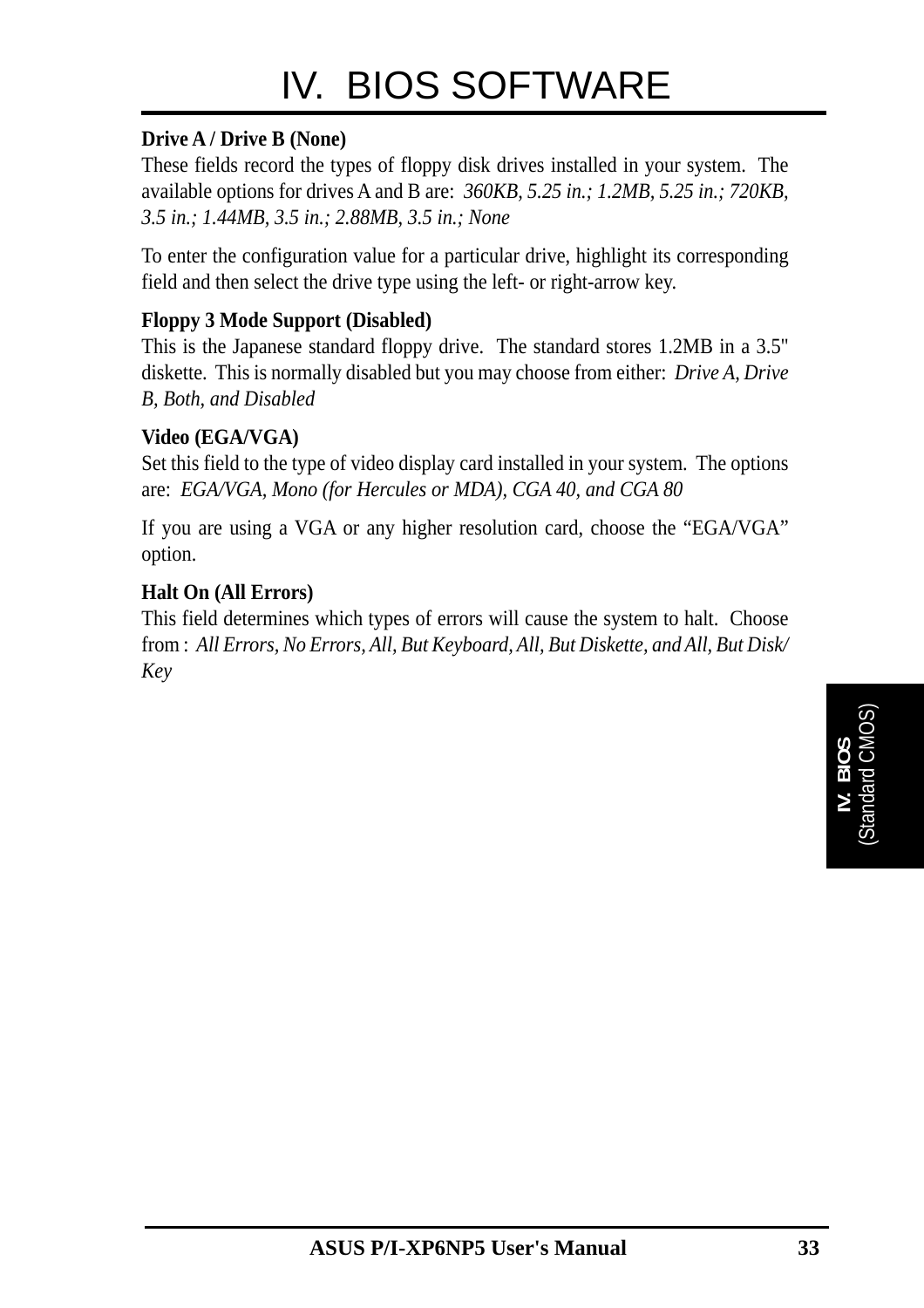### BIOS Features Setup

This "BIOS Features Setup" option consists of configuration entries that allow you to improve your system performance, or let you set up some system features according to your preference. Some entries here are required by the motherboard's design to remain in their default settings.

| <b>BIOS FEATURES SETUP</b><br>AWARD SOFTWARE, INC.                                                                                                                                                                                                                                                                                                                                               | ROM PCI/ISA BIOS (PIXP6NP5)                                                                                                                                                                                                                                                                                                                          |
|--------------------------------------------------------------------------------------------------------------------------------------------------------------------------------------------------------------------------------------------------------------------------------------------------------------------------------------------------------------------------------------------------|------------------------------------------------------------------------------------------------------------------------------------------------------------------------------------------------------------------------------------------------------------------------------------------------------------------------------------------------------|
| Virus Warning<br>: Disabled<br>CPU Level 1 Cache<br>: Enabled<br>CPU Level 2 Cache : Enabled<br>BIOS Update : Enabled<br>Quick Power On Self Test : Enabled<br>HDD Sequence SCSI/IDE First: IDE<br>: C.A<br>Boot Sequence<br>Swap Floppy Drive<br>: Disabled<br>Boot Up Floppy Seek : Disabled<br>Floppy Disk Access Control : R/W<br>Boot Up NumLock Status : On<br>Boot Up System Speed : High | Security Option<br>: Sustem<br>PCI/VGA Palette Snoop<br>Disabled<br>Video – BIOS Shadow – –<br>Enabled<br>C8000-CBFFF Shadow<br>Disabled<br>CC000-CFFFF Shadow<br>Disabled<br>D0000-D3FFF Shadow<br>Disabled<br>D4000-D7FFF Shadow<br>Disabled<br>D8000-DBFFF Shadow<br>Disabled<br>DC000-DFFFF Shadow<br>: Disabled<br>PS/2 Mouse Control<br>: Auto |
| IDE HDD Block Mode Sectors : HDD MAX<br>Typematic Rate Setting : Disabled<br>Typematic Rate (Chars/Sec) :<br>6<br>Typematic Delay (Msec) : 250<br>$0S/2$ Onboard Memory > 64M<br>: Disabled                                                                                                                                                                                                      | $\textsf{ESC}$ : Ouit<br>– ↑↓→← : Select Item<br>F1<br>PU/PD/+/- : Modify<br>: Help <b>Alla</b><br>F <sub>5</sub><br>: Old Values (Shift)F2 : Color<br>F6<br>: Load BIOS<br>Defaults<br>F7.<br>: Load Setup Defaults                                                                                                                                 |

A section at the lower right of the screen displays the control keys you can use. Take note of these keys and their respective uses. If you need information on a particular entry, highlight it and then press the  $\langle F1 \rangle$  key. A pop-up help menu will appear to provide you with the information you need. <F5> loads the last set values, <F6>&<F7> loads the BIOS default values and Setup default values, respectively.

**NOTE:** SETUP Defaults are noted in parenthesis next to each function heading.

#### Details of BIOS Features Setup **Virus Warning (Disabled)**

This field protects the boot sector and partition table of your hard disk against accidental modifications. Any attempt to write to them will cause the system to halt and display a warning message. If this occurs, you can either allow the operation to continue or use a bootable virus-free floppy disk to reboot and investigate your system. This setting is recommended because conflicts with new operating systems. Installation of new operating systems require that you disable this to prevent write errors.

#### **CPU Level 1 Cache / CPU Level 2 Cache (Enabled)**

These fields allow you to choose from the default of *Enable* or choose *Disable* to turn on or off the CPU's Level 1 and Level 2 built-in cache.

#### **BIOS Update (Enabled)**

This functions as an update loader integrated into the BIOS to supply the Pentium Pro Processor(s) with the required data. The BIOS will load the update on all processors during system bootup in the default position of *Enabled*.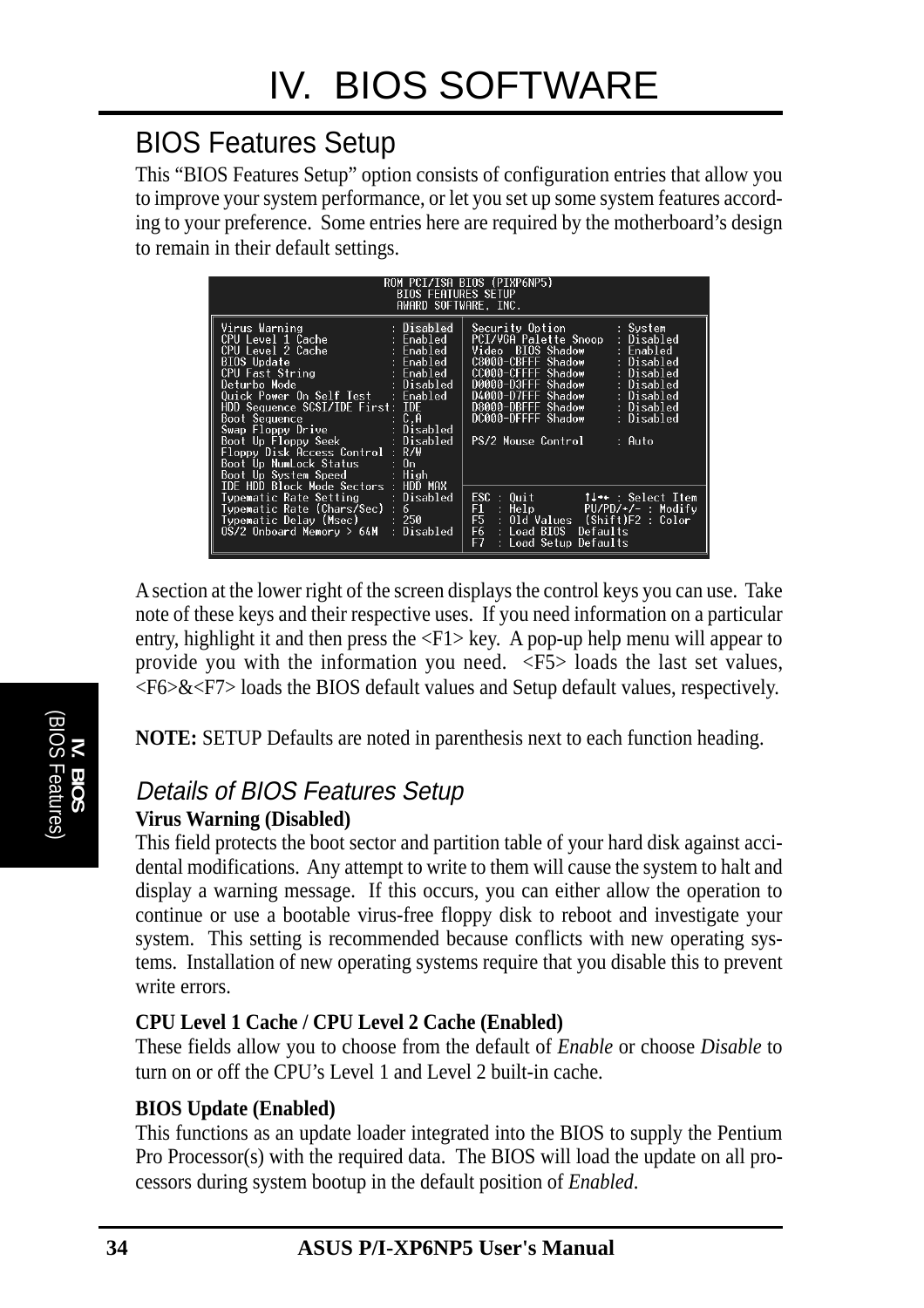#### **CPU Fast String (Enabled)**

Leave on default setting of *Enabled* for best performance.

#### **Deturbo Mode (Disabled)**

When *Enabled*, FLUSH# signal is held asserted to disable caching and the P6 bus pipeline will be stalled. This allows software to run at a reduced-speed. The default is set to *Disabled* to allow maximum processing speed.

#### **Quick Power On Self Test (Enabled)**

This field speeds up the Power-On Self Test (POST) routine by skipping retesting a second, third, and forth time. Setup default setting for this field is *Enabled*. A complete test of the system is done on each test.

#### **HDD Sequence SCSI/IDE First (New Feature!)**

When using both SCSI and IDE hard disk drives, IDE is always the boot disk using drive letter C (default setting of *IDE*). This new feature allows a SCSI hard disk drive to be the boot disk when set to *SCSI*. This allows multiple operating systems to be used on both IDE and SCSI drives or the primary operating system to boot using a SCSI hard disk drive.

#### **Boot Sequence (C,A)**

This field determines where the system looks first for an operating system. Options are *C,CDROM,A*; *CDROM,C,A*; *A,C*; *C,A* The setup default setting is to check first the hard disk and then the floppy drive; that is, *C, A*.

#### **Swap Floppy Drive (Disabled)**

When enabled, the BIOS swaps floppy drive assignments so that Drive A becomes Drive B, and Drive B becomes Drive A under DOS.

#### **Boot Up Floppy Seek (Disabled)**

When enabled, the BIOS will seek the floppy "A" drive one time.

#### **Floppy Disk Access Control (R/W)**

This allows protection of files from the computer system to be copied to floppy drives by allowing the setting of *Read Only* to only allow reads from the floppy but not writes. The setup default *R/W* allows both reads and writes.

#### **Boot Up NumLock Status (On)**

This field enables users to activate the Number Lock function upon system boot.

#### **Boot Up System Speed (High)**

This has no function and should be left on the setup default.

#### **IDE HDD Block Mode Sectors (HDD MAX)**

This field enhances hard disk performance by making multi-sector transfers instead of one sector per transfer. Most IDE drives, except older versions, can utilize this feature. Selections are *HDD MAX, Disabled 2, 4, 8, 16,* and *32*.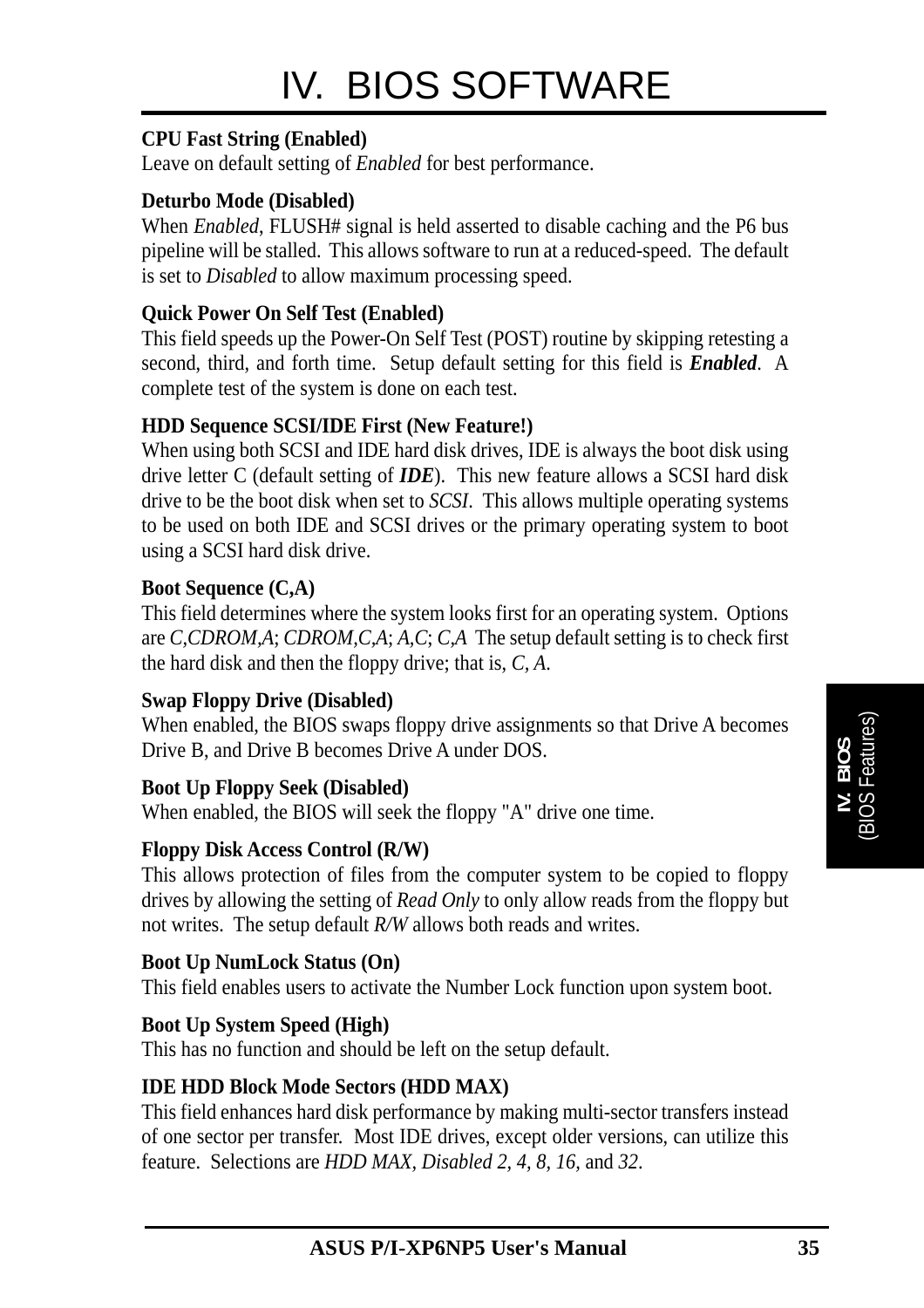#### **Typematic Rate Setting (Disabled)**

When enabled, you can set the two typematic controls listed next. Setup default setting is *Disabled*.

#### **Typematic Rate (Chars/Sec)**

This field controls the speed at which the system registers repeated keystrokes. Options range from 6 to 30 characters per second. Setup default setting is *6;* other settings are *8, 10, 12, 15, 20, 24,* and *30*.

#### **Typematic Delay (Msec) (250ms)**

This field sets the time interval for displaying the first and second characters. Four delay rate options are available: 250ms, 500ms, 750ms and 1000ms.

#### **OS/2 Onboard Memory > 64M (Disabled)**

When using OS/2 operating systems with installed DRAM of greater than 64MB, you need to *Enable* this option otherwise leave this on the setup default of *Disabled*.

......................................................................................................................................

#### **Security Option (System)**

This field determines when the system prompts for the password. The default setting is *System*, where the system prompts for the User Password every time you boot up. The other option is *Setup*, where the system always boots up, and prompts for the Supervisor Password only when the Setup utility is called up. You can specify a password by using the *Supervisor Password* or *User Password* option from the main screen as explained later in this section.

#### **PCI/VGA Palette Snoop (Disabled)**

Some display cards that are nonstandard VGA such as graphics accelerators or MPEG Video Cards may not show colors properly. The setting *Enabled* should correct this problem. Otherwise leave this on the setup default setting of *Disabled*.

#### **Video BIOS Shadow (Enabled)**

This field allows you to change the video BIOS location from ROM to RAM. Relocating to RAM enhances system performance, as information access is faster than the ROM.

#### **C8000-CBFFF to DC000-DFFFF (Disabled)**

These fields are used for shadowing other expansion card ROMs. If you install other expansion cards with ROMs on them, you will need to know which addresses the ROMs use to shadow them specifically. Shadowing a ROM reduces the memory available between 640KB and 1024KB by the amount used for this purpose.

#### **PS/2 Mouse Control (Auto)**

The default of *Auto* allows the system to detect a PS/2 Mouse on bootup. If detected, IRQ12 will be used for the PS/2 Mouse. IRQ12 will be reserved for expansion cards if a PS/2 Mouse is not detected. *Disabled* will reserve IRQ12 for expansion cards and therefore the PS/2 Mouse will not function.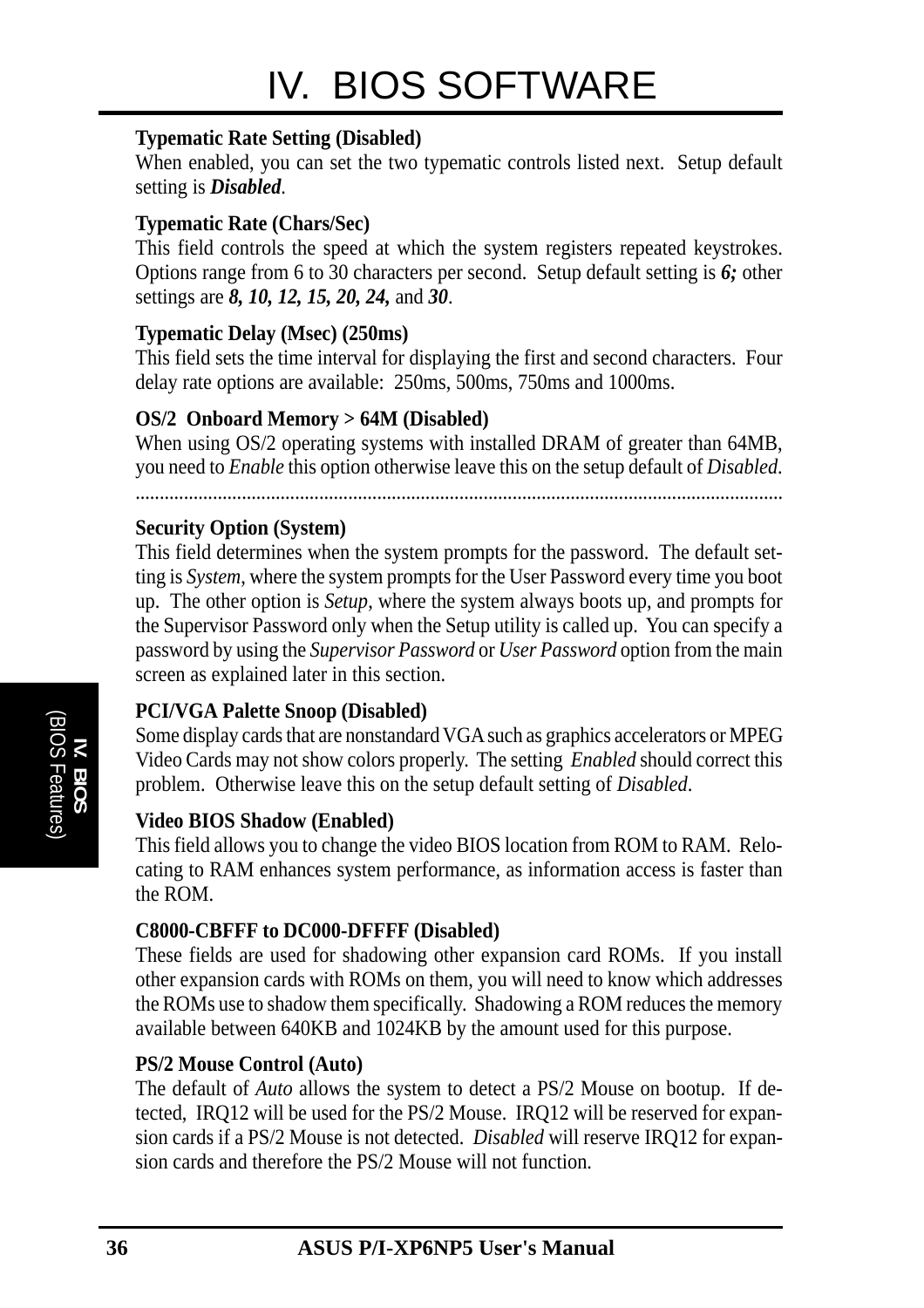## Chipset Features Setup

This "Chipset Features Setup" option controls the configuration of the board's chipset. Control keys for this screen are the same as for the previous screen.

| CHIPSET FEATURES SETUP<br>AWARD SOFTWARE, INC.                                                                                                                                                                                                                                                                                                                                                                                                                                                                                                                                                                                                                                                                   | ROM PCI/ISA BIOS (PIXP6NP5)                                                                                                                                                                                                                                                                                                                                                                                                                                                                                                                                                                                                                                       |                                                                                              |
|------------------------------------------------------------------------------------------------------------------------------------------------------------------------------------------------------------------------------------------------------------------------------------------------------------------------------------------------------------------------------------------------------------------------------------------------------------------------------------------------------------------------------------------------------------------------------------------------------------------------------------------------------------------------------------------------------------------|-------------------------------------------------------------------------------------------------------------------------------------------------------------------------------------------------------------------------------------------------------------------------------------------------------------------------------------------------------------------------------------------------------------------------------------------------------------------------------------------------------------------------------------------------------------------------------------------------------------------------------------------------------------------|----------------------------------------------------------------------------------------------|
| Auto Configuration : 60ns DRAM<br>DRAM Read Burst $(B/EF)$ : $x2/2/3$<br>DRAM Write Burst $(B/E/F)$ : $x2/2/3$<br>RAS Precharge<br>RAS to CAS Delay<br>MA Wait State<br>DRAM Refresh Iype<br>1989 MA Refresh Iype<br>1989 MA Refresh Iype<br>1989 MA Refresh Iype<br>CPU-to-PCI IDE Posting : Enabled<br>USWC Write Posting : Enabled<br>CPU-to-PCI Write Post : Enabled<br>PCI-to-DRAM Pipeline : Enabled<br>PCI Burst Write Combining: Enabled<br>Read-Around-Write : Enabled<br>16-bit I/O Recovery Time : 1 BUSCLK<br>8-bit I/O Recovery Time : 1 BUSCLK<br>Video Memory Cache Mode : UC<br>Memory Hole At 15M-16M : Disabled<br><u>DRAM are 64 (Not 72) bits wide</u><br>Data Integrity (PARITY) : Disabled | Onboard FDC Controller<br>Onboard FDC Swap A & B<br>Onboard Serial Port 1<br>Onboard Serial Port 2<br>Onboard Parallel Port<br>Parallel Port Mode <b>Parallel</b><br>ECP DMA Sele <u>ct Film</u><br>$\bullet$<br>$U$ ART2 Use Infrared $\Box$<br>Onboard PCI IDE Enable<br>: Both<br>IDE 0 Master Mode – John John Stone<br>: Auto<br>IDE 0 Slave Mode<br>: Auto<br>IDE 1 Master Mode<br>: Auto<br>IDE 1 Slave Mode<br>: Auto<br><b>ESC</b><br>: Quit → †↓→← : Select Item<br>F1<br>$\therefore$ Help $\qquad \qquad \qquad$<br>PU/PD/+/- : Modify<br>F5 : Old Values (Shift)F2 : Color<br>F <sub>6</sub><br>: Load BIOS<br>Defaults<br>F7<br>Load Setup Defaults | : Enabled<br>No Swap<br>: 3F8H/IRO4<br>: 2F8H7IR03<br>: 378H/IRO7<br>: ECP+EPP<br>: Disabled |

**NOTE:** SETUP Defaults are noted in parenthesis next to each function heading.

### Details of Chipset Features Setup

#### **Auto Configuration**

The default setting of *60ns DRAM* sets the optimal timings for items 2 through 6 for 60ns DRAM modules. If you are using 70ns DRAM modules, you must change this item to *70ns DRAM*. See pages 12-13 for DRAM installation information.

#### **DRAM Refresh Type**

Leave on default setting of *RAS Only* as this is the current standard.

#### **CPU-to-PCI IDE Posting**

Leave on default setting of *Enabled* so that the CPU to PCI IDE posting cycles are treated as normal I/O write transactions.

#### **USWC Write Posting**

Leave on default setting of *Enabled* to allow USWC write posting during I/O bridge access.

#### **CPU-to-PCI Write Post**

The default setting of *Enabled* will increase the efficiency of the PCI bus and speed up the execution in the processor.

#### **PCI-to-DRAM Pipeline**

The default of *Enabled* will increase the bandwidth of the path between the PCI and the DRAM to enhance the PCI bus efficiency and DRAM accessing. **PCI Burst Write Combining**

The default setting of *Enabled* will increase the efficiency of PCI bus by combining several CPU to PCI write cycles into one. VGA performance is increased by this action.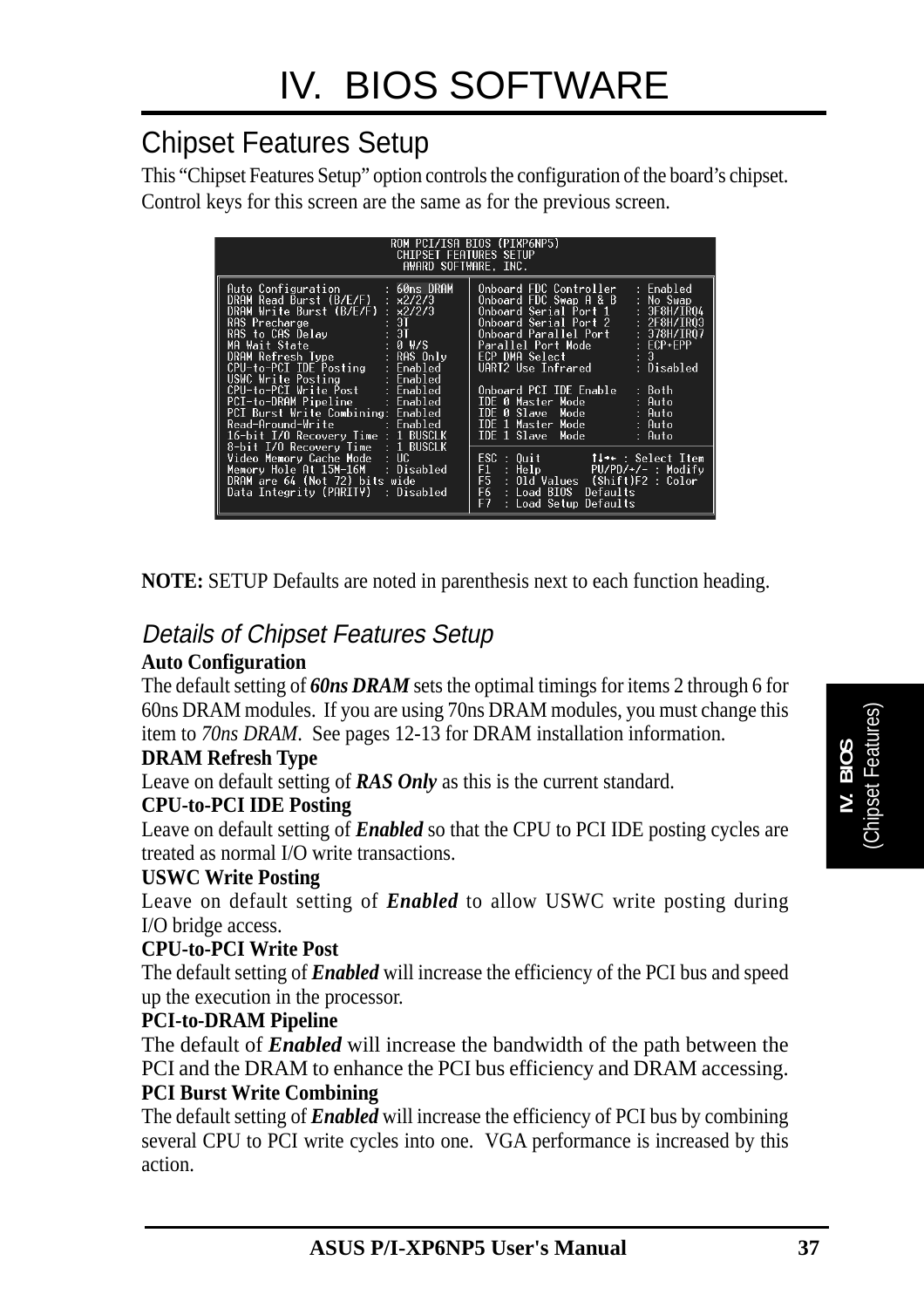#### **Read-Around-Write**

The default setting of *Enabled* will increase the execution efficiency of the processor. It allows the processor to execute read commands out of order if there is no dependence between these read and other write commands.

#### **16-bit I/O Recovery Time**

Timing for 16-bit ISA cards (leave on default setting of *1 BUSCLK*)

#### **8-bit I/O Recovery Time**

Timing for 8-bit ISA cards (leave on default setting of *1 BUSCLK*)

#### **Video Memory Cache Mode**

*USWC* (uncacheable, speculative write combining) is a new cache technology for the video memory of the Pentium Pro processor. It can greatly improve the display speed by caching the display data. You must leave this on the default setting of *UC* (uncacheable) if your display card cannot support this feature or else your system may not boot.

#### **Memory Hole at 15M - 16M**

Enabling this features reserves 15MB to 16MB memory address space to ISA expansion cards that specifically require this setting. This makes the memory from 15MB and up unavailable to the system. Expansion cards can only access memory up to 16MB. The default is *Disabled*.

#### **[DRAM and ECC]**

If all your DRAM modules have parity chips  $(e.g., 8 chips + 4 parity chips)$ , they are considered 36bits. This motherboard sums the memory per bank and therefore two modules will give 72bits and the following will be displayed:



If your DRAM modules do not have parity chips (e.g. 8 chips), they are considered 32bits and the following will be displayed instead:



The default of *Disabled* for **Data Integrity** will not show memory errors on your monitor. When using parity DRAM modules, you can select *ECC* (Error Checking and Correcting) to correct 1 bit memory errors that may occur in the memory, otherwise *Parity* is the default. (See pages 12-13 for more information on DRAM memory modules.)

....................................................................................................................................

#### **Onboard FDC Controller (Enabled)**

When enabled, this field allows you to connect your floppy disk drives to the onboard floppy drive connector instead of a separate controller card. If you want to use a different controller card to connect the floppy drives, set this field to *Disabled*.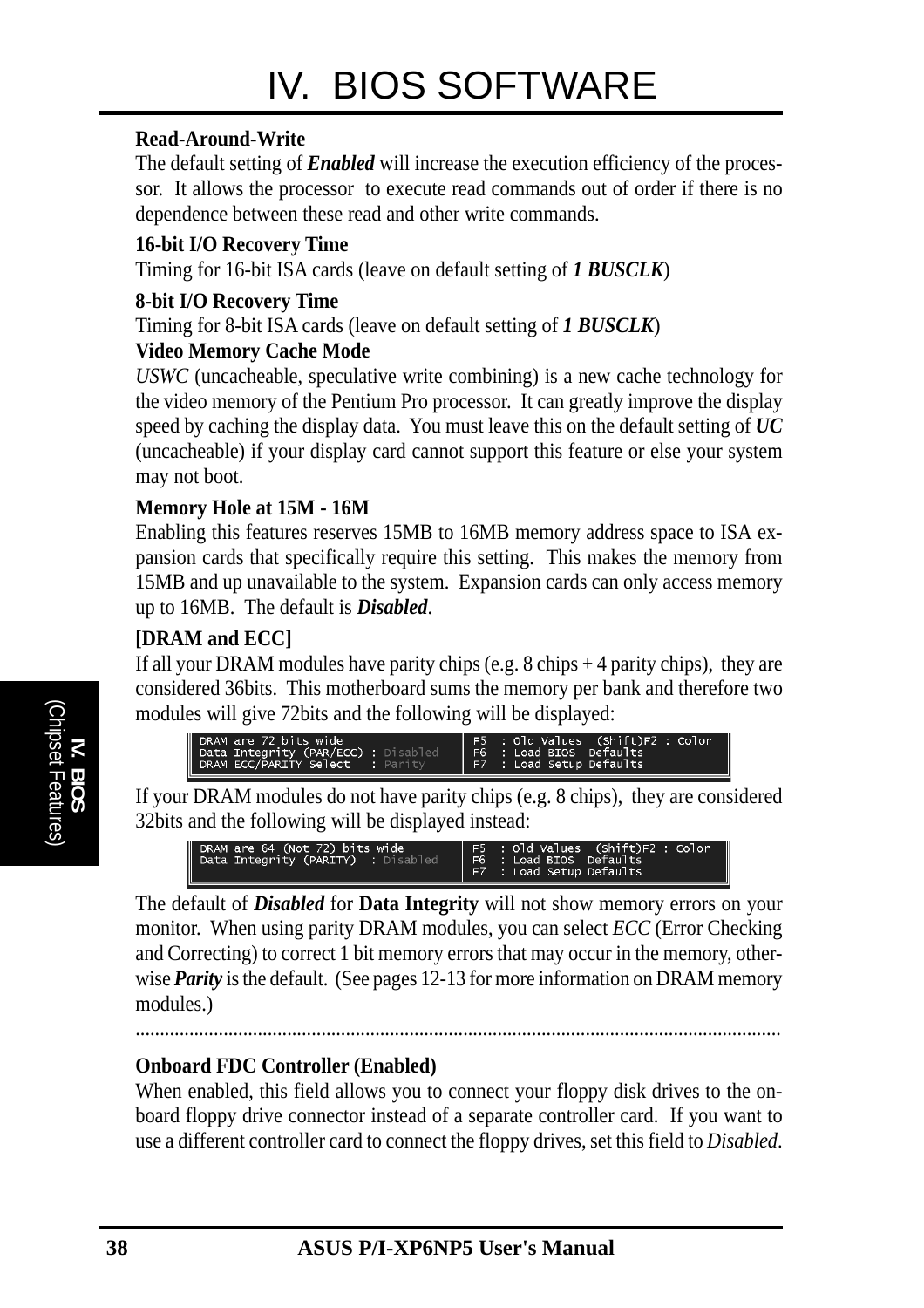#### **Onboard FDC Swap A: B: (No Swap)**

This field reverses the drive letter assignments of your floppy disk drives. Two options are available: "No Swap" and "Swap AB." If you want to switch drive letter assignments, set this field to "Swap AB", and the swap will be controlled in hardware. This works separately from the BIOS Features floppy disk swap feature. It is functionally the same as physically interchanging the connectors of the floppy disk drives.

#### **Onboard Serial Port 1 (3F8H/IRQ4)**

Settings are *3F8H/IRQ4*, *2F8H/IRQ3, 3E8H/IRQ4, 2E8H/IRQ10,* and *Disabled* for the onboard serial connector.

#### **Onboard Serial Port 2 (2F8H/IRQ3)**

Settings are *3F8H/IRQ4, 2F8H/IRQ3*, *3E8H/IRQ4, 2E8H/IRQ10,* and *Disabled* for the onboard serial connector.

#### **Onboard Parallel Port (378H/IRQ7)**

This field sets the address of the onboard parallel port connector. You can select either: *3BCH / IRQ 7, 378H / IRQ 7, 278H / IRQ 5, Disabled.* If you install an I/O card with a parallel port, ensure that there is no conflict in the address assignments. The PC can support up to three parallel ports as long as there are no conflicts for each port.

#### **Parallel Port Mode (ECP+EPP)**

This field allows you to set the operation mode of the parallel port. The setting *Normal*, allows normal-speed operation but in one direction only; *EPP* allows bidirectional parallel port operation at maximum speed; *ECP* allows the parallel port to operate in bidirectional mode and at a speed faster than the maximum data transfer rate; *ECP+EPP* allows normal speed operation in a two-way mode.

#### **ECP DMA Select (3)**

This selection is available only if you select *ECP* or *ECP+EPP* in the **Parallel Port Mode**. Select either DMA Channel *1, 3*, or *Disable*.

#### **UART2 Use Infrared (Disabled)**

When enabled, this field activates the onboard infrared feature and sets the second serial UART to support the infrared module connector on the motherboard. If your system already has a second serial port connected to the onboard COM2 connector, it will no longer work if you enable the infrared feature. By default, this field is set to *Disabled*, which leaves the second serial port UART to support the COM2 serial port connector. See section III of the baseboard manual for the **IrDA-compliant infrared module connector.**

#### **Onboard PCI IDE Enable (both)**

You can select to enable the *primary* IDE channel, *secondary* IDE channel, *both*, or *disable* both channels (for systems with only SCSI drives).

#### **IDE 0 Master/Slave Mode, IDE 1 Master/Slave Mode (Auto)**

Each channel (0 and 1) has both a master and a slave making four IDE devices possible. Because each IDE device may have a different Mode timing (*0, 1, 2, 3, 4*), it is necessary for these to be independent. The default setting of *Auto* will allow auto-detection to ensure optimal performance.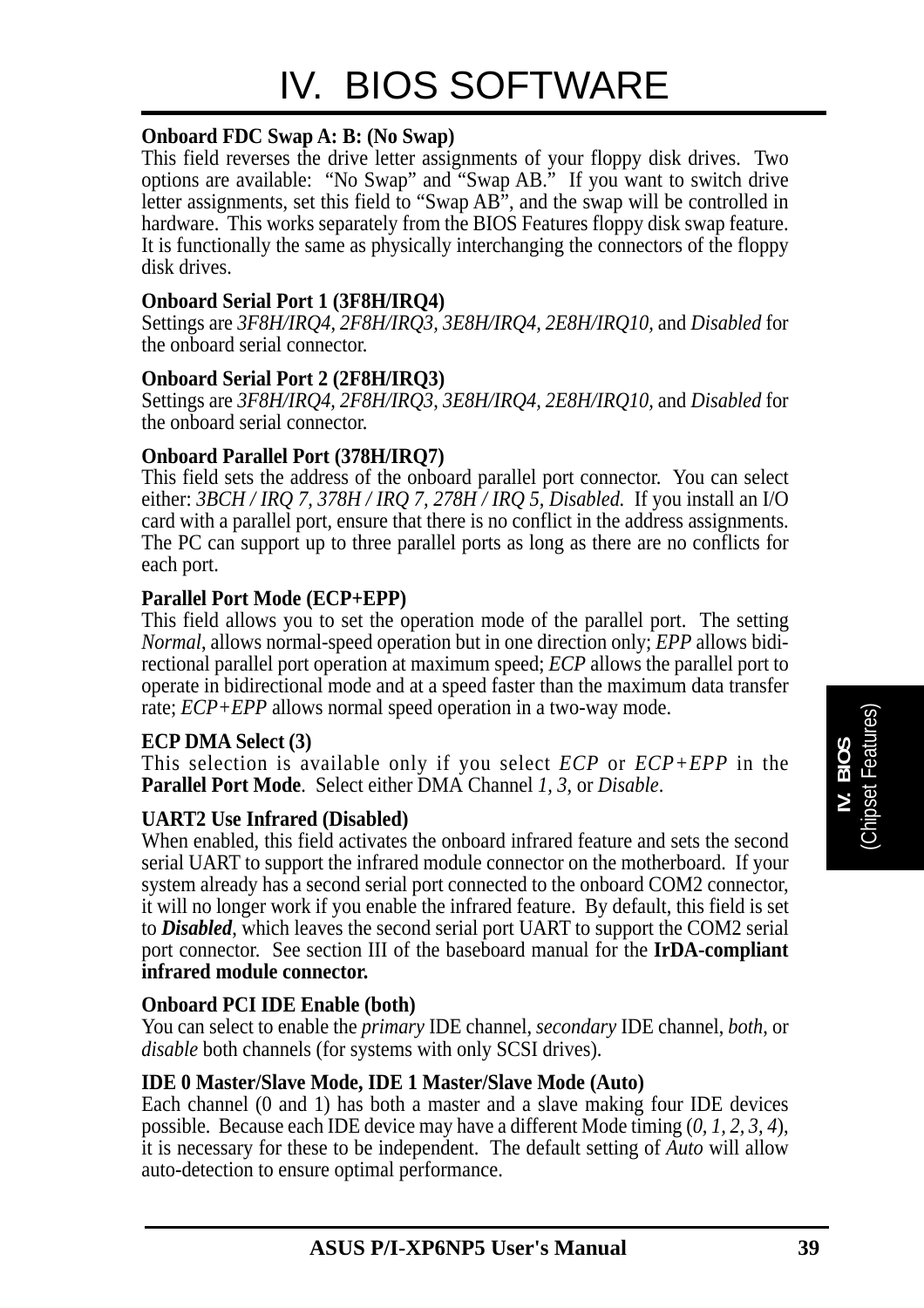### Power Management Setup

This "Power Management Setup" option allows you to reduce power consumption. This feature turns off the video display and shuts down the hard disk after a period of inactivity.

| POWER MANAGEMENT SETUP<br>AWARD SOFTWARE, INC.                                                                                                                                                                                                                                                                     | ROM PCI/ISA BIOS (PIXP6NP5)                                                                                                                                                                                                                                                                                                                                                                                                                                               |
|--------------------------------------------------------------------------------------------------------------------------------------------------------------------------------------------------------------------------------------------------------------------------------------------------------------------|---------------------------------------------------------------------------------------------------------------------------------------------------------------------------------------------------------------------------------------------------------------------------------------------------------------------------------------------------------------------------------------------------------------------------------------------------------------------------|
| : User Define<br>Power Management -<br>Video Off Option : Susp, Stby $\rightarrow$ Off<br>Video Off Method : V/H SYNC+Blank<br>Suspend Switch : Enable<br>Doze $Speed$ (div by): $8$<br>Stdby Speed(div by): 32<br>** PM Timers **<br>HDD Power Down     : Disable<br>Suspend Mode<br>: Disable<br>** PM Events ** | IR <sub>03</sub><br>(CDM <sub>2</sub> )<br>: Disable<br>(COM 1)<br>IRO4<br>: Enable<br>(LPT 2) : Enable<br><b>IR05</b><br>(Floppy Disk): Enable<br>IR06<br>(LPT 1)<br>IRO7<br><b>Enable</b> : Enable<br>(RTC Alarm) : Disable<br>IR08<br>$(\text{IR02 Redir})$ : Enable<br>IRO9 I<br>IRO10 (Reserved) : Enable<br>IRQ11 (Reserved) : Enable<br>IR012 (PS/2 Mouse) : Enable<br>IR013 (Coprocessor): Enable<br>IR014 (Hard Disk) : Enable<br>IRO15 (Reserved) –<br>: Enable |
| IR03<br>(Wake-Up) : Disable<br>IRO4<br>(Wake-Up) : Enable<br>(Wake-Up) : Disable<br>IR08<br>IRO12 (Wake-Up)<br>: Enable                                                                                                                                                                                            | $\textsf{ESC}$ : Ouit<br>–↑↓→← : Select Item<br>F1<br>$\pm$ Help $\pm$<br>PU/PD/+/- : Modify<br>F <sub>5</sub><br>: Old Values (Shift)F2 : Color<br>F6<br>: Load BIOS Defaults<br>F7.<br>: Load Setup Defaults                                                                                                                                                                                                                                                            |

**NOTE:** SETUP Defaults are noted in parenthesis next to each function heading.

### Details of Power Management Setup **Power Management (User Defined)**

This field acts as the master control for the power management modes. *Max Saving* puts the system into power saving mode after a brief period of system inactivity; *Min Saving* is almost the same as *Max Saving* except that this time the system inactivity period is longer; *Disabled* disables the power saving features; *User Defined* allows you to set power saving options according to your preference.

**IMPORTANT: Advanced Power Management (APM) should be installed to keep the system time updated when the computer enters suspend mode activated by the BIOS Power Management. For DOS environments, you need to add DEVICE=C:\DOS\POWER.EXE in you CONFIG.SYS. For Windows 3.x and Windows 95, you need to install Windows with the APM feature. A battery and power cord icon labeled "Power" will appear in the "Control Panel." Choose "Advanced" in the Power Management Field.**

#### **Video Off Option (Susp, Stby->Off )**

This field determines when to activate the video off feature for monitor power management. The settings are *Susp, Stby->Off, Suspend->Off, Always on,* and *All modes->off.*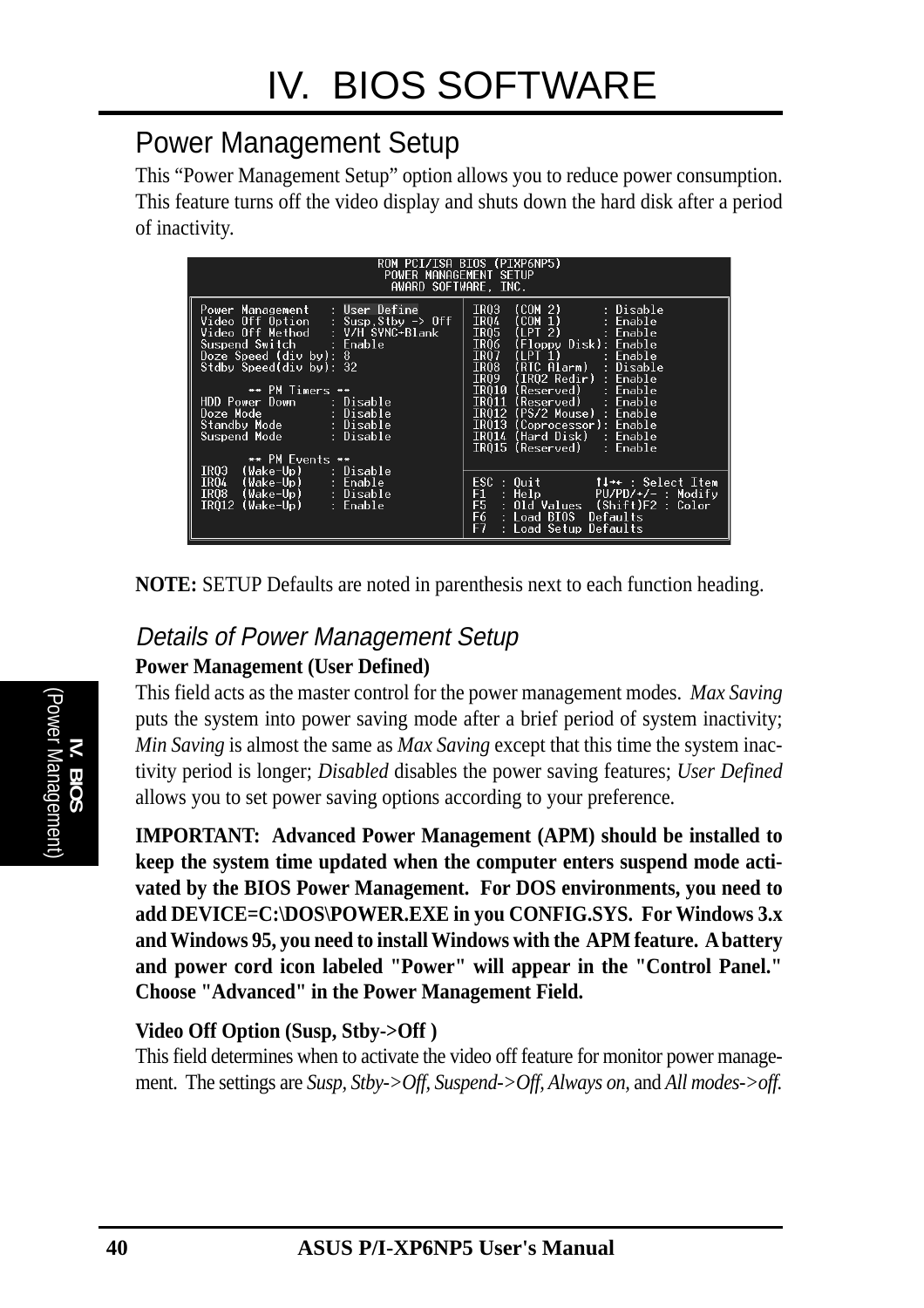#### **Video Off Method (V/H SYNC + Blank)**

This field defines the video off features. Three options are available: *V/H SYNC + Blank, DPMS,* and *Blank Only*. The first option, which is the default setting, blanks the screen and turns off vertical and horizontal scanning; *DPMS* (Display Power Management System) allows the BIOS to control the video display card if it supports the DPMS feature; *Blank Screen* only blanks the screen. Use the latter for monitors that do not support the "Green" (no power management) feature. NOTE: Screen saver software does not work with this feature. While the monitor is shut off, this software cannot display.

#### **Suspend Switch (Enabled)**

This field enables or disables the SMI connector on the motherboard. This connector connects to the lead from the Suspend switch mounted on the system case.

#### **Doze Speed, Stdby Speed**

These two fields set the CPU speed during each mode. The number indicates what the normal CPU speed is divided by.

#### **PM Timers**

This section controls the time-out settings for the Power Management scheme. The fields included in this section are "HDD Power Down", which places the hard disk into its lowest power consumption mode, and the Doze, Standby and Suspend system inactivation modes.

The system automatically "wakes up" from any power saving mode when there is system activity such as when a key is pressed from the keyboard, or when there is activity detected from the enabled IRQ channels.

**HDD Power Down** shuts down any IDE hard disk drives in the system after a period of inactivity. This time period is user-configurable to *1-15 Mins* or *Disable*. This feature does not affect SCSI hard drives.

The **Doze Mode, Standby Mode,** and **Suspend Mode** fields set the period of time after which each of these modes activate. At *Max Saving*, these modes activate sequentially (in the given order) after one minute; at *Min Saving* after one hour.

#### **PM Events**

This section sets the wake-up call of the system. If activity is detected from any enabled IRQ channels in the left-hand group, the system wakes up from suspended mode. You can enable power management for IRQs  $3 \sim 15$  individually in the list at the right of the screen. The power management feature will work on the enabled IRQ channels.

Take note that a Microsoft serial mouse or compatible will use either COM1 (IRQ4) or COM2 (IRQ3), and a PS/2 mouse will use IRQ12. If you know which IRQ your mouse is using, you can enable the Wake-up Event for that IRQ here and the system will wake up when you move the mouse or click its button.

.......................................................................................................................................

#### **Sleep Items (IRQ3-IRQ15)**

You can individually *Enable* or *Disable* each IRQ to include in the sleep function. IRQ8 (Real Time Alarm) is usually set to *Disable* so that any software alarm clock or event calendar can wake up the system.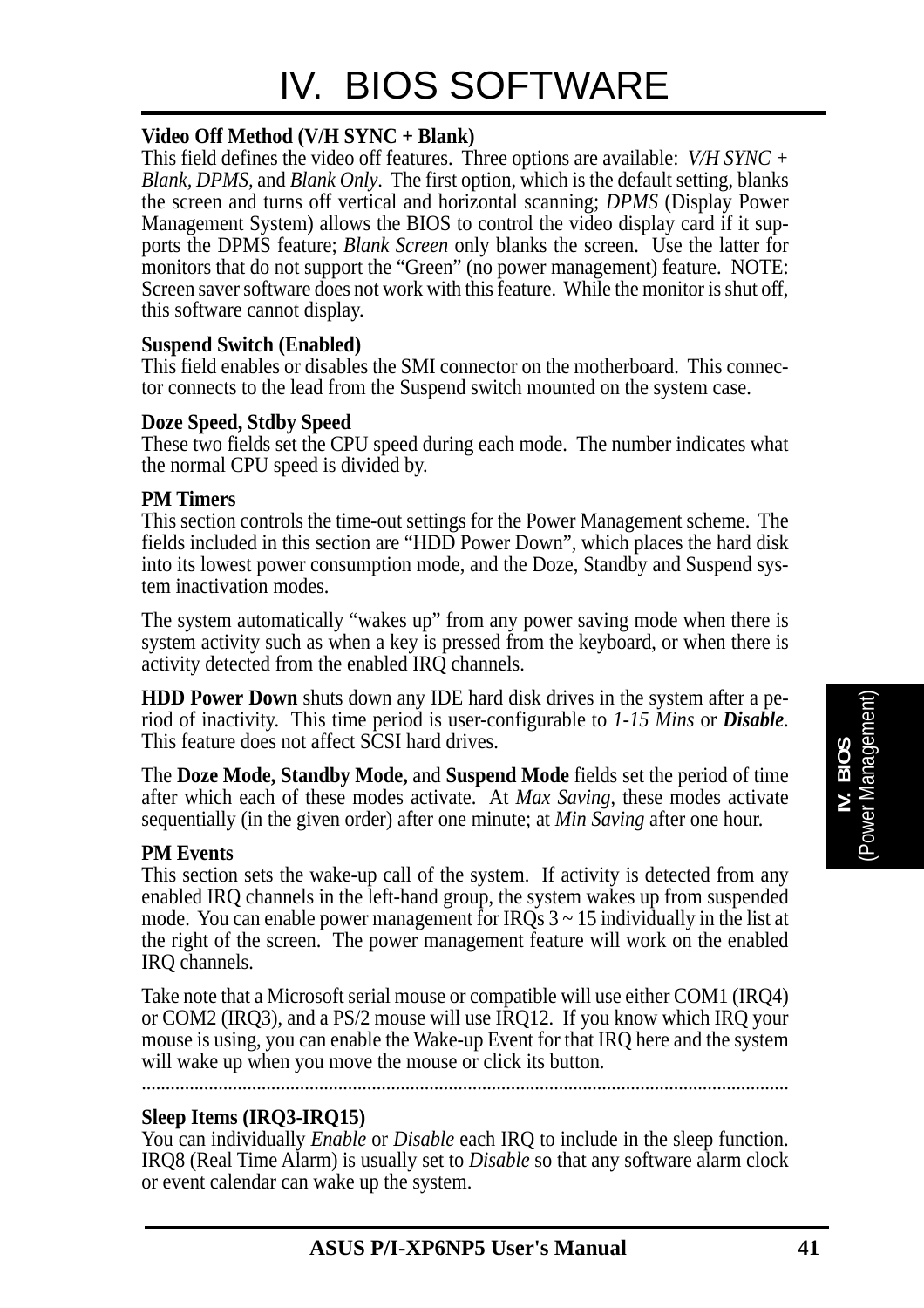### PNP and PCI Setup

This "PNP and PCI Setup" option configures the PCI bus slots. All PCI bus slots on the system use INTA#, thus all installed PCI cards must be set to this value.

|                                                                                                                                                                                                                                                                              | ROM PCI/ISA BIOS (PIXP6NP5)                                                                                                                                                                         |
|------------------------------------------------------------------------------------------------------------------------------------------------------------------------------------------------------------------------------------------------------------------------------|-----------------------------------------------------------------------------------------------------------------------------------------------------------------------------------------------------|
| PNP AND PCI SETUP<br>AWARD SOFTWARE, INC.                                                                                                                                                                                                                                    |                                                                                                                                                                                                     |
|                                                                                                                                                                                                                                                                              |                                                                                                                                                                                                     |
| Slot 1 (RIGHT) IRO : Auto<br>Slot 4/5 (LEFT) IRO : Auto                                                                                                                                                                                                                      | DMA.<br>1 Used By ISA : No/ICU<br><b>DMA</b><br>3 Used By ISA : No/ICU<br><b>DMA</b><br>5 Used By ISA : No/ICU                                                                                      |
| PCI Latency Timer : 32 PCI Clock                                                                                                                                                                                                                                             | ISA MEM Block BASE : No/ICU                                                                                                                                                                         |
| IRO.<br>3 Used By ISA : No/ICU<br>IR <sub>0</sub><br>4 Used By ISA : No/ICU<br>5 Used By ISA : No/ICU<br>IRQ<br>7 Used By ISA : No/ICU<br>IRQ<br>9 Used By ISA : No/ICU<br>IRO.<br>IRQ 10 Used By ISA : No/ICU<br>IRO 11 Used By ISA : No/ICU<br>IRO 12 Used By ISA : No/ICU | NCR SCSI BIOS<br>: Auto<br>USB Function : Disabled<br>: Enabled<br>Passive Release —                                                                                                                |
| IRQ 14 Used By ISA : No/ICU<br>IRO 15 Used By ISA : No/ICU                                                                                                                                                                                                                   | ESC : Ouit<br>↑↓→← : Select Item<br>$\therefore$ Help $PU/PD/*/-$ : Modify<br>F1<br>F <sub>5</sub><br>: Old Values (Shift)F2 : Color<br>F6.<br>: Load BIOS Defaults<br>F7.<br>: Load Setup Defaults |

**NOTE:** SETUP Defaults are noted in parenthesis next to each function heading.

### Details of PNP and PCI Setup

The first four fields on the screen set how IRQ use is determined for each PCI slot. The default setting for each field is *Auto*, which uses auto-routing to determine IRQ use. The other options are manual settings of *14* or *15* for each slot.

#### **PCI Latency Timer (32 PCI Clock)**

"32 PCI Clock" enables maximum PCI performance for this motherboard.

#### **IRQ xx Used By ISA (No/ICU)**

These fields indicate whether or not the displayed IRQ for each field is being used by a Legacy (non-PnP) ISA card. Two options are available: *No/ICU* and *Yes*. The first option, the default value, indicates either that the displayed IRQ is not used or an ISA Configuration Utility (ICU) is being used to determine if an ISA card is using that IRQ. If you install a Legacy ISA card that requires a unique IRQ, and you are not using an ICU, you must set the field for that IRQ to *Yes*. For example: If you install a Legacy ISA card that requires IRQ 10, then set **IRQ10 Used By ISA** to *Yes*.

......................................................................................................................................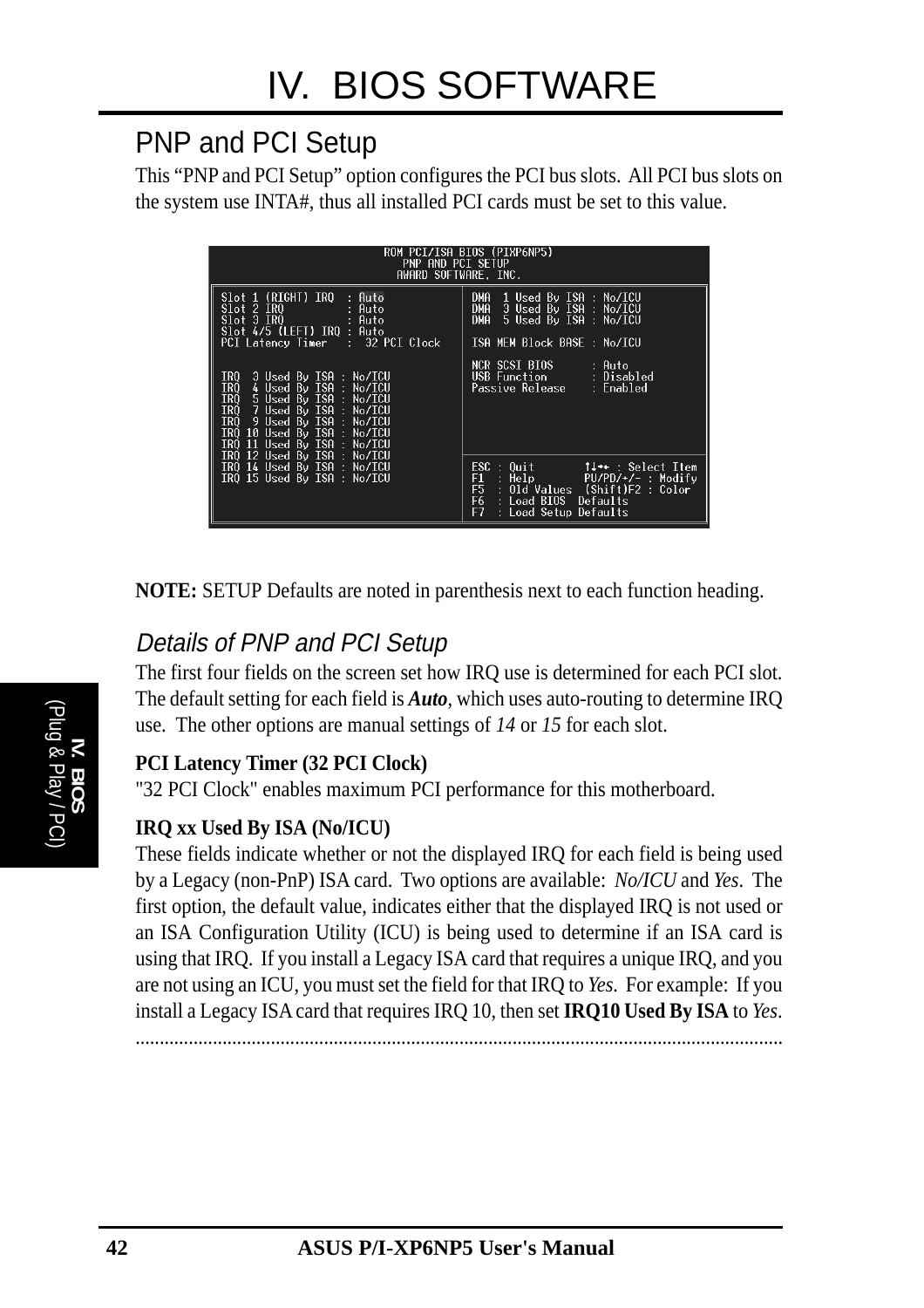#### **DMA x Used By ISA (No/ICU)**

These fields indicate whether or not the displayed DMA channel for each field is being used by a Legacy (non-PnP) ISA card. Available options include: *No/ICU* and *Yes*. The first option, the default setting, indicates either that the displayed DMA channel is not used or an ICU is being used to determine if an ISA card is using that channel. If you install a Legacy ISA card that requires a unique DMA channel, and you are not using an ICU, you must set the field for that channel to *Yes*.

#### **ISA MEM Block BASE (No/ICU)**

This field allows you to set the base address and block size of a Legacy ISA card that uses any memory segment within the C800H and DFFFH address range. If you have such a card, and you are not using an ICU to specify its address range, select a base address from the six available options; the **ISA MEM Block SIZE** field will then appear for selecting the block size. If you have more than one Legacy ISA card in your system that requires to use this address range, you can increase the block size to either 8K, 16K, 36K, or 64K. If you are using an ICU to accomplish this task, leave **ISA MEM Block BASE** to its default setting of *No/ICU*.

#### **NCR SCSI BIOS (Auto)**

The default uses *Auto* settings for the onboard NCR SCSI BIOS (see section VI). If you wish not to use the onboard NCR SCSI BIOS, choose *Disabled*

#### **USB Function (Disabled)**

This motherboard supports Universal Serial Bus (USB) devices but current operating systems do not. The default is set to *Disabled* until support disks and USB devices are available in which time you can set this function to *Enabled*.

#### **Passive Release (Enabled)**

This function allows the passive release to be *Enabled* or *Disabled*. The default setting of *Enabled* allows better performance.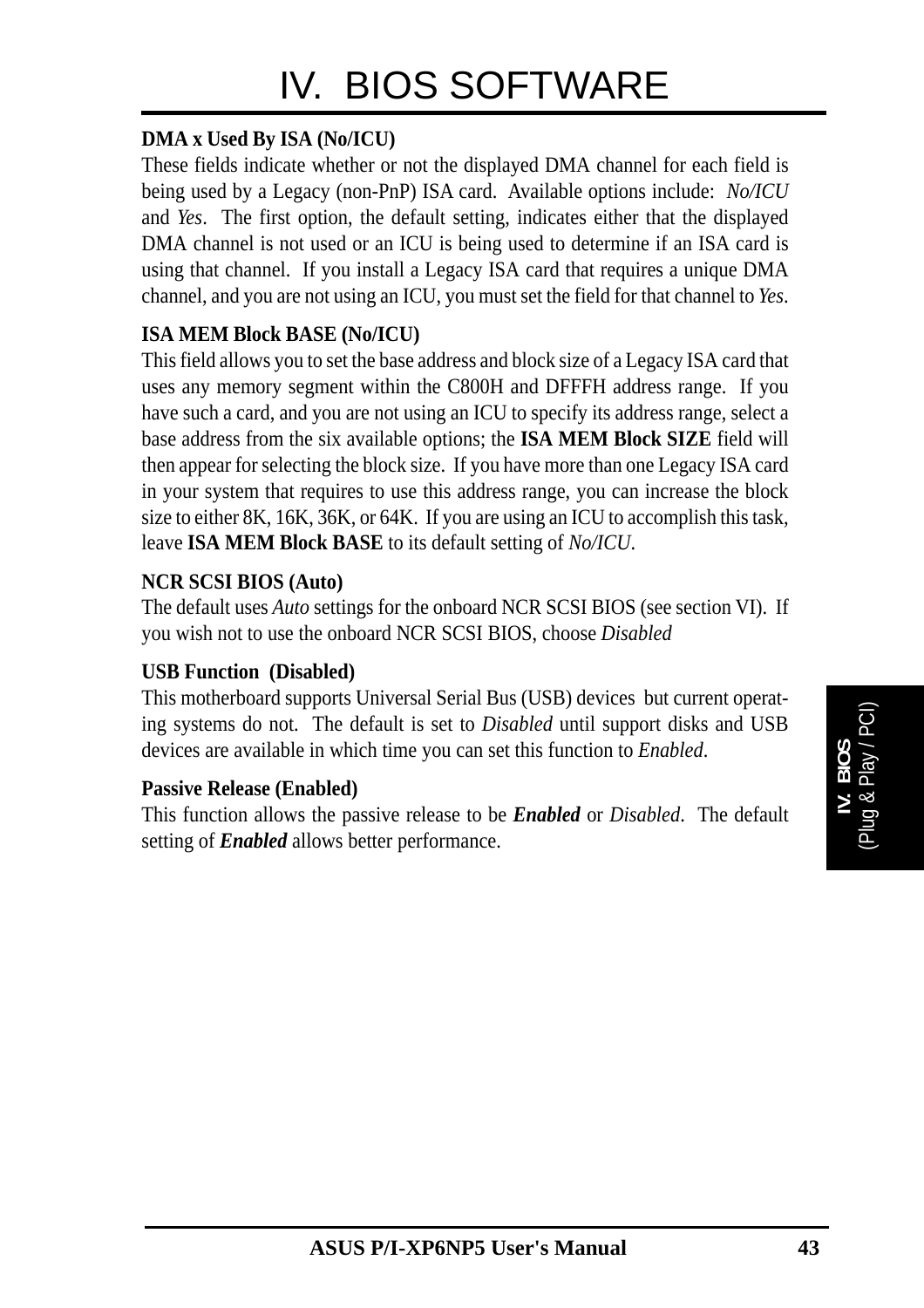## Load BIOS Defaults

This "Load BIOS Defaults" option allows you to load the troubleshooting default values permanently stored in the BIOS ROM. These default settings are non-optimal and disable all high performance features. To load these default settings, highlight "Load BIOS Defaults" on the main screen and then press the <Enter> key. The system displays a confirmation message on the screen. Press the  $\langle Y \rangle$  key and then the  $\leq$ Enter $\geq$  key to confirm. Press the  $\leq$ N $\geq$  key and then the  $\leq$ Enter $\geq$  key to abort. This feature does not affect the fields on the Standard CMOS Setup screen.

## Load Setup Defaults

This "Load Setup Defaults" option allows you to load the default values to the system configuration fields. These default values are the optimized configuration settings for the system. To load these default values, highlight "Load Setup Defaults" on the main screen and then press the <Enter> key. The system displays a confirmation message on the screen. Press the  $\langle Y \rangle$  key and then the  $\langle$ Enter $\rangle$  key to confirm. Press the  $\langle N \rangle$  key and then the  $\langle$ Enter $\rangle$  key to abort. This feature does not affect the fields on the Standard CMOS Setup screen.

| PCI/ISA BIOS (PIXP6NP5)<br>CMOS SETUP UTILITY<br>AWARD SOFTWARE, INC.                   |                                                  |  |  |
|-----------------------------------------------------------------------------------------|--------------------------------------------------|--|--|
| STANDARD CMOS SETUP                                                                     | SUPERVISOR PASSWORD                              |  |  |
| <b>BIOS FEATURES SETUP</b>                                                              | USER PASSWORD                                    |  |  |
| CHIPSET FEATURES SETUP                                                                  | IDE HDD AUTO DETECTION                           |  |  |
| POWER MANAGEMENT SETUP                                                                  | SAVE & EXIT SETUP                                |  |  |
| <b>SAVTNG</b><br>PNP AND PCI SETUP<br>Load SETUP Defaults (Y/N)? W<br>LOAD BIOS DEFAULT |                                                  |  |  |
| LOAD SETUP DEFAULTS                                                                     |                                                  |  |  |
| Esc : Ouit<br>F10 : Save & Exit Setup                                                   | ↑↓ → ← : Select Item<br>(Shift)F2 : Change Color |  |  |
| Load Setup Defaults except Standard CMOS SETUP                                          |                                                  |  |  |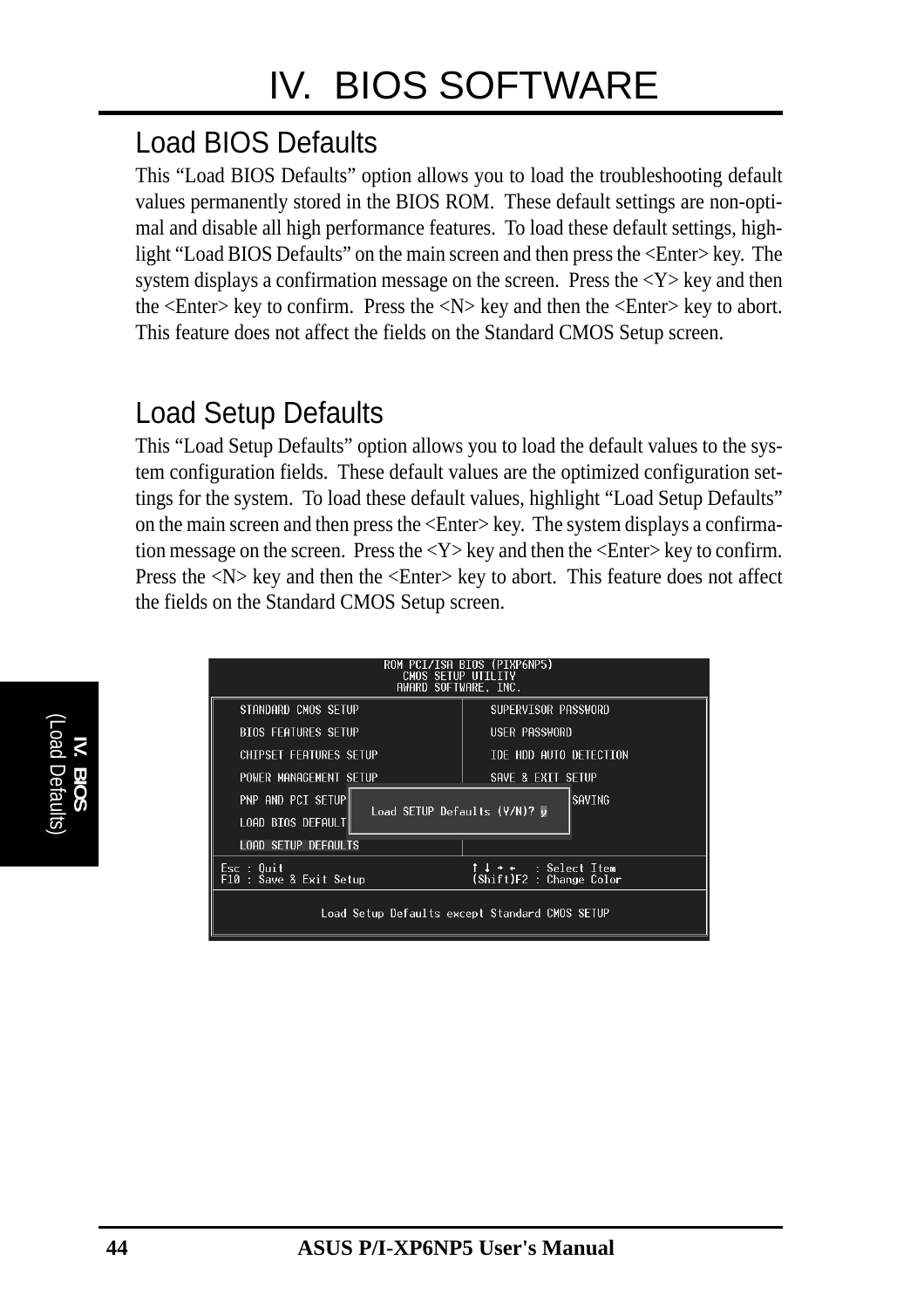## Supervisor Password and User Password

These two options set the system passwords. "Supervisor Password" sets a password that will be used to protect the system and the Setup utility; "User Password" sets a password that will be used exclusively on the system. By default, the system comes without any passwords. To specify a password, highlight the type you want and then press the <Enter> key. A password prompt appears on the screen. Taking note that the password is case sensitive, and can be up to 8 alphanumeric characters long, type in your password and then press the  $\leq$  Enter $\geq$  key. The system confirms your password by asking you to type it again. After setting a password, the screen automatically reverts to the main screen.

| ROM PCI/ISA BIOS (PIXP6NP5)<br>CMOS SETUP UTTLITY<br>AWARD SOFTWARE, INC. |                                                      |  |  |
|---------------------------------------------------------------------------|------------------------------------------------------|--|--|
| STANDARD CMOS SETUP                                                       | SUPERVISOR PASSHORD                                  |  |  |
| <b>BIOS FEATURES SETUP</b>                                                | USER PASSWORD                                        |  |  |
| CHTPSFT FFATURFS SFTUP                                                    | TDE HDD AUTO DETECTION                               |  |  |
| POWER MANAGEMENT SETUP                                                    | SAVE & EXIT SETUP                                    |  |  |
| PNP AND PCI SETUP                                                         | EXIT WITHOUT SAVING                                  |  |  |
| LOAD BIOS DEFAULTS  <br>Enter Password:                                   |                                                      |  |  |
| LOAD SETUP DEFAULTS                                                       |                                                      |  |  |
| Esc: 0uit<br>F10 : Save & Exit Setup                                      | ↑↓ → ←   : Select Item<br>$(Shift)F2$ : Change Color |  |  |
| Change/Set/Disable Password                                               |                                                      |  |  |

To implement the password protection, specify in the "Security Option" field of the BIOS Features Setup screen when the system will prompt for the password. If you want to disable either password, press the <Enter> key instead of entering a new password when the "Enter Password" prompt appears. A message confirms the password has been disabled.

**NOTE:** If you forget the password, see CMOS RAM in section III for procedures on clearing the CMOS.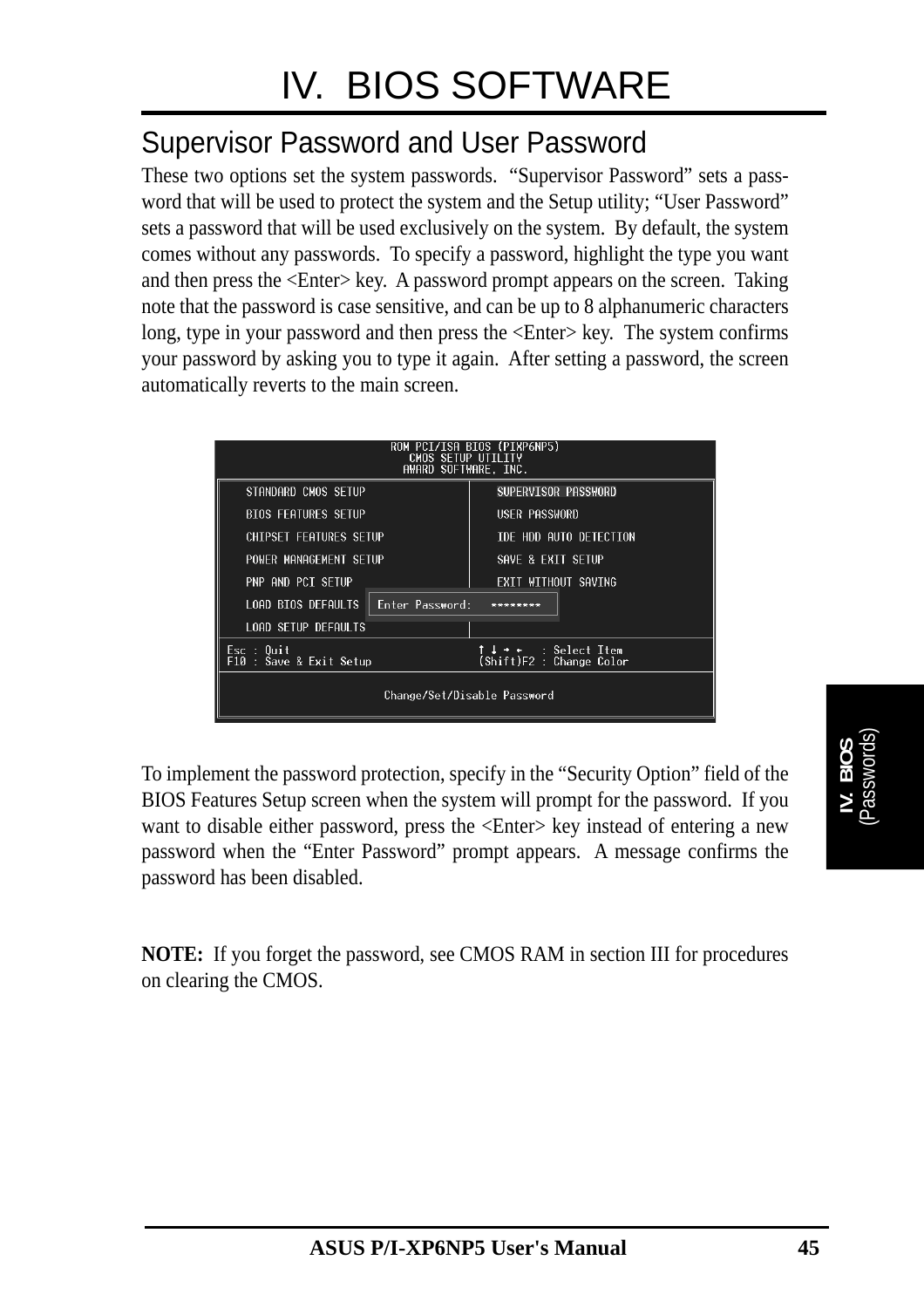### IDE HDD Auto Detection

This "IDE HDD Auto Detection" option detects the parameters of an IDE hard disk drive, and automatically enters them into the Standard CMOS Setup screen.



Up to four IDE drives can be detected, with parameters for each listed inside the box. To accept the optimal entries, press the  $\langle Y \rangle$  key or else select from the numbers displayed under the OPTIONS field (2, 1, 3 in this case); to skip to the next drive, press the  $\langle N \rangle$  key. If you accept the values, the parameters will appear listed beside the drive letter on the screen. The process then proceeds to the next drive letter. Pressing the  $\langle N \rangle$  key to skip rather than to accept a set of parameters causes the program to enter zeros after that drive letter.

Remember that if you are using another IDE controller that does not feature Enhanced IDE support for four devices, you can only install two IDE hard disk drives. Your IDE controller must support the Enhanced IDE features in order to use Drive E and Drive F. The onboard PCI IDE controller supports Enhanced IDE, with two connectors for connecting up to four IDE devices. If you want to use another controller that supports four drives, you must disable the onboard IDE controller in the Chipset Features Setup screen.

When auto-detection is completed, the program automatically enters all entries you accepted on the field for that drive in the Standard CMOS Setup screen. Skipped entries are ignored and are not entered in the screen.

If you are auto-detecting a hard disk that supports the LBA mode, three lines will appear in the parameter box. Choose the line that lists LBA for an LBA drive. Do not select Large or Normal.

The auto-detection feature can only detect one set of parameters for a particular IDE hard drive. Some IDE drives can use more than one set. This is not a problem if the drive is new and there is nothing on it.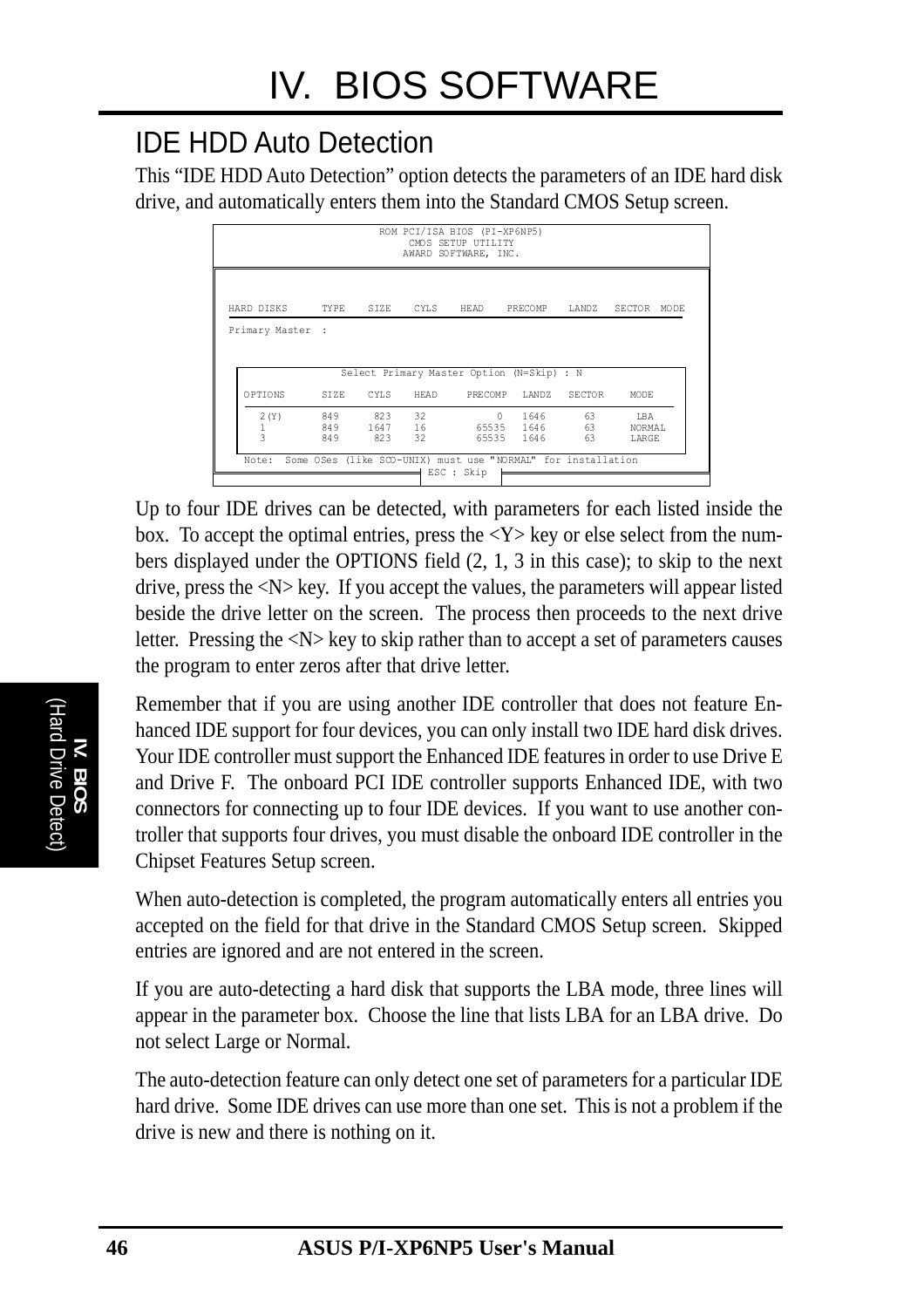**IMPORTANT: If your hard drive was already formatted on an older previous system, incorrect parameters may be detected. You will need to enter the correct parameters manually or use low-level format if you do not need the data stored on the hard drive.**

If the parameters listed differ from the ones used when the drive was formatted, the drive will not be readable. If the auto-detected parameters do not match the ones that should be used for your drive, do not accept them. Press the  $\langle N \rangle$  key to reject the presented settings and enter the correct ones manually from the Standard CMOS Setup screen.

### Save and Exit Setup

Select this option to save into the CMOS memory all modifications you specify during the current session. To save the configuration changes, highlight the "Save & Exit Setup" option on the main screen and then press the <Enter> key.

| PCI/ISA BIOS (PIXP6NP5)<br>RUM<br>CMOS SETUP UTILITY<br>AWARD SOFTWARE, INC. |                                               |  |  |  |
|------------------------------------------------------------------------------|-----------------------------------------------|--|--|--|
| STANDARD CMOS SETUP                                                          | SUPERVISOR PASSWORD                           |  |  |  |
| <b>BIOS FEATURES SETUP</b>                                                   | USER PASSWORD                                 |  |  |  |
| CHIPSET FEATURES SETUP                                                       | IDE HDD AUTO DETECTION                        |  |  |  |
| POWER MANAGEMENT SETUP                                                       | SAVE & EXIT SETUP                             |  |  |  |
| PNP AND PCI SETUP<br>SAVE to CMOS and EXIT (Y/N)? U<br>LOAD BIOS DEFAULT     | SAVING                                        |  |  |  |
| LOAD SETUP DEFAULTS                                                          |                                               |  |  |  |
| Esc : Ouit<br>F10 : Save & Exit Setup                                        | → ← : Select Item<br>(Shift)F2 : Change Color |  |  |  |
| Save Data to CMOS & Exit SETUP                                               |                                               |  |  |  |

# Exit Without Saving

Select this option to exit the Setup utility without saving the modifications you specify during the current session. To exit without saving, highlight the "Exit Without Saving" option on the main screen and then press the <Enter> key.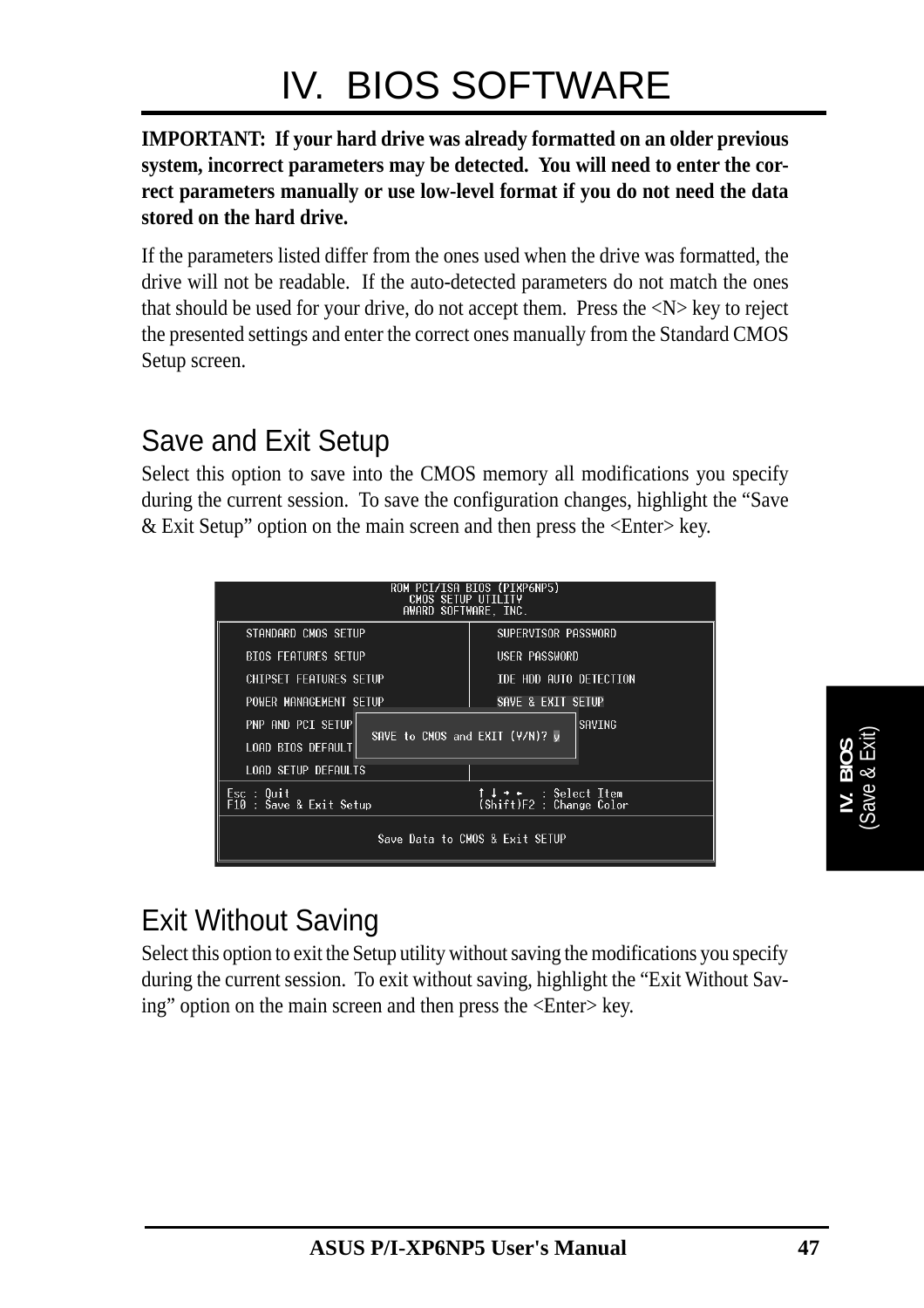(This page was intentionally left blank)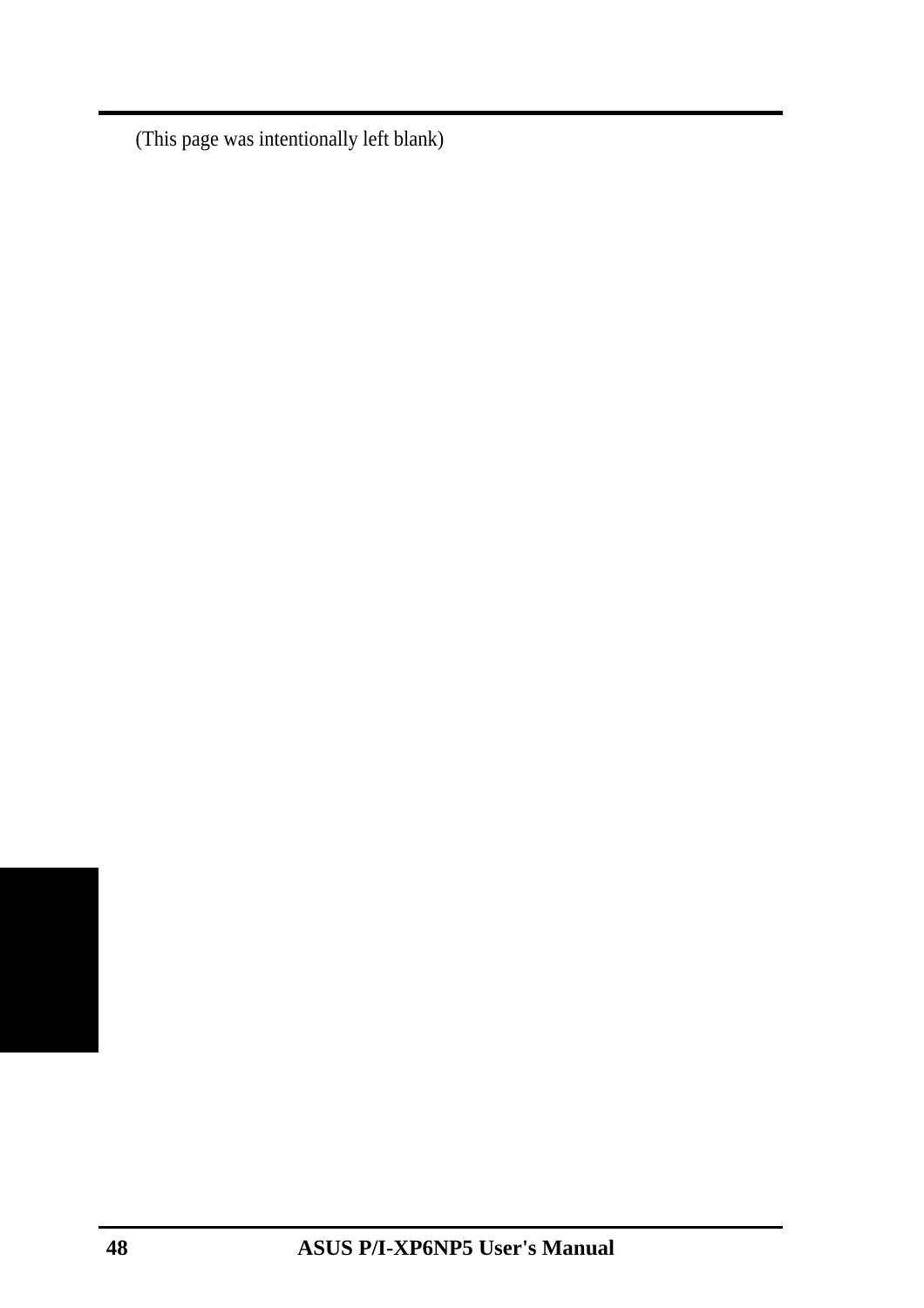# Desktop Management Interface (DMI)

### Introducing the ASUS DMI Configuration Utility

This motherboard supports DMI within the BIOS level and provides a DMI Configuration Utility to maintain the Management Information Format Database (MIFD). DMI is able to auto-detect and record information pertinent to a computer's system such as the CPU type, CPU speed, and internal/external frequencies, and memory size. The onboard BIOS will detect as many system information as possible and store those collected information in a 4KB block in the motherboard's Flash EPROM and allow the DMI to retrieve data from this database. Unlike other BIOS software, the BIOS on this motherboard uses the same technology implemented for Plug and Play to allow dynamic real-time updating of DMI information versus creating a new BIOS image file and requiring the user to update the whole BIOS. This DMI Configuration Utility also allows the system integrator or end user to add additional information into the MIFD such as serial numbers, housing configurations, and vendor information. Those information not detected by the motherboard BIOS and has to be manually entered through the DMI Configuration Utility and updated into the MIFD. This DMI Configuration Utility provides the same reliability as PnP updating and will prevent the refreshing failures associated with updating the entire BIOS.

### System Requirements

The motherboard BIOS must support DMI. The following motherboards do not support DMI:

| • $P/I-P6RP4$         | (not supported) |
|-----------------------|-----------------|
| $\cdot$ PCI/E-P54NP4  | (not supported) |
| $\cdot$ PCI/I-P54NP4D | (not supported) |

The DMI Configuration Utility (DMICFG.EXE) must be ran in real mode in order for the program to run, the base memory must be at least 180K. Memory managers like HIMEM.SYS (required by windows) must not be installed. You can boot up from a system diskette without AUTOEXEC.BAT and CONFIG.SYS files, "REM" HIMEM.SYS in the CONFIG.SYS, or press <F5> during bootup to bypass your AUTOEXEC.BAT and CONFIG.SYS files.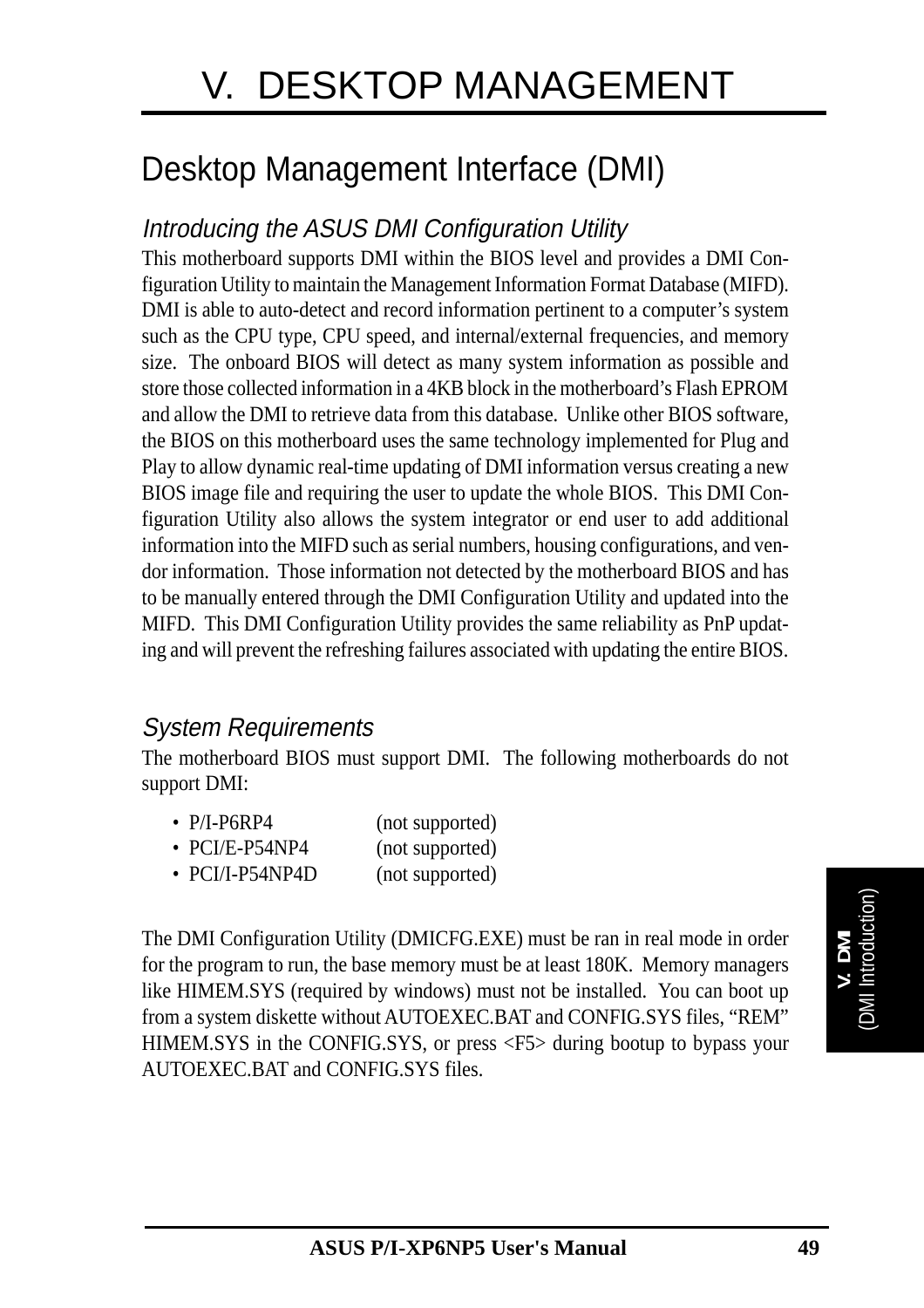### Using the ASUS DMI Configuration Utility **Edit DMI (or delete)**



Use the  $\leftarrow \rightarrow$  (left-right) cursors to move the top menu items and the  $\uparrow \downarrow$  (up-down) cursor to move between the left hand menu items. The bottom of the screen will show the available keys for each screen. Press enter at the menu item to enter the right hand screen for editing. "Edit component" appears on top. The reversed color field is the current cursor position and the blue text are available for editing. The orange text shows auto-detected information and are not available for editing. The blue text "Press [ENTER] for detail" contains a second pop-up menu is available, use the + - (plus-minus) keys to change the settings. Enter to exit *and save*, ESC to exit *and not save*.

If the user has made changes, ESC will prompt you to answer Y or N. Enter Y to go back to the left-hand screen *and save*, enter N to go back to left-hand screen and *not save*. If editing has not been made, ESC will send you back to the left hand menu without any messages.

#### Notes:

A heading, \*\*\* BIOS Auto Detect \*\*\* appears on the right for each menu item on the left side that has been auto detected by the system BIOS.

A heading, \*\*\* User Modified \*\*\* will appear on the right for menu items that has been modified by the user.

\*\*\* Display Component<br>\*\*\* User Modified \*\*\*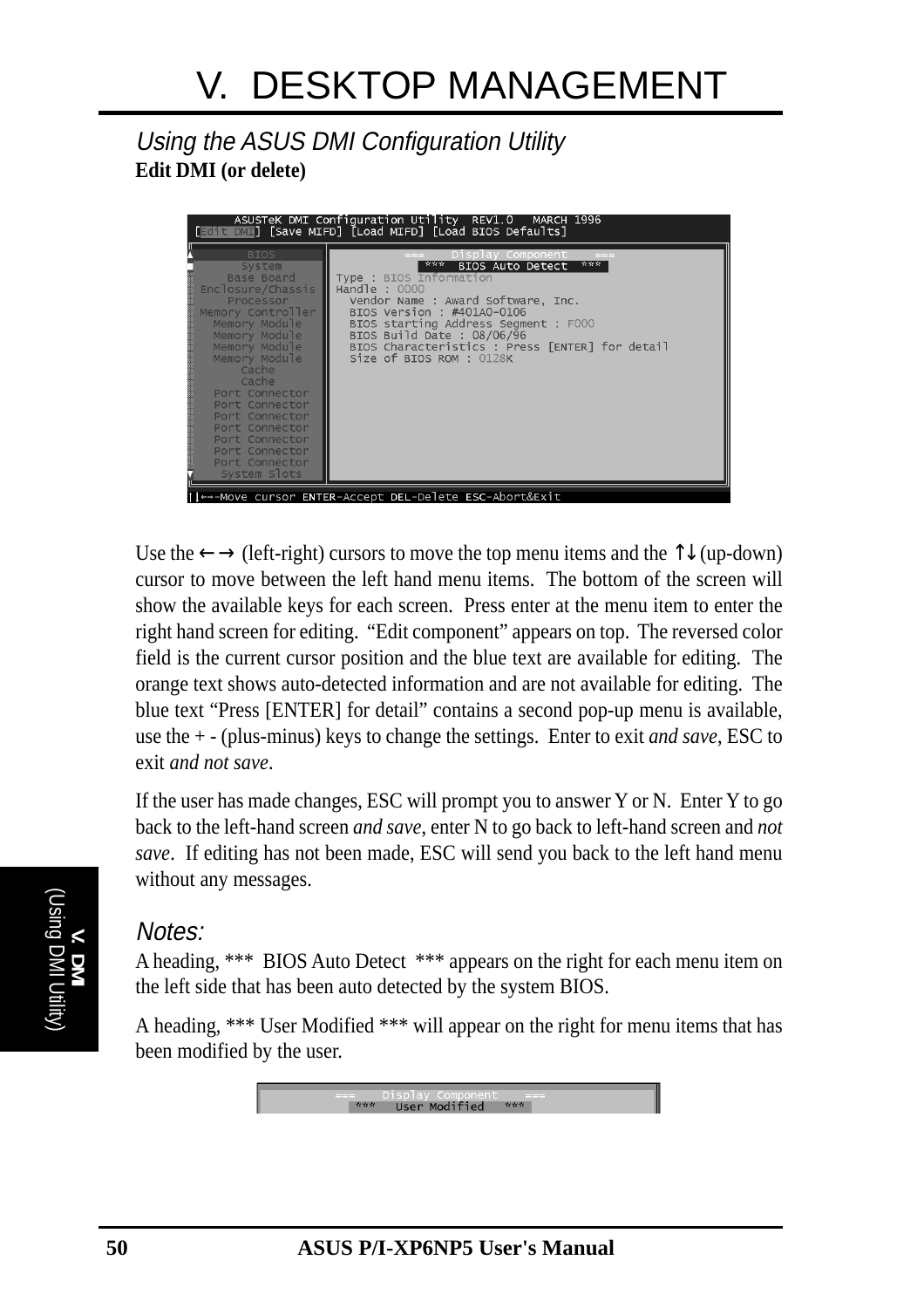# V. DESKTOP MANAGEMENT

**Save MIFD**



You can save the MIFD (normally only saved to flash ROM) to a file by entering the drive and path here. If you want to cancel save, you may press ESC and a message "Bad File Name" appears here to show it was not saved.

#### **Load MIFD**



You can load the disk file to memory by entering a drive and path and file name here.

#### **Load BIOS Defaults**



(Using DMI Utility)**V. DMI** Using DM

You can load the BIOS defaults from a MIFD file and can clear all user modified and added data. You must reboot your computer in order for the defaults to be saved back into the Flash BIOS.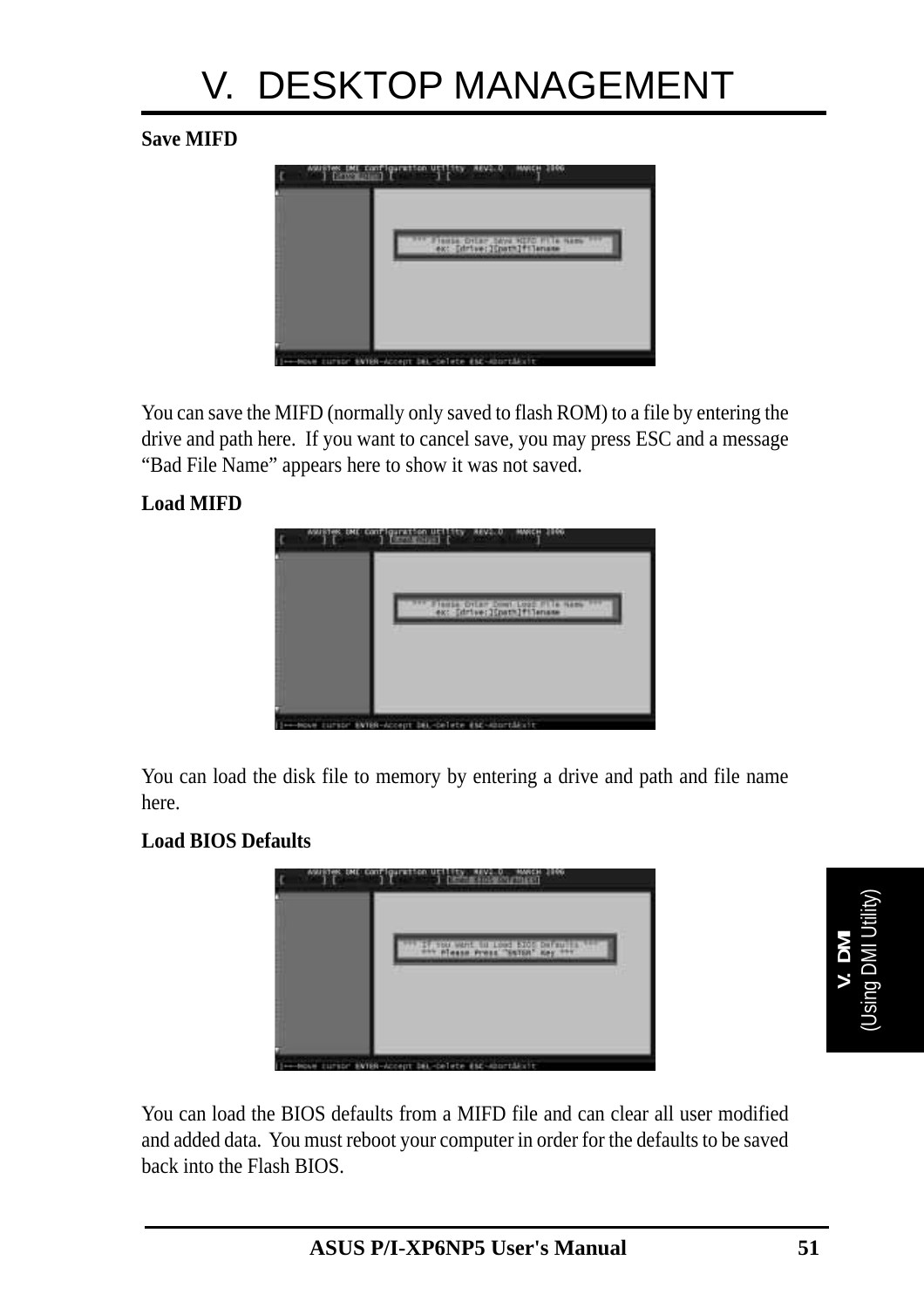(This page was intentionally left blank)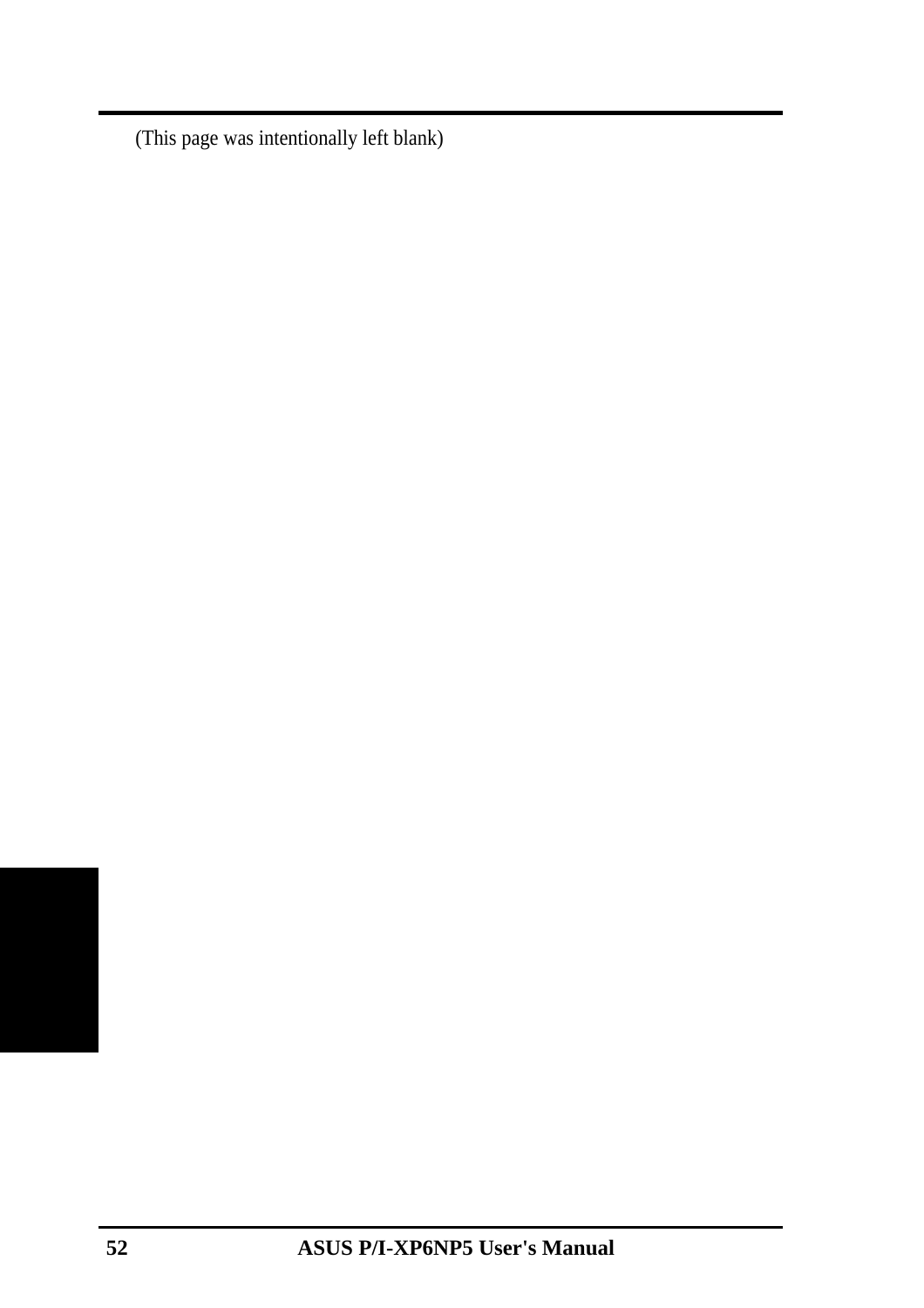# NCR SCSI BIOS and Drivers

Aside from the system BIOS, the Flash memory chip on the motherboard also contains the NCR SCSI BIOS. This SCSI BIOS works in conjunction with the optional ASUS PCI-SC200 SCSI controller card to provide a complete PCI Fast SCSI-2 interface.

All SCSI devices you install to your system require driver software to function. The NCR SCSI BIOS directly supports SCSI hard disks under the DOS, Windows and OS/2 environments. It also uses device drivers from the DOS floppy disk included in the PCI-SC200 controller card package to support hard disks and other SCSI devices working under DOS, Windows, Windows NT, Novell NetWare and OS/2. These drivers provide higher performance than the direct BIOS support. To use these drivers, you must install them into your system and add them to your system configuration files. Driver support for SCSI devices used with SCO UNIX is also provided. These drivers are included in the second SCO UNIX floppy disk. Windows 95 support is also available using the device drivers included within the Windows software. The ASUS PCI-SC200 adapter is auto detected as PCI NCRC810 SCSI HOST ADAPTER and uses the NCRC810.MPD driver.

For information about these drivers and their usage, see the Readme files included in the driver packages. You can print out the contents of these files using any text editor program.

The next few pages will instruct you on the installation of the ASUS PCI-SC200 Fast SCSI Card.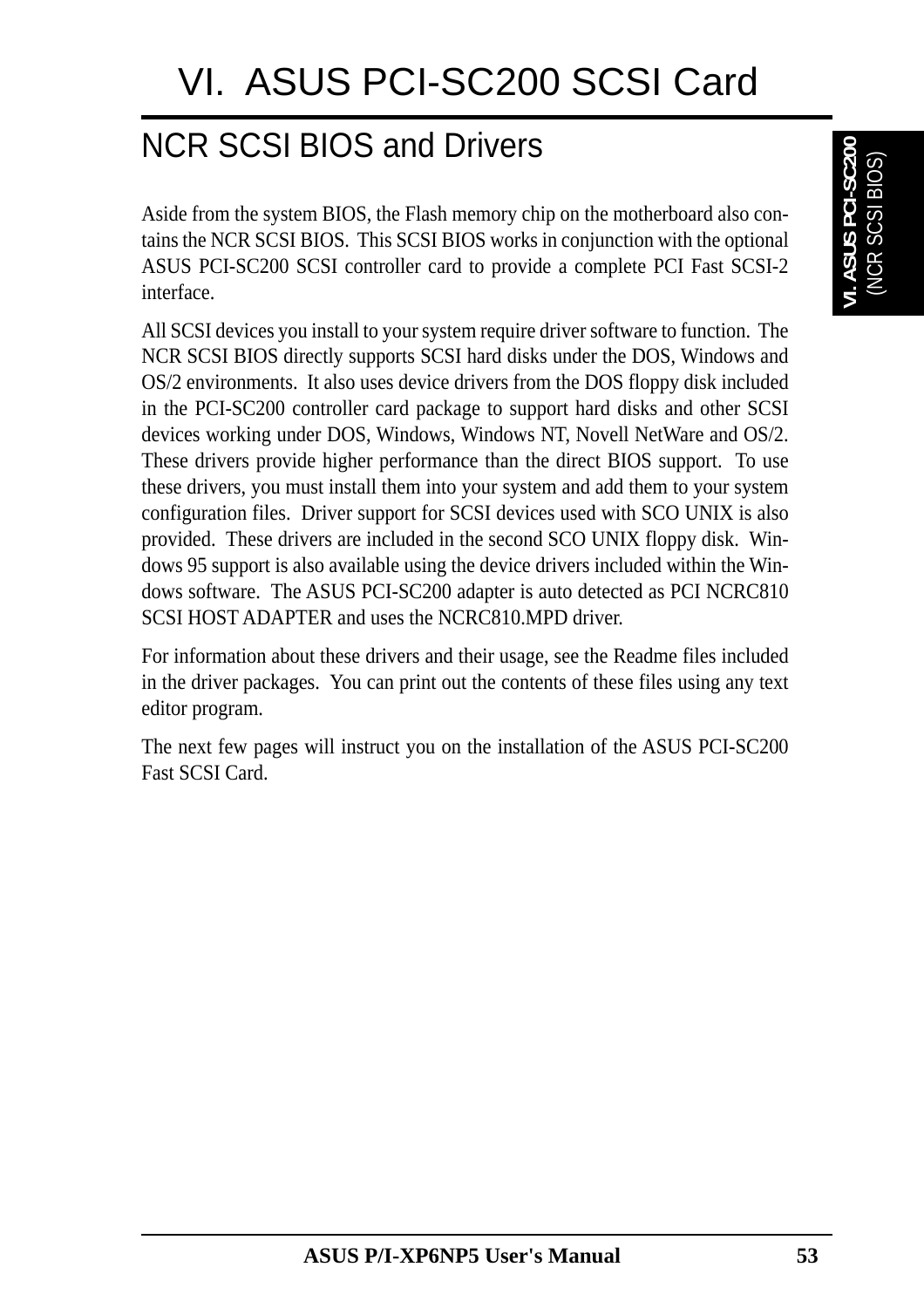# The ASUS PCI-SC200 SCSI Interface Card

Your motherboard may have come with an optional SCSI (Small Computer System Interface) controller card, the PCI-SC200. The card is also available separately. This card works with the SCSI BIOS on the motherboard. Together, they provide a complete PCI Fast SCSI-2 interface. With the card installed in your system you can connect SCSI devices installed in your system case to the internal connector on the card. You also have the additional option of connecting external SCSI devices to the external SCSI-2 connector on the card.

If you get the ASUS PCI-SC200 later on as an option, you will need to install it yourself. The setup procedure is explained here.

## Setting Up the ASUS PCI-SC200

There are two jumper settings you may need to make on the card to set it up. One setting assigns the PCI INT interrupt, the other sets the card's termination.

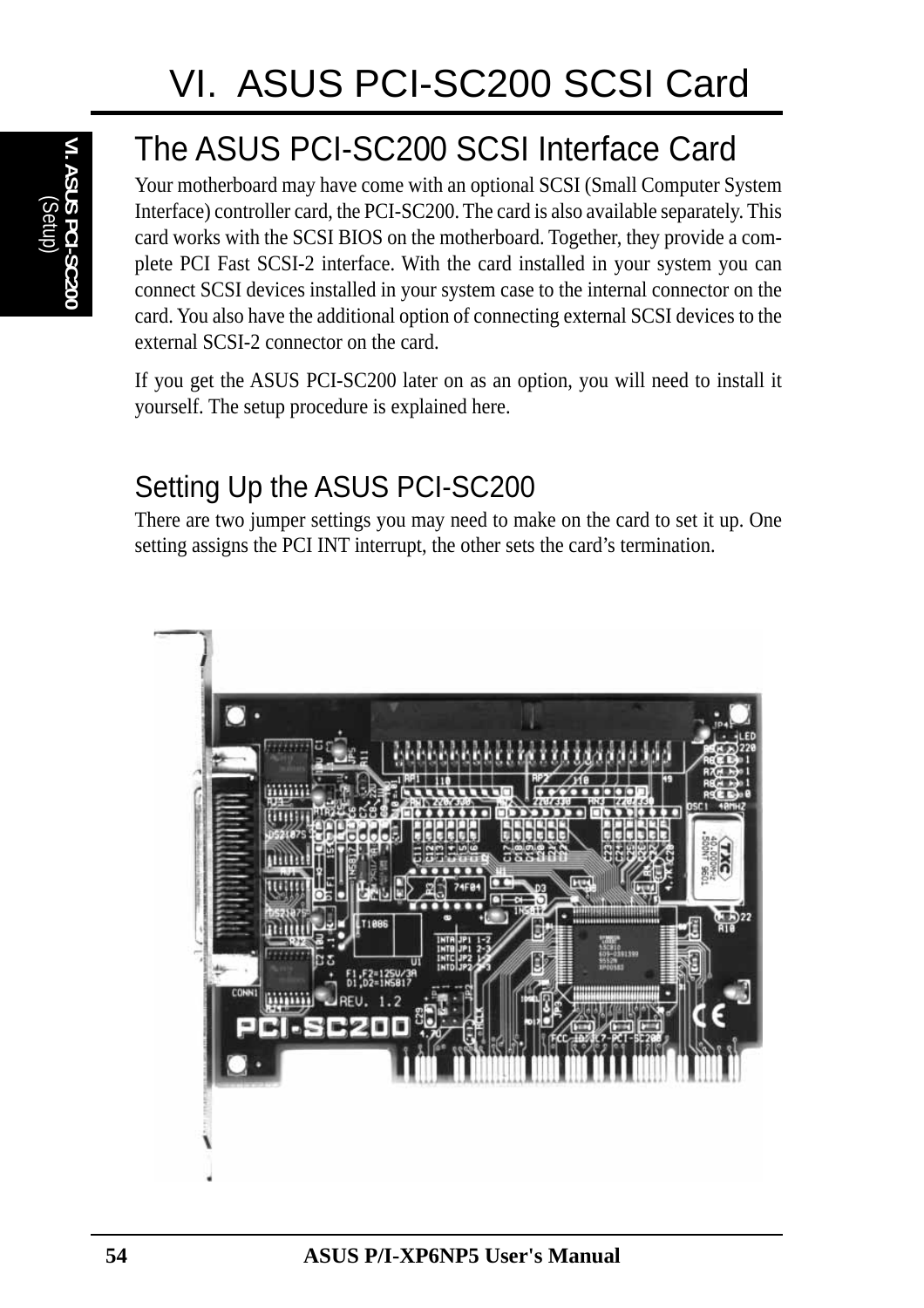## Setting the INT Assignment

You must use PCI INT A setting in order to properly assign the card's interrupt. On the ASUS PCI-SC200, you assign the INT by setting jumper JP1 or JP2. The default setting for the card already is INT A, so you do not need to change the setting to use the ASUS PCI-SC200 with this motherboard.



# Terminator Settings

SCSI devices are connected together in a "chain" by cables. Internal devices connect to the ASUS PCI-SC200 with a fifty-pin flat ribbon cable. External devices connect to the external port with a SCSI-2 cable. If there are more than one internal or external devices, additional devices are connected with cables to form a "daisy chain." The SCSI chain must be "terminated" at both ends, or the devices in the chain will not work properly.

Many SCSI devices use a set of terminating resistors to terminate the device. The ASUS PCI-SC200 has "active" termination that you set using jumper JP5. If you need to terminate the ASUS PCI-SC200, you do it by setting the jumper. The are two settings, "terminated" and "not terminated," as shown below.

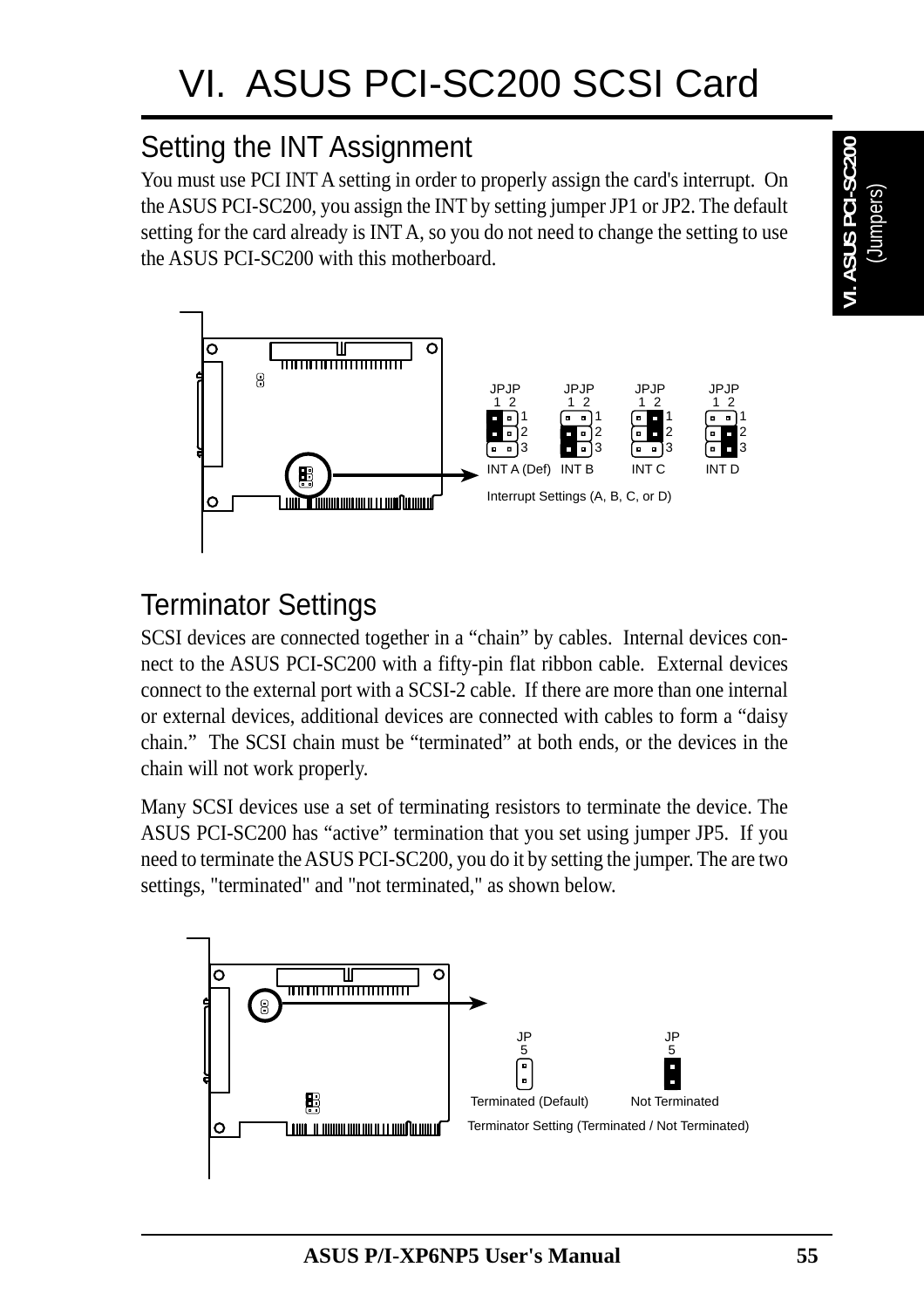# VI. ASUS PCI-SC200 SCSI Card

**VI. ASUS PCI-SC200** (SCSI ID Numbers)

Decide whether or not you need to terminate the ASUS PCI-SC200 based on its position in the SCSI chain. Only the devices at each end of the chain need to be terminated. If you have **only** internal or **only** external devices connected to the ASUS PCI-SC200, then you **must** terminate the ASUS PCI-SC200. If you have **both** internal and external devices connected, you **must not** terminate the card. See the following example which illustrates this concept.



## SCSI ID Numbers

All SCSI devices, including the ASUS PCI-SC200 interface card must have a SCSI identification number that is not in use by any other SCSI device. There are eight possible ID numbers, 0 through 7. The ASUS PCI-SC200 has a fixed SCSI ID of 7.

You can connect up to seven SCSI devices to the interface card. You must set a SCSI ID number for each device. SCSI devices vary in how they set the ID number. Some use jumpers, others have some kind of selector switch. Refer to the manual for any device you install for details on how to set its ID number.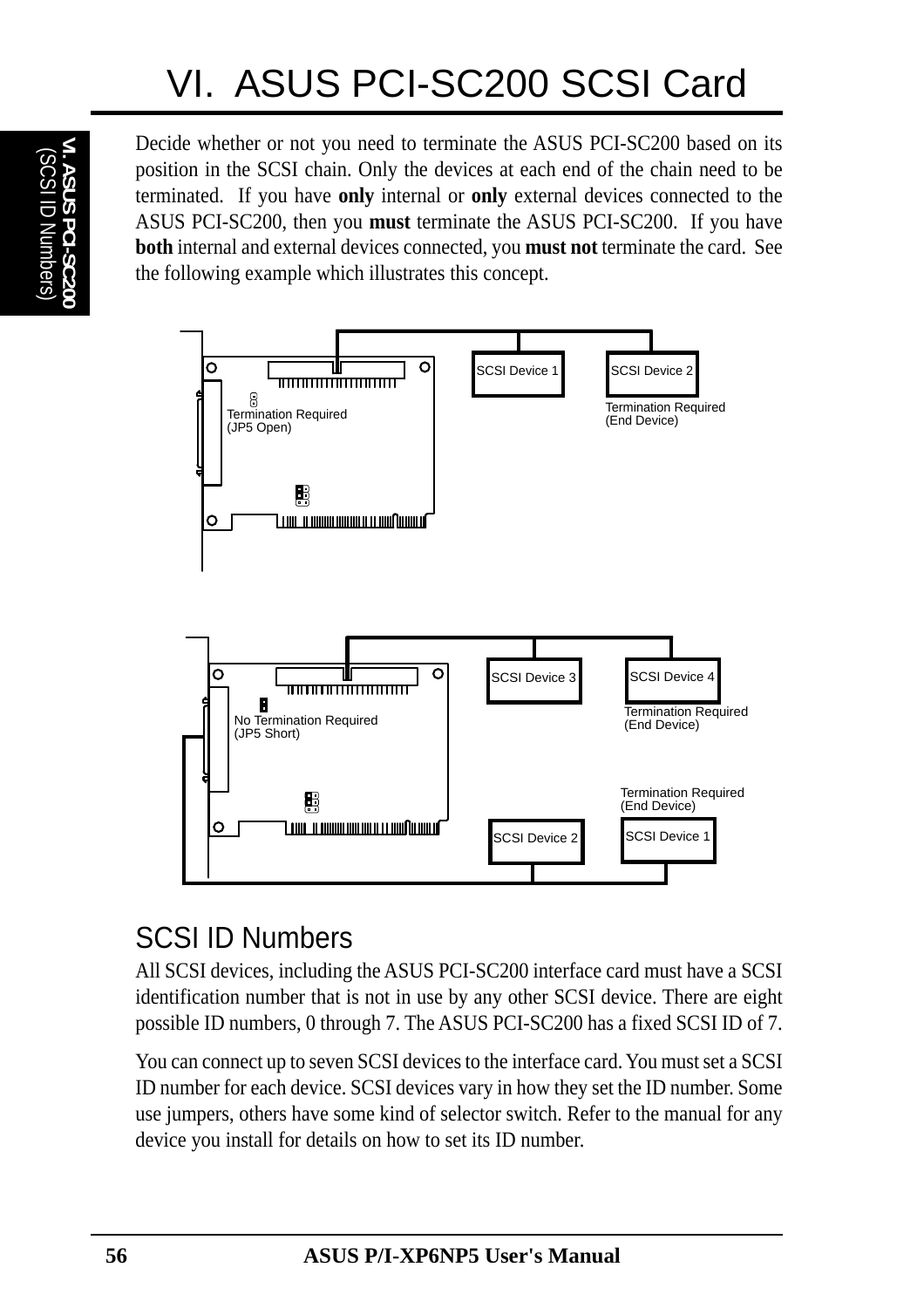# VII. ASUS I-A16C Audio Card

**NOTE:** The ASUS I-A16C 16-bit ISA audio card comes with certain motherboard packages and is not for sale separately.

### ASUS I-A16C Audio Features

- Creative Labs ViBRA 16C PnP Audio Chip
- Full Duplex Supports
- 16/8 bit PCM 5KHz to 44.1KHz
- Wave Table Upgradeable
- Software Includes:

DOS and Window 3.1 Drivers Windows 95 Driver Wave Editor Wave OLE Quick CD Mixer Control Quick Player

## Unpacking and Handling Precautions

*CAUTION*: Keep the ASUS I-A16C stored in its anti-static bag until you are ready to install it in your system. The ASUS I-A16C is easily damaged by static electricity. Observe the following precautions while unpacking and handling the board:

- Before handling the board, discharge static electricity form your body by touching an unpainted area of the system's metal chassis. While installing the board, ground yourself frequently to discharge any static electricity that may accumulate in your body.
- After removing the board form the anti-static bag, place it on a grounded surface with the components facing up.
- Check the board for damage. If any socketed component appears loose, press firmly but carefully to seat the chip in its socket. Otherwise, avoid touching the components on the board. Always handle the board by the edges.